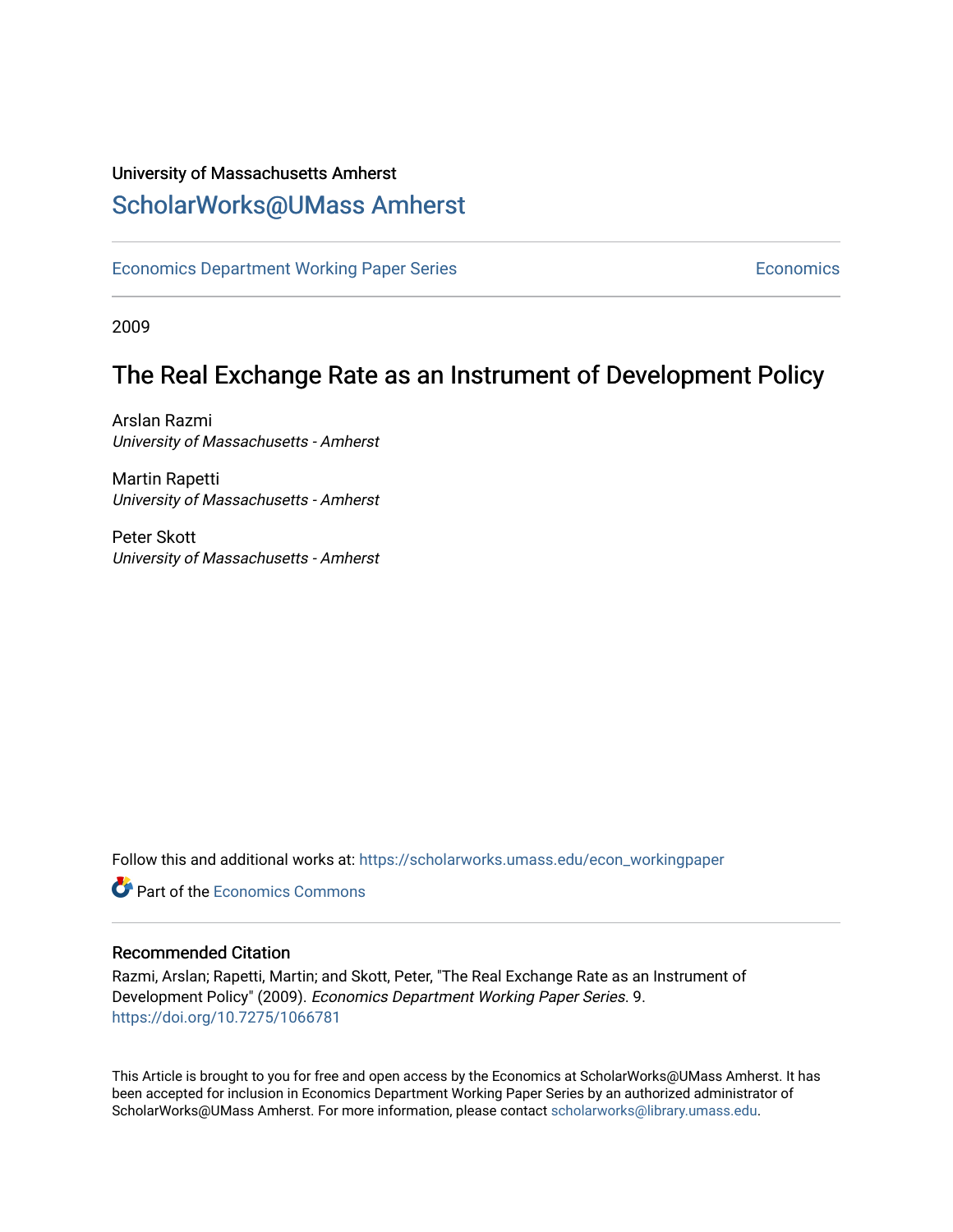# **DEPARTMENT OF ECONOMICS**

# **Working Paper**

# **The Real Exchange Rate as an Instrument of Development Policy**

by

Arslan Razmi, Martin Rapetti, and Peter Skott

Working Paper 2009-07



# **UNIVERSITY OF MASSACHUSETTS AMHERST**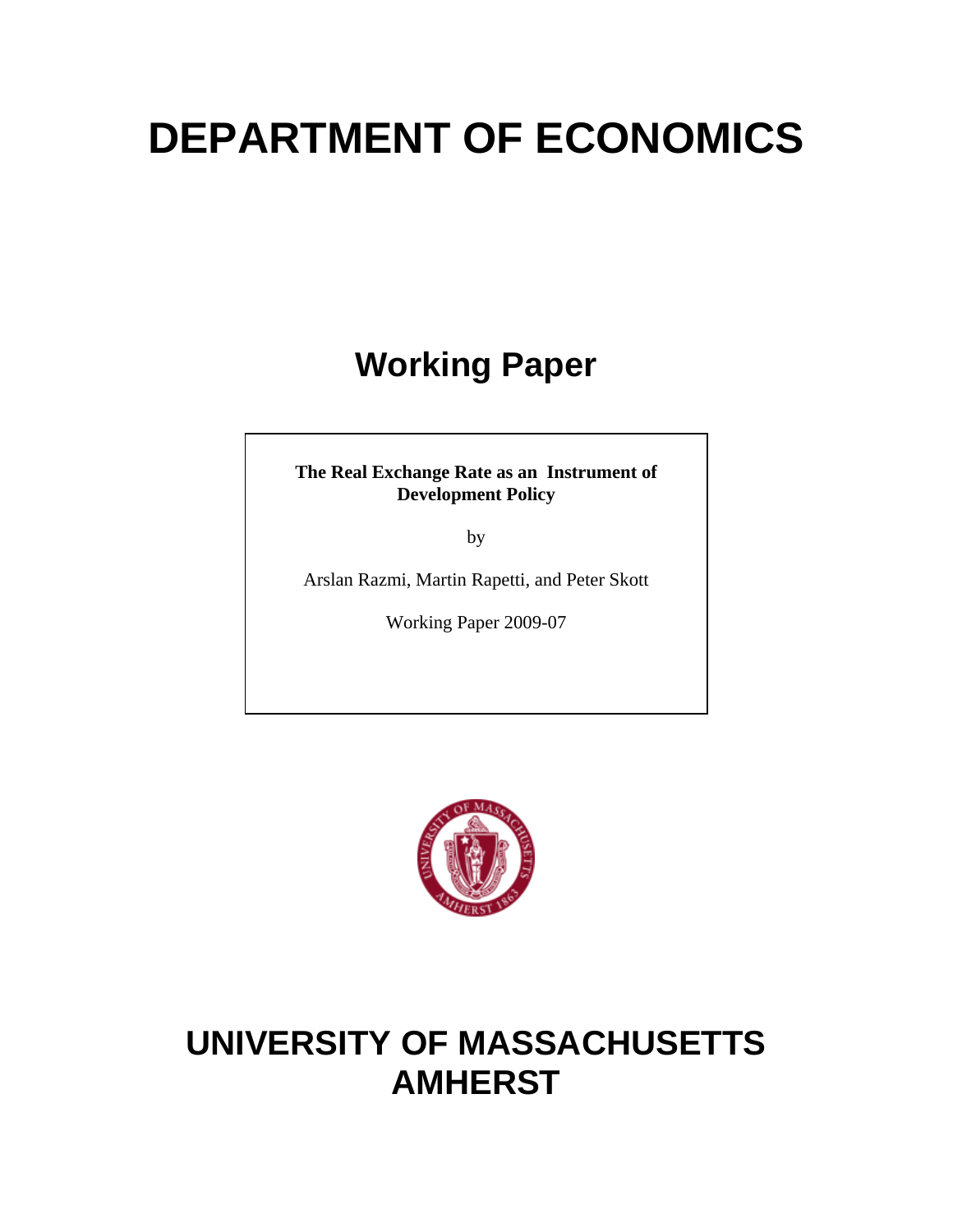# The Real Exchange Rate as an Instrument of Development Policy

Arslan Razmi, Martin Rapetti<sup>‡</sup> and Peter Skott<sup>§</sup>

July 6, 2009

#### Abstract

Growth is endogenous in small open economies with substantial hidden or open unemployment, even under constant returns to scale. Growth promoting policies, however, have implications for the balance of trade, and two instruments are needed in order to achieve targets for both the growth rate and the balance of trade. The real exchange rate can serve as one of those instruments. Distributional conflict imposes constraints on real exchange rate policies, but in LDCs the main exchange-rate related distributional conflict may be over the sectoral distribution of profits, rather than the real wage. This paper develops a model along these lines and presents empirical support for the hypothesis that real exchange rate undervaluations are a useful instrument for the pursuit of accumulation and growth in low income countries.

JEL classification: F43, O11, O41

Key words: Real exchange rates, underemployment, capital accumulation, investment, growth.

An early version of this paper was presented at the Eastern Economic Association Meetings in New York, February 2009. We thank our discussant Jaime Ros for helpful comments and suggestions.

<sup>&</sup>lt;sup>†</sup>Contact author: Department of Economics, University of Massachusetts Amherst, Amherst, MA 01003; email: arazmi@econs.umass.edu

<sup>&</sup>lt;sup>‡</sup>Department of Economics, University of Massachusetts Amherst, Amherst, MA 01003; email: mrapetti@econs.umass.edu

xDepartment of Economics, University of Massachusetts Amherst, Amherst, MA 01003; email: pskott@econs.umass.edu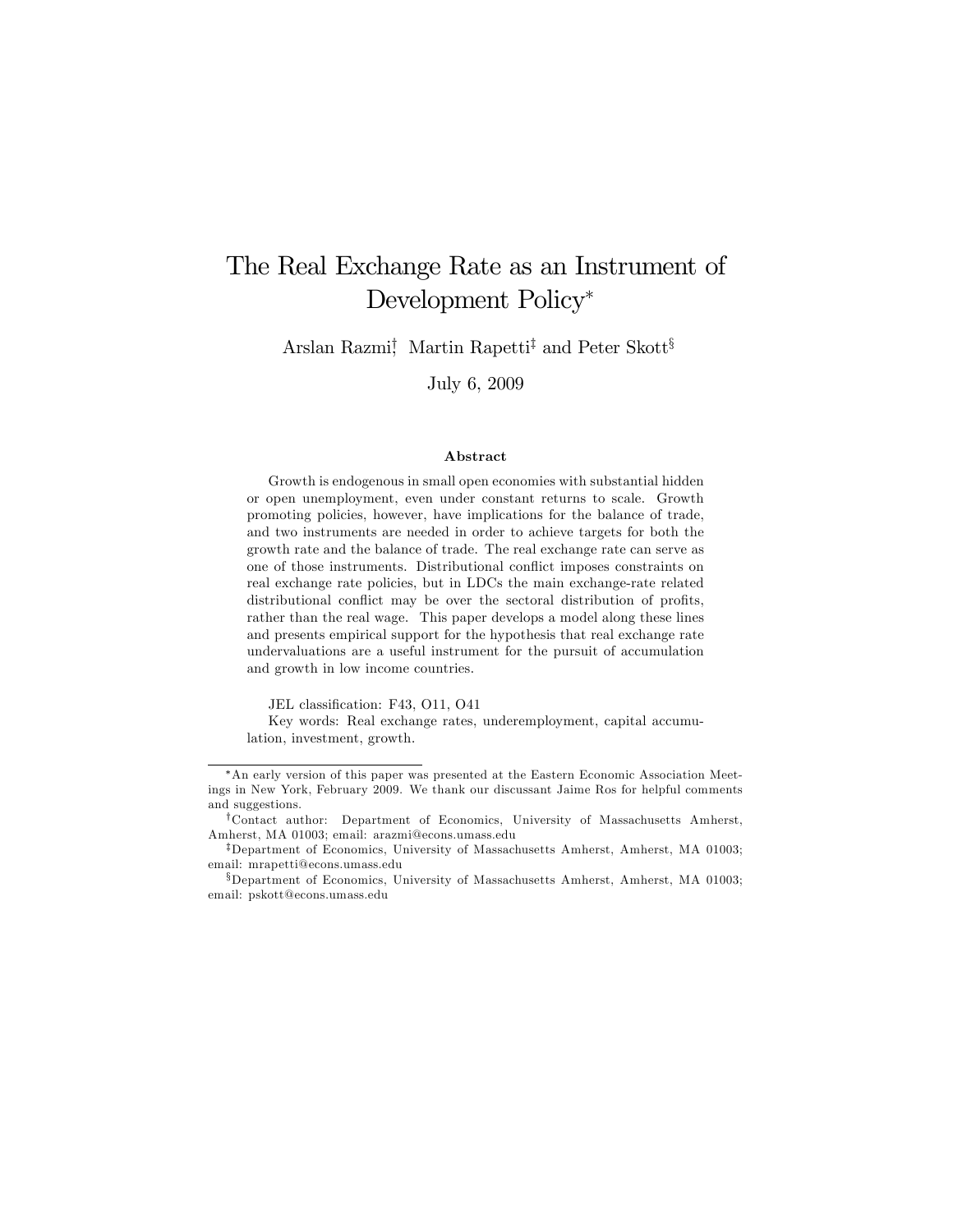# 1 Introduction

Growth is endogenous in a dual economy without full employment, as evidenced for instance by the classic Harrod-Domar and Lewis models. This endogeneity of the growth rate also applies to open economies. In open economies, however, one needs to consider the implications of growth promoting policies for the balance of trade. Our basic argument is simple: two instruments are needed in order to achieve two targets (a growth rate and a balance of trade target). The real exchange rate can serve as one of those instruments.

Most of contemporary economics assumes full employment, and those models that do include unemployment tend to play down the balance of payments constraint and the role of the real exchange rate in this regard. We disagree with both of these positions. Many developing economies have significant amounts of (hidden) unemployment, and a recent empirical literature suggests that the real exchange rate may have an important influence on long term economic performance. The precise mechanisms behind this influence, however, are unclear, and it is one of the aims of this paper to help fill that  $\gamma$ <sub>1</sub><sup>1</sup>

We set up a stylized model of a small open economy. The economy has two sectors, both with constant returns to scale. A modern sector produces a tradable good while the output of a traditional sector is non-tradable. Only the former uses capital and all capital goods are imported. Assuming unemployment, we show that changes in the real exchange rate affect the quantity and composition of employment and that the real exchange rate can be used to facilitate sustained capital accumulation. Real exchange rate policies of this kind have distributional effects but in low income countries, we argue, the main exchange-rate related distributional conflict may be over the sectoral distribution of profits.

Our empirical section focuses on the role of real exchange rate undervaluations in promoting investment and output growth. We begin by replicating the results reported by Rodrik (2008). We find that Rodrik's conclusion pertaining to differences between developing and developed countries in the growth effect of real exchange rate misalignments is sensitive to how these groups are defined in terms of income levels. We then create alternative classifications and find that, in general, real exchange rate misalignments do appear to have a more significant effect on growth for developing countries. Our main empirical contribution, however, is to analyze the relationship between real exchange rate changes and investment in light of our theoretical framework. We show that real exchange rate undervaluations are (statistically) significant drivers of investment growth, but only in developing countries. This result is robust to different specifications, controls, and econometric methods.

The paper falls in eight sections. Section 2 surveys relevant literature while Section 3 provides some more context with the help of Chinese historical data. The benchmark model is presented in Section 4. We analyze the long-run implications of the model in Section 5 and consider the short run in Section

 $1$ According to Eichengreen (2007) the literature has invested more in documenting the growth rate-real exchange rate correlation than in identifying channels of ináuence.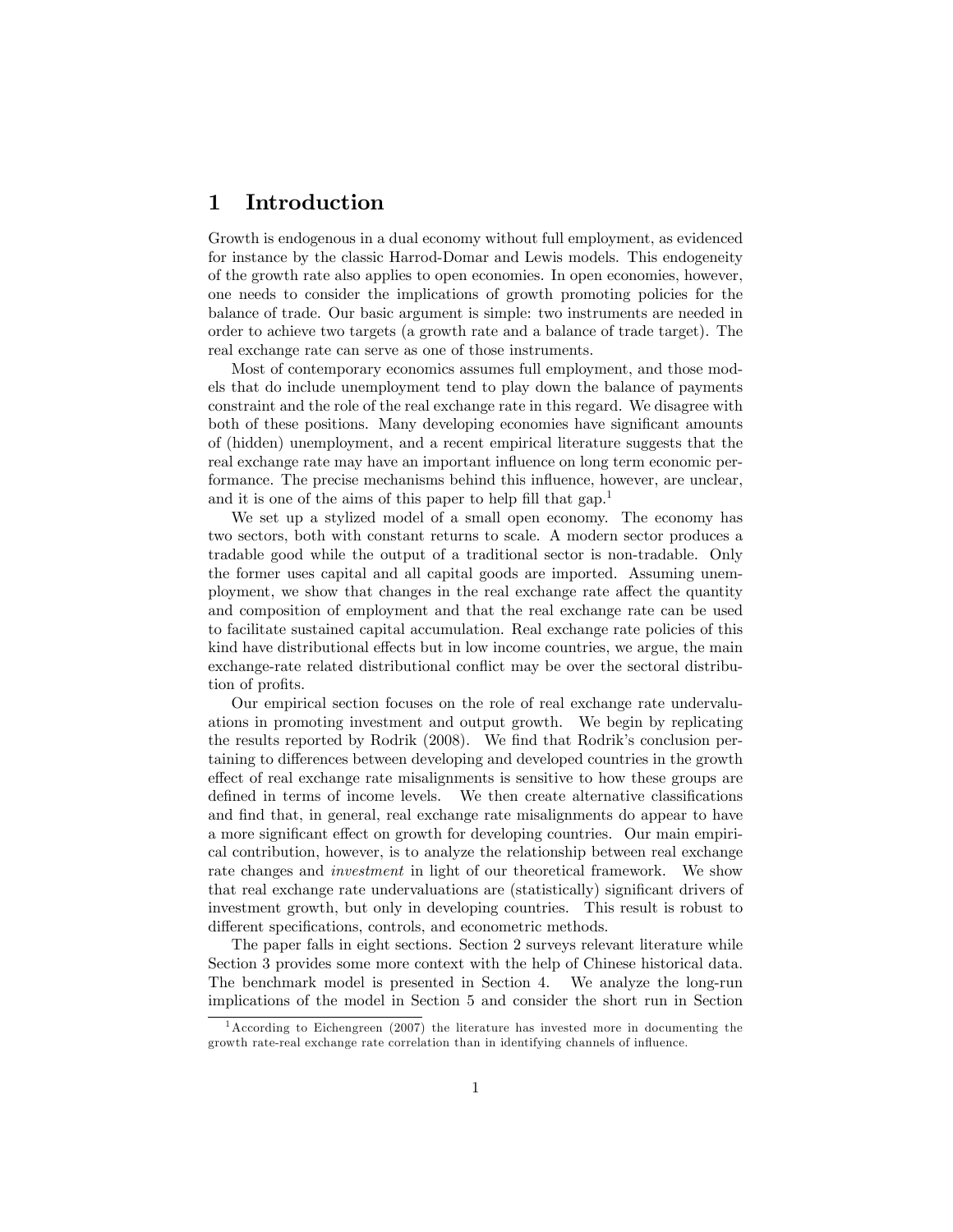6. Section 7 discusses the econometrics and presents the results. Section 8 concludes.

# 2 Literature Review

Macroeconomic analysis has traditionally played down the role of the exchange rate in causing or sustaining growth, although this may have recently begun to change. The real exchange rate has been seen as an endogenous variable, its value being determined in a general equilibrium set-up by 'deeper' parameters such as preferences, factor endowments, and productivity, along with the level of income of a country (the Balassa-Samuelson effect). In the canonical (small country) dependent economy framework, for example, the domestic price of tradables in domestic currency terms is determined internationally while the price of non-tradables is determined by the deeper parameters. Development economists, on their part, may reject assumptions of purchasing power parity and full employment but, with important exceptions, have tended in the past to ignore the potential role of the real exchange rate in development policy, perhaps due to the traditional view of developing countries as exporters of primary commodities and the resulting elasticity pessimism.

The perceived irrelevance of policy in influencing exchange rates is now being challenged. A body of literature shows that the real exchange rate tracks the nominal exchange rate quite closely over time which suggests that targeting the latter may effectively target the former as well, at least in the short- and medium-run. Moreover, the ability of policy to influence the exchange rate in the presence of capital mobility may have been underestimated. As illustrated by the Feldstein-Horioka puzzle, even assets from countries with completely open capital accounts appear not to be perfect substitutes (and capital controls seem to influence the nature if not magnitudes of capital flows). The capital-account-openness vertex of the impossible trilemma is, therefore, less binding than would be the case in a world with unrestricted capital mobility and negligible country risk premia. While the effect of sterilized interventions in developed countries is debatable, such interventions in developing countries do seem to have an impact, perhaps because international risk premia are higher for developing country assets, and/or because foreign exchange markets tend to be less deep in such countries.<sup>2</sup> Thus, governments have a variety of policy options including monetary and Öscal policy, saving incentives, capital controls, and reserve management, and the evidence suggests that governments do indeed use several tools at their disposal to target exchange rates.

Such policies can be effective. Recent empirical studies of the role of competitive exchange rates in promoting development have found a robust correlation between competitive exchange rates and economic growth.<sup>3</sup> An interesting ex-

<sup>&</sup>lt;sup>2</sup> See, for example Frenkel and Rapetti (2008) for a discussion of the Argentinean experience of exchange rate management with sterilized interventions.

<sup>3</sup> See Razin and Collins (1997), Levi-Yeyati and Sturzeneggar (2007), Rodrik (2008), and the literature cited below. A few recent studies have found a similar relationship between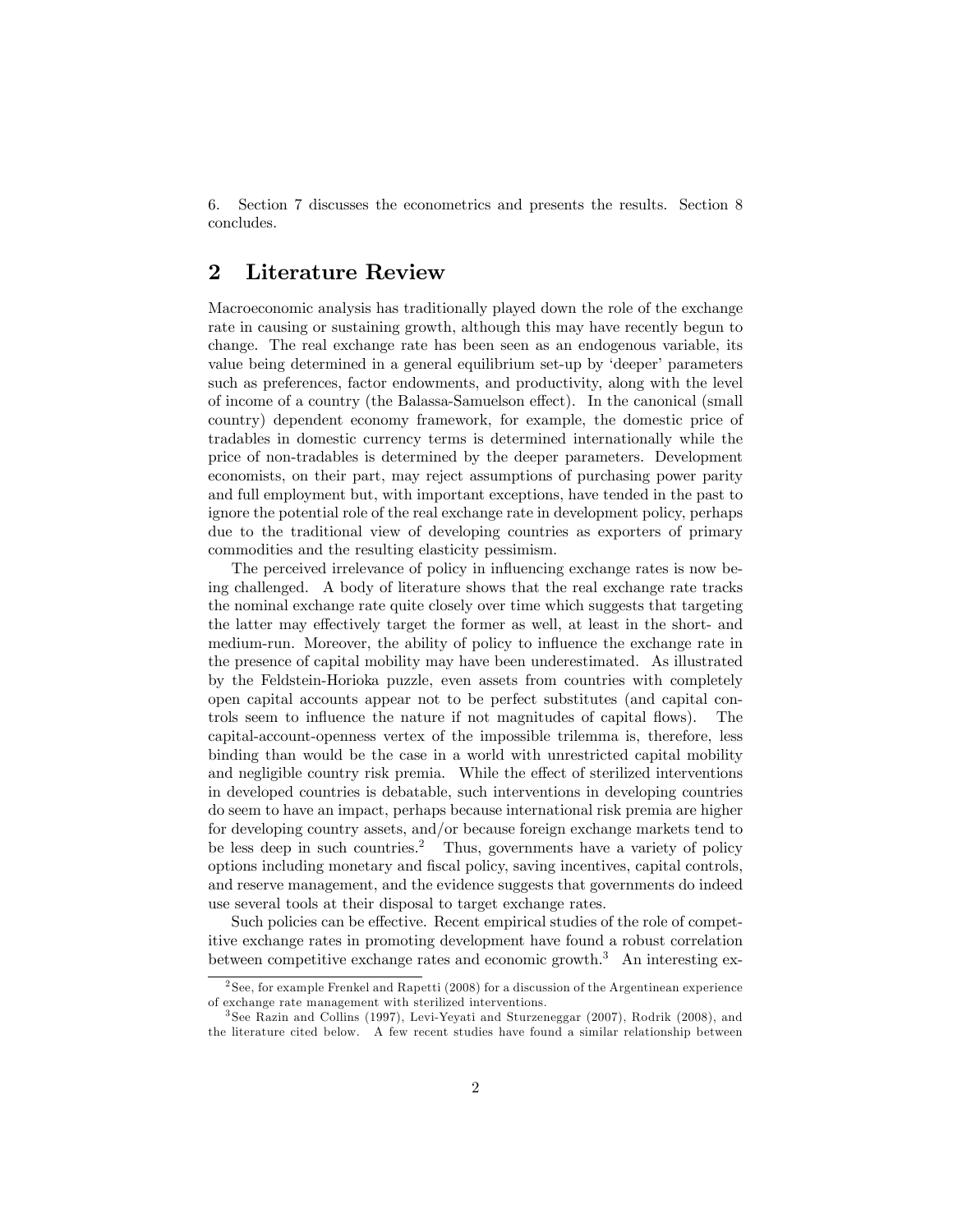ample is the study by Hausmann et al.  $(2005)$  which identified and analyzed determinants of 'growth episodes' in the latter half of the twentieth century. In other studies, Polterovich and Popov (2002) empirically identify exports as one of the channels through which competitive exchange rates correlate with productivity and long term growth while Berg et al. (2008) Önd that episodes of growth in developing countries tend to be sustained and prolonged by competitive exchange rates and export diversification.

Rodrik (2008) finds that (i) an undervaluation has a positive impact on the size (and share) of output of the tradable sector in general and the industrial sector in particular, and (ii) the effects of exchange rate changes on growth acts through the related change in the size of the tradable sector. Generally one would expect an expansion of the tradable sector to be accompanied by greater employment in that sector and, indeed, Galindo et al. (2001) and Frenkel and Ros (2006) find that real exchange rate depreciations boost industrial employment in samples of Latin American countries. Prasad et al. (2007a) reach the near mirror image conclusion that foreign capital inflows (roughly the flip side of current account surpluses) tend to be associated with exchange rate overvaluation, which in turn has a detrimental effect on sectoral allocation, manufactured exports and growth (a form of the "Dutch disease" phenomenon).

This emerging body of empirical evidence - along with East Asiaís rapid accumulation of reserves in the pursuit of what is widely seen as "export-led growth<sup>"</sup> - has stimulated interest in the theoretical linkages between the real exchange rate and growth. A common justification for undervalued real exchange rates is the need to shift resources toward the tradable sector, but in a traditional framework with full employment this begs the question of what makes the tradable sector special. Rodrik (2008) provides an answer in terms of market failures and endogenous growth. Production in the tradable sector, he argues, is especially afflicted by institutional weaknesses and market failures (information and coordination externalities), and this leads to a bias against this sector in the allocation of resources. Exchange rate undervaluation boosts proÖts in the tradable sector and the resulting sectoral reallocation raises the growth rate in an AK-type model of endogenous growth.

While Rodrik's model focuses on sectoral differences in the degree of institutional weakness, development economics has traditionally stressed both the level effects of moving labor from low productivity sectors to the modern industrial sector and dynamic effects associated with greater scope for learning by doing (or other growth enhancing externalities) in the tradable sector. Even if the magnitude of the externalities and scale effects in the tradable sector is insufficient to allow for permanent endogenous growth, the scale effects may generate multiple equilibria, and temporary exchange rate shocks can send the economy to a new long run equilibrium (Krugman, 1987; Ros and Skott, 1998).

Some form of increasing returns, broadly interpreted, underpins these explanations. An alternative macroeconomic justification for undervalued exchange

real exchange rates and growth  $take\text{-}offs$  on the one hand and real exchange rates and the duration of growth episodes on the other. See, for example, Hausmann et al. (2005) and Berg et al. (2008).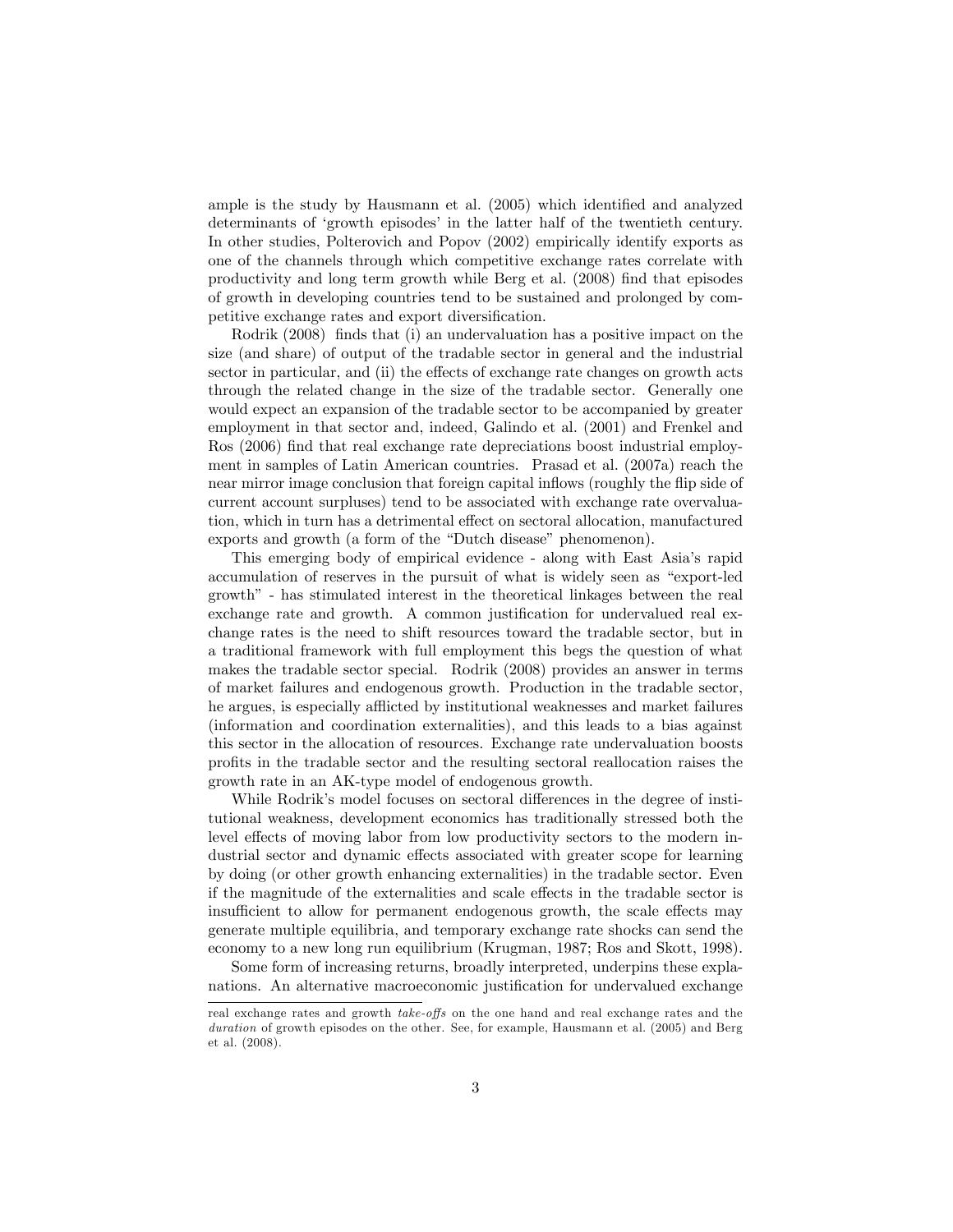rates is provided by Kaleckian models with underutilized resources. In this setting, a depreciation may boost aggregate demand (via the trade balance) and output in the short-run, and in a profit-led regime a real depreciation also stimulates growth due to the ensuing redistribution of income towards capitalists.<sup>4</sup>

Sectoral dimensions, however, tend to get ignored in the Kaleckian tradition, and developing economies typically have dual labor markets with the tradable goods being produced mainly in modern/urban/formal sectors and the non-tradables in traditional/rural/informal sectors.<sup>5</sup> Policies that benefit the tradable sector have consequences for the distribution between wages, profits, and land rents, as well as for distribution between workers in the two sectors. Most Kaleckian models pay little attention to these aspects, and the Kaleckian tradition, moreover, tends to emphasize quantity adjustments to external disequilibria over external relative price adjustments.

The "balance of payments-constrained" growth model (BPCG), due originally to Thirlwall (1979), shares the latter property. The BPCG model postulates that, given constraints on external balances, the growth of external demand determines the rate at which internal demand can grow, which in turn constrains output growth. To the extent that real exchange rate depreciations relax the external constraint, a depreciation would promote growth in this framework. A lasting effect on growth, however, requires a process of continuously depreciating exchange rates, and this literature typically treats the real exchange rate as an exogenously given constant.

Our long-run model in this paper takes tradable goods' prices to be determined internationally but, unlike the standard "dependent economy model," we assume that there is substantial hidden or open unemployment, that the mobilization of these underemployed resources is at the core of the development problem, and that the real exchange rate affects growth via its impact on investment, saving, distribution, and the trade balance. Unlike most Keynesian inspired models, we use a two sector framework with tradable and non-tradable goods. Unlike Kaleckian open economy models, we assume that trade is balanced and that the rate of capital utilization is unaffected by exchange rate policy in the long run.<sup>6</sup> Unlike the BPCG tradition, our focus is on the real exchange rate and we assume that the demand for exports is perfectly elastic.

An interesting feature of the existing literature is that in studies with both developing and industrialized countries, the undervaluation-growth nexus appears to hold for developing countries but not developed countries.<sup>7</sup> This result

<sup>&</sup>lt;sup>4</sup> See, for example, Blecker (2002). To the extent that they come at the expense of other countries, these effects in Kaleckian models have a beggar-thy-neighbor flavor. See Blecker and Razmi  $(2008)$  for an investigation of the "fallacy of composition" argument.

<sup>&</sup>lt;sup>5</sup>Agricultural goods produced in rural areas are potentially tradable goods but the nonstandardized nature of these products, the fact that a large proportion of food is grown for (extended) household consumption, and the widespread presence of tariffs, taxes, and quantitative, non-tariff barriers in agriculture renders a substantial portion of this sector's output non-tradable.

<sup>6</sup>Accommodating variations in the rate of capital utilization are central to the Kaleckian approach, but this mechanism becomes questionable beyond the short run (Skott, 2008).

<sup>&</sup>lt;sup>7</sup>Examples are Prasad et al. (2007a), Rodrik (2008), and Polterovich and Popov (2002).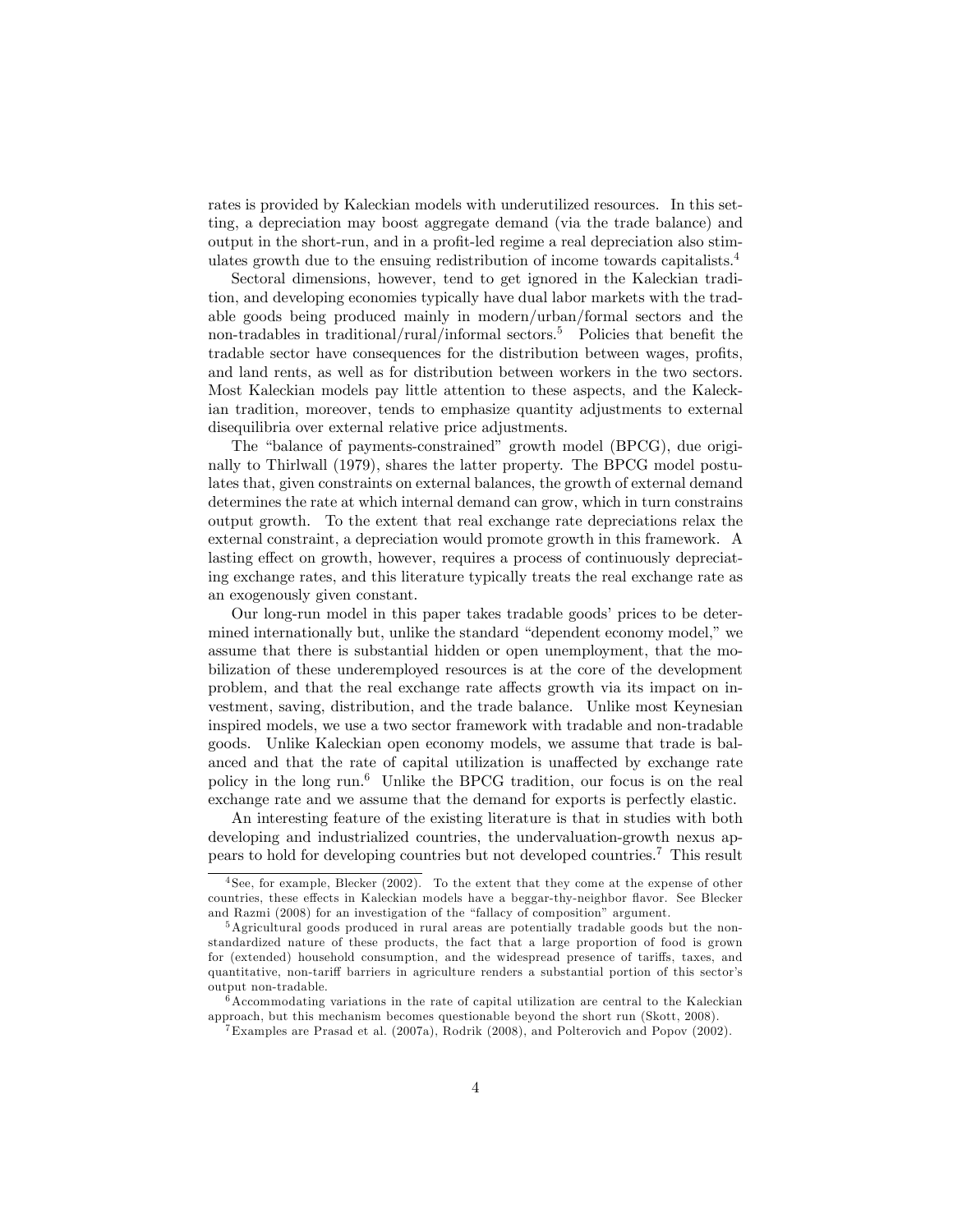is consistent with the theoretical argument and the empirical results in this paper (but also with Rodrik's 2008 argument, since the market failures and distortions are likely to be more prevalent in developing countries).

## 3 China: Some illustrative statistics

This section illustrates the motivation underpinning our theoretical model and empirical analysis by briefly focusing on a major developing country, China. As is well-known, the Chinese economy has sustained record growth rates over the last three decades. The process has involved moving millions of workers from the rural hinterland to the industrialized urban areas (mainly to the coastal provinces in the south and south east). Goods produced in the rural areas tend to be relatively non-traded in nature in many low-income countries, partly due to lack of modern infrastructure that makes it harder to satisfy the quality standards demanded by international markets. This is particularly true for the agricultural sector where health and other non-tariff barriers remain high. Figure 1 illustrates this in the Chinese context. The measure of tradability was developed from the input-output tables from National Bureau of Statistics (2008, Table 3-24) by subtracting one from the ratio of the total domestic usage for each sector to the total domestic output of that product.<sup>8</sup> We interpret the absolute magnitude as a proxy for the tradability of a sector's output and the sign as an indication of whether it is import-intensive (positive sign) or exportintensive (negative sign). Mining appears to be the most import-intensive sector while textile, apparel, and footwear appears to be the most export-intensive. ìOther manufacturingî also appears to fall in the highly export-intensive category. Notice that the index for agriculture is close to zero. Not surprisingly, construction, the supply of electricity, and real estate also appear to have a very low traded component.

Figure 2 shows time plots of our (Balassa-Samuelson effect-adjusted) measure of real exchange rate undervaluation, GDP growth, and capital accumulation (see Section 7 for details of how the measure of undervaluation was constructed). Data for accumulation were derived from Wang and Szirmai (2008). The numbers are 5 year averages for the period 1950-2004. The Chinese real exchange rate, according to our measure, was overvalued (less than zero in value) up until the early 1980s and has been undervalued since then. The turning point neatly coincides with the market reforms of the early eighties that transformed China into a much more open economy. The co-movement between the degree of undervaluation on the one hand, and output growth and accumulation on the other is quite clear. In particular, output growth and accumulation pick up noticeably once the measure of undervaluation turns positive in the early 1980s. Figure 3 presents a scatter plot to more directly illustrate the relationship between undervaluation and investment growth. Finally, Figure 4

<sup>&</sup>lt;sup>8</sup>In other words, for sector *i*,  $TI_i = (C_i + I_i + G_i + M_i - X_i)/(C_i + I_i + G_i + X_i - M_i) - 1$ , where  $TI = \text{tradability index}, C = \text{consumption}, I = \text{investment (excluding inventories)}, G$ = government expenditures,  $X$  = exports, and  $M$  = imports.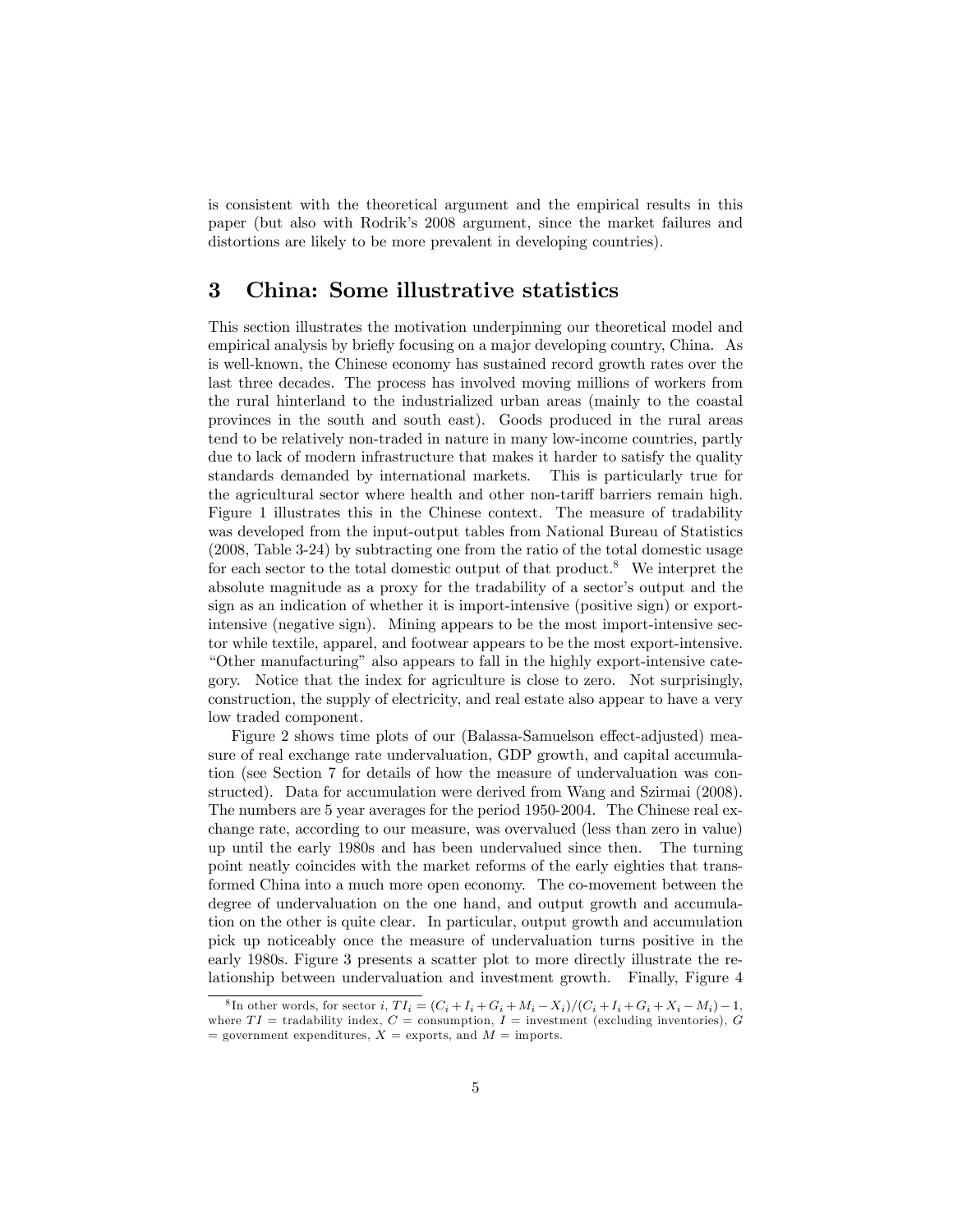suggests a very strong positive association between the degree of undervaluation and the trade balance (a surplus being positive). While disaggregated data are not available from UN COMTRADE for earlier years, data since 1995 show that China managed to grow at a rapid clip while avoiding large deficits and even while it experienced negative net exports of capital goods through most of this period.<sup>9</sup>

While this section has provided some context for the theoretical exercise in the next section, we formally explore some of these correlations in Section 7.

# 4 A Long-Run Model

The benchmark model is deliberately kept simple. It captures, we believe, important features of most low income countries, and many of the assumptions can be relaxed without affecting the qualitative conclusions (see appendix  $A$ ). This section describes a long run equilibrium; short run modifications are introduced in section 6.

We consider a small open economy with a non-tradable and a tradable goods sector. Investment goods are imported while the domestically produced tradable good can be used for domestic consumption or export. The non-tradable good is produced using labor (and a fixed supply of land),

$$
Y_N = A L_N^{\beta}; \qquad 0 < \beta \le 1 \tag{1}
$$

where  $Y_N$ ,  $L_N$  denote output and employment in the non-tradable sector. Under profit maximization and perfect competition, the income share of labor would be constant and equal to  $\beta$ . We shall retain the assumption of constant distributive shares in the non-tradable sector but take the share of wages to equal  $v\beta$ . Deviations from marginal productivity pricing could occur for a number of reasons, including monopsonistic effects (which would imply  $\nu < 1$ ) and the influence of social norms and conventions (with  $\nu \geq 1$ ). We do not make any specific assumption about the value of  $\nu$  but restrict the product  $\nu\beta$  (the share of labor) to be strictly less than one.<sup>10</sup>

Empirical measures of the real wage in a traditional, non-tradable sector may be hard to interpret in the presence of hidden unemployment and underemployment. Our distributional assumptions imply that the wage share is uniquely determined, but the effective labor input  $L<sub>N</sub>$  may be spread across a larger number of workers and/or involve a larger amount of low intensity work. We therefore consider two distinct measures of the real wage in the traditional sector. One of them, the 'effective wage'  $\omega_N$ , is found by dividing the well-defined

 $9$ The authors' calculations from UN COMTRADE data show that between 1995 and 2008. China ran a deficit in industrial supplies and capital goods (BEC categories 2 and 4) and a surplus in consumer goods (BEC category 6) throughout almost the entire period. Data are not available for earlier years.

<sup>&</sup>lt;sup>10</sup> The condition  $\nu\beta < 1$  is needed to ensure the existence of an equilibrium solution when workers in the traditional sector spend their entire income on non-traded goods. Once we relax this latter assumption (see the appendix), this condition is no longer needed.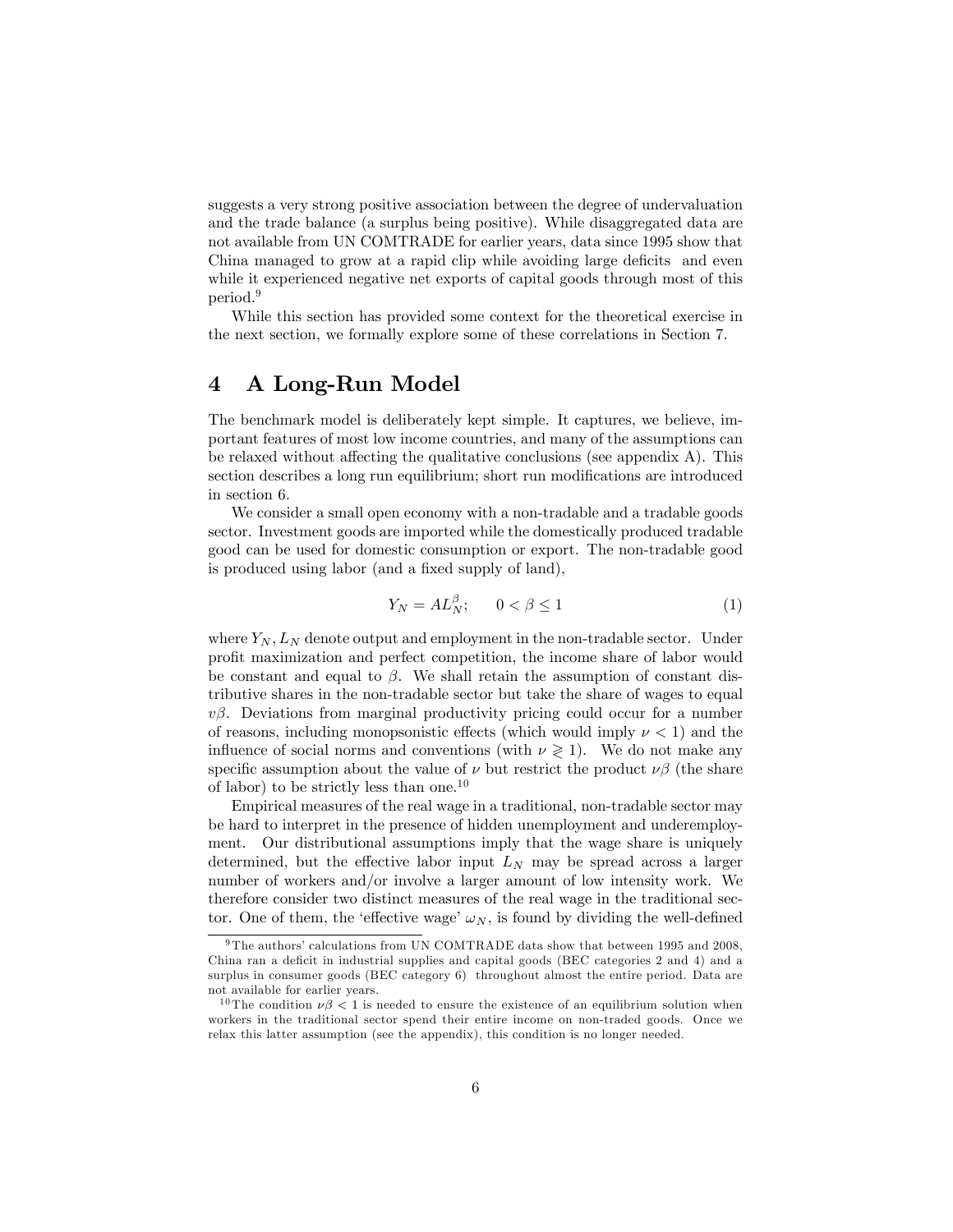total wage payment by the effective labor input  $L<sub>N</sub>$ :

$$
\omega_N = \frac{w_N}{p_N} = \nu \beta A L_N^{\beta - 1}; \qquad 0 < \nu \le 1, \nu \beta < 1 \tag{2}
$$

An alternative measure assumes that the traditional sector is characterized by work sharing. If unemployment takes the form of underemployment, the empirically measured wage in the traditional sector may be the average remuneration, that is, total labor income divided by the number of workers not employed in the formal sector. This 'sharing wage'  $(\tilde{\omega}_N)$  is given by

$$
\tilde{\omega}_N = \frac{\omega_N L_N}{L - L_T} \le \omega_N \tag{3}
$$

where  $L_T$  is employment in the tradable sector. Depending on institutional characteristics, the measured wage in the traditional, non-tradable sector may fall anywhere between the sharing wage  $\tilde{\omega}_N$  and the effective wage  $\omega_N$ .

Tradable goods are produced in the formal (advanced, capitalist) sector. This sector uses both labor and capital, and for simplicity a fixed coefficient production function is assumed, i.e.

$$
Y_T = \min\{aL_T, \bar{b}K\} \tag{4}
$$

where  $Y_T$ ,  $L_T$  and K denote output, employment and capital in the tradable goods sector. The parameters  $a$  and  $\overline{b}$  are taken to be fixed, and we assume that there is no labor hoarding and that capital utilization is at the desired rate  $\bar{u}$ . Hence,

$$
Y_T = aL_T = \bar{u}\bar{b}K = bK\tag{5}
$$

where  $\bar{u}$  is desired utilization and  $b = u\bar{b}$ . The utilization assumption will be modified in section 6 when we address short-run issues.

Labor is mobile across sectors. However, workers in the tradable sector may receive a wage premium, and we take the tradable-sector real wage to be determined by the tradable-sector employment rate  $L_T/L$ , the relative price of tradables  $q$ , and the saving rate  $s$ ,

$$
\omega_T = \frac{w_T}{p_N} = \phi\left(\frac{L_T}{L}, q, s\right); \quad \phi_1 \ge 0, \phi_2 \ge 0, \phi_3 \le 0
$$
 (6)

A wage premium may exist for a variety of reasons, including principal-agent problems (efficiency wages) and bargaining in the presence of costly search and relationship-specific investment. The value of sharing wage  $\tilde{\omega}_N$  along with the tradable-sector employment rate  $L_T/L$  are key determinants of workers' fallback position in both efficiency wage and bargaining models, and the general specification in equation  $(6)$  is consistent with tradable-sector wages being determined as a markup on the sharing wage, with the markup as a function of employment and the exchange rate:  $\omega_T = \lambda(\frac{L_T}{L}, q)\tilde{\omega}_N$  (see note 12 below). The real exchange rate enters the  $\phi$ -function both because it determines the total revenue (the size of the 'pie') in the tradable sector and may affect the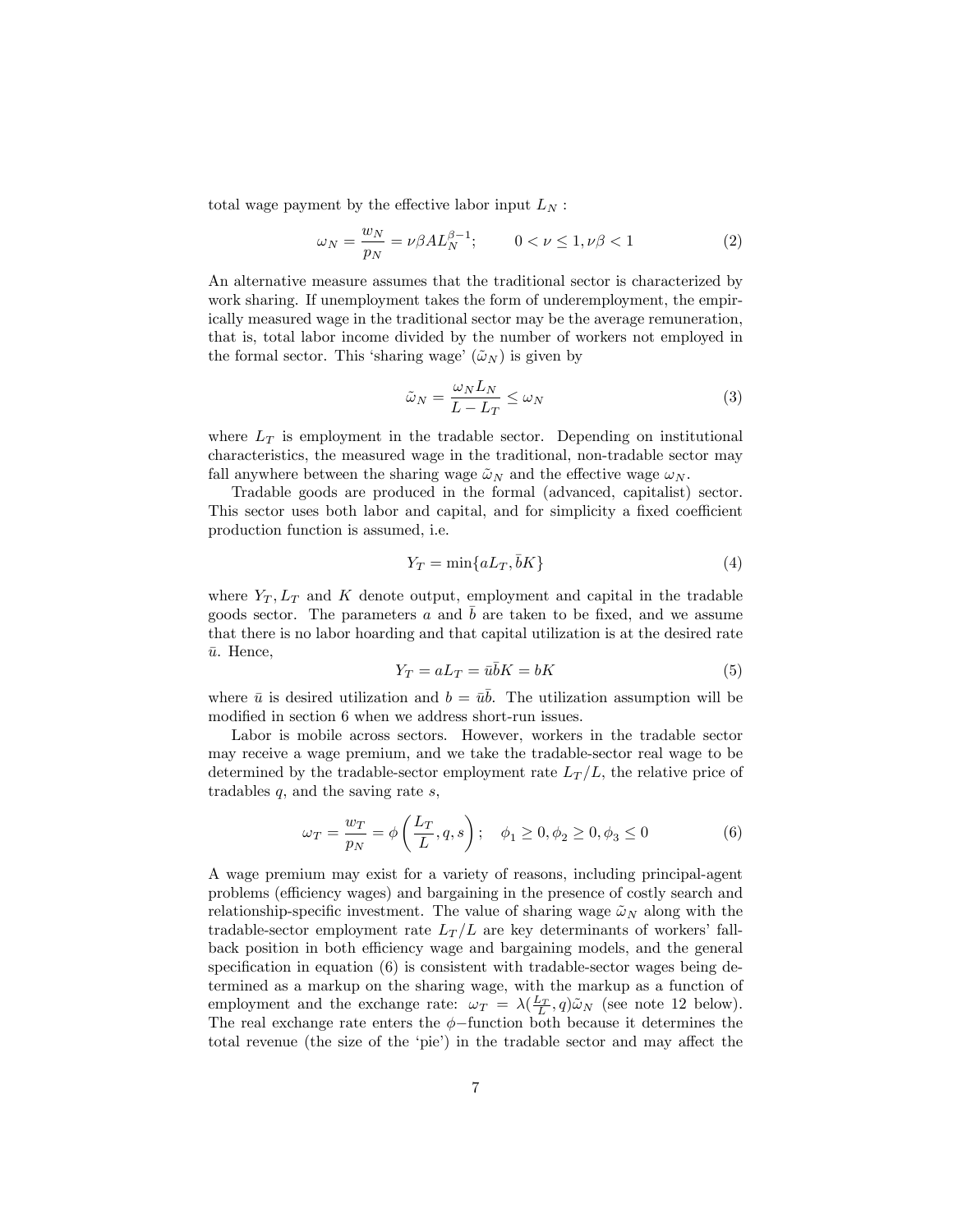size of the wage premium  $\lambda$  and because of its influence on the demand for non-tradables, non-tradable employment and the sharing wage; the saving rate enters the  $\phi$ -function because it affects the demand for non-tradables and the sharing wage.

By definition, the equilibrium condition for non-tradables is given by

$$
Y_N = E_N \tag{7}
$$

where  $E_N$  is the domestic demand for the non-tradables. We assume that the non-tradables are used only for consumption. Workers do not save and consume only non-tradables.<sup>11</sup> Non-workers (capitalists and landlords), on the other hand, save a fraction s of their income and consume both non-tradables and tradables. Thus, the demand for non-tradables can be written

$$
E_N = \omega_N L_N + \omega_T L_T + \alpha (1 - s) [q b K - \omega_T L_T + (1 - \nu \beta) A L_N^{\beta}] \tag{8}
$$

where  $\alpha$  is the proportion of capitalist and landlord consumption that is spent on the non-tradable. These assumptions about the demand for non-tradables fit, we believe, the stylized facts for LDCs; the appendix examines the implications of allowing worker saving and worker consumption of tradables.

The proportion  $\alpha$  depends on q, and if tradable and non-tradables are gross substitutes (the likely case), the dependence is positive

$$
\alpha = \alpha(q), \quad \alpha' > 0 \tag{9}
$$

The tradable good can be exported or consumed domestically. We take world demand to be perfectly elastic at a given price in foreign currency,  $p<sub>T</sub>$ , and with a given supply of tradables, the equilibrium condition for the tradable goods sector serves to determine the trade balance net of investment (or, equivalently, the net exports of the tradable good),

$$
X_T = Y_T - E_T \tag{10}
$$

Clearly, it can be difficult to break into new export markets, and the infiniteelasticity assumption will be modified in the short run analysis (see section  $6$ ).

 $11$  Data for a number of developing countries from LABORSTA (2009) suggest that the proportion of household expenditures devoted to food and housing decreases, while that devoted to clothing and "other manufactures" increases as we move up the income distribution. For Macau, China in 2002-03, for example, expenditures on food and housing decline from 69.6% to 27.4% while expenditure on clothing, footwear, and other manufactures rises from 8.4%to 17.8% as we move from the lowest to the highest decile of expenditure distribution.

The saving propensity out of wages is small in most developing economies. Even for high saving countries like China, the bulk of the saving comes from profit and rent income. One indirect piece of evidence in this regard comes from the oft-cited empirical regularity that the wage share of national income in developing countries tends to be positively correlated with the consumption share. World Bank (2007, p. 6) illustrates the co-movement of these variables in China in recent years, and Kuijs (2006) finds that while Chinese household saving out of disposable income (which includes some interest, rent and profit income) is high, what makes the saving to GDP ratio exceptional is the presence of high enterprise and government savings.

We relax these assumptions in the appendix.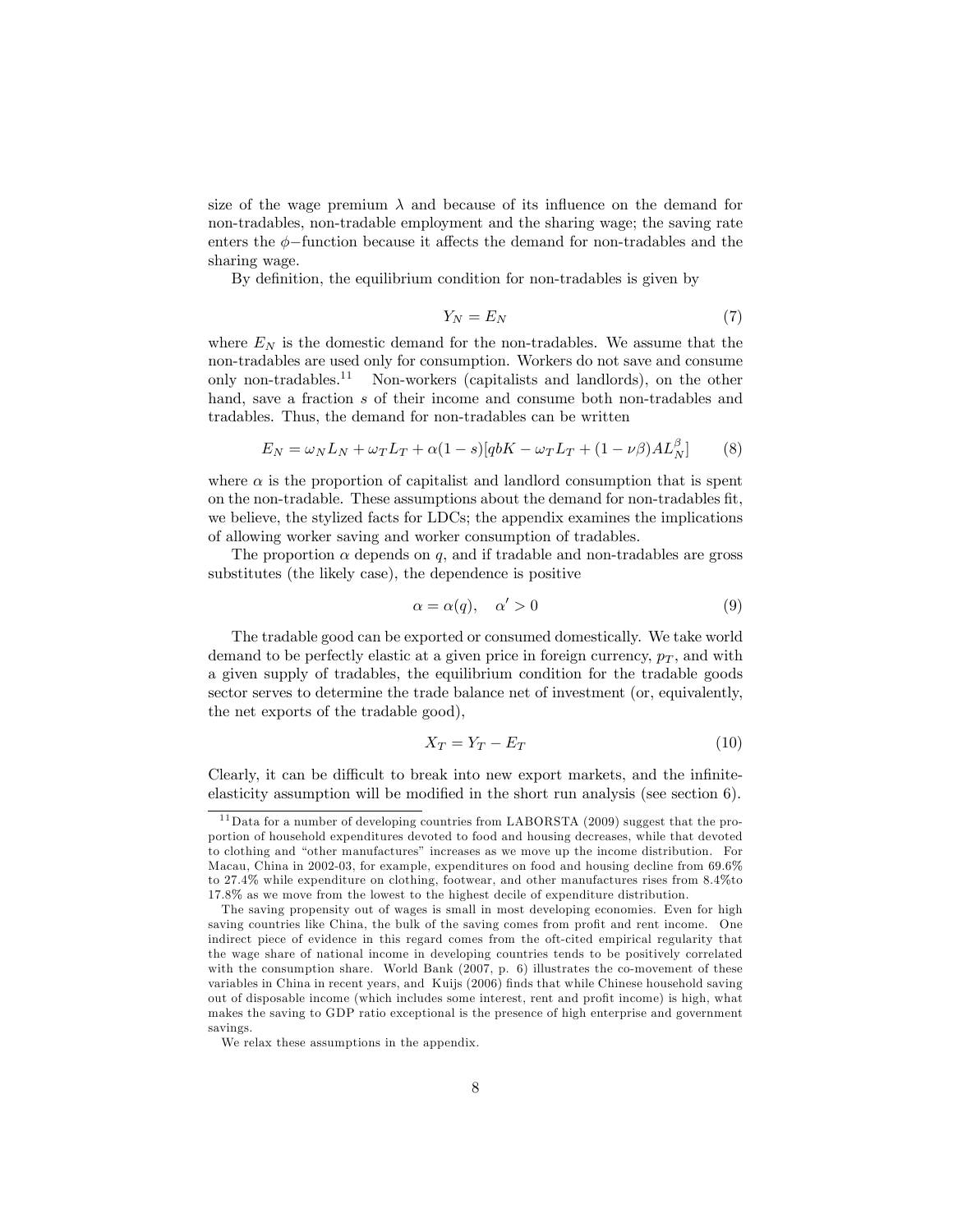The domestic consumption demand for the tradable good is given by

$$
E_T = (1 - \alpha)(1 - s)[q bK - \omega_T L_T + (1 - \nu \beta)AL_N^{\beta}] / q \tag{11}
$$

and the relative price of tradables, which is our long-run measure of the real exchange rate, can be written

$$
q = \frac{ep_T}{p_N} \tag{12}
$$

where  $e$  is the nominal exchange rate (i.e., the domestic currency price of foreign currency). All capital goods are imported at a world market price  $p<sub>K</sub>$  in foreign currency. Thus, the trade balance (in terms of non-tradables) can be written

$$
TB = q\left(X_T - \frac{p_K}{p_T}I\right) = q\left(Y_T - E_T - \frac{p_K}{p_T}I\right)
$$
\n(13)

Trade need not be balanced in the short run but sustainability requirements constrain the value of the trade balance (relative to the size of the economy) in the long run. For simplicity, we assume that in the long run

$$
TB = 0 \tag{14}
$$

The accumulation rate in the tradable goods sector depends on its profitability relative to the international profit rate and the cost of investment. Formally,

$$
\frac{I}{K} = f(r - r^*, \gamma) = f\left(b\frac{p_T}{p_K}\left(1 - \frac{\phi\left(\frac{L_T}{L}, q, s\right)}{aq}\right) - r^*, \gamma\right); \qquad f_r > 0, f_\gamma > 0
$$
\n(15)

where  $r^*$  is the international profit rate and  $\gamma$  can be interpreted as a policy variable that affects the incentive to invest. We take this policy variable to be an inverse measure of the cost of Önance/the interest rate, rather than, say, a government subsidy to investment which would need to be financed, adding variables to the model. Finally, real aggregate income and aggregate domestic demand, both in terms of non-tradables, are given by

$$
Y = Y_N + qY_T \tag{16}
$$

$$
E = E_N + qE_T + q\frac{p_K}{p_T}I\tag{17}
$$

### 5 The real exchange rate and economic growth

#### 5.1 Analysis

Tradable-sector employment is determined by the capital stock,

$$
L_T = -\frac{b}{a}K\tag{18}
$$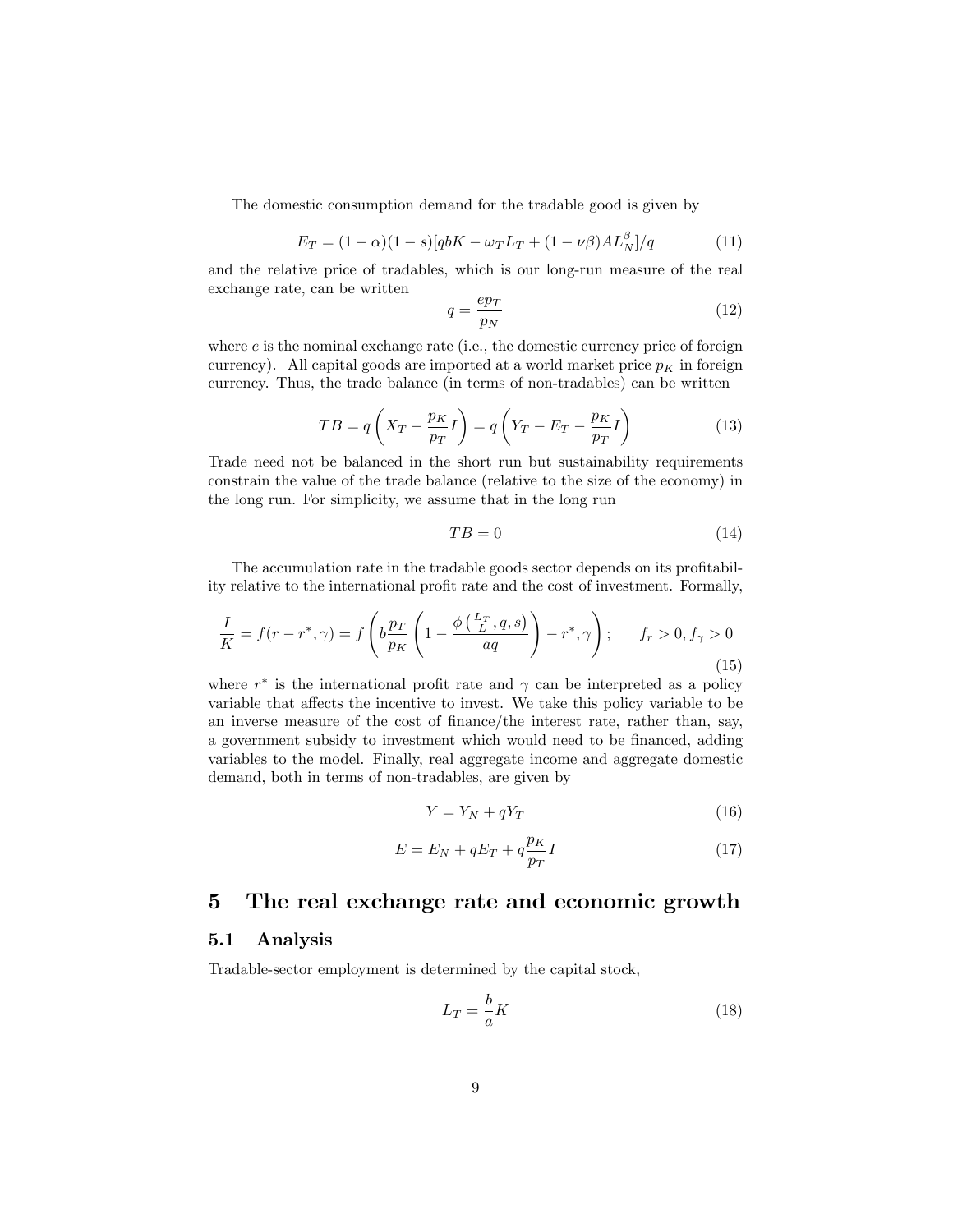and, substituting (18) into (6), the tradable-sector wage can be written

$$
\omega_T = \phi \left( \frac{b}{a} \frac{K}{L}, q, s \right) \tag{19}
$$

The solutions for non-tradable output, employment and wages are more involved. Using equations  $(2)$  and  $(5)-(8)$ , the equilibrium value of non-tradable output is

$$
Y_N = \left[ \frac{\alpha (1 - s)q}{(1 - \alpha (1 - s))} + \frac{\phi(\frac{b}{a} \frac{K}{L}, q, s)}{a} \right] \frac{bK}{(1 - \nu \beta)} \tag{20}
$$

and the solutions for effective non-tradable employment and wages are given  $bv^{12}$ 

$$
L_N = \left\{ \left[ \frac{\alpha(1-s)q}{(1-\alpha(1-s))} + \frac{\phi(\frac{b}{a}\frac{K}{L}, q, s)}{a} \right] \frac{bK}{A(1-\nu\beta)} \right\}^{1/\beta} \tag{21}
$$

$$
\omega_N = \nu \beta A \left\{ \left[ \frac{\alpha (1 - s)q}{(1 - \alpha (1 - s))} + \frac{\phi(\frac{b}{a} \frac{K}{L}, q, s)}{a} \right] \frac{bK}{A(1 - \nu \beta)} \right\}^{(\beta - 1)/\beta} (22)
$$

$$
\tilde{\omega}_N = \frac{1}{L - L_T} \nu \beta \left[ \frac{\alpha (1 - s)q}{(1 - \alpha (1 - s))} + \frac{\phi(\frac{b}{a} \frac{K}{L}, q, s)}{a} \right] \frac{bK}{(1 - \nu \beta)} \tag{23}
$$

Both tradable and non-tradable employment are increasing in K (equations (18) and (21)) as are wages in the tradable sector (equation (19)). The average nontradable remuneration also depends positively on  $K$  (equation (23)) but the effective real wage in the non-tradable sector is unaffected if  $\beta = 1$  or declines if  $\beta$  < 1 (equation (22)). Non-tradable output, employment, average wage remuneration, and tradable-sector wages are increasing in  $q$  and decreasing in  $s$ ; effective wages in the non-tradable sector are decreasing in  $q$  and increasing in s (if  $\beta$  < 1). The positive effect of q on non-tradable output and employment – which is due both to income and substitution effects  $-$  flows from the existence of unemployment. In a standard full employment model, a rise in the relative price of a good would shift resources away from the sector whose relative price has declined; with unemployment and a perfectly elastic export demand, however, the change in relative prices generates an increase in non-tradable demand, and a rise in employment makes it possible to meet this extra demand.

<sup>12</sup>In the special case where  $\omega_T = \lambda(\frac{L_T}{L}, q)\tilde{\omega}_N$ , the expression for  $\tilde{w}_N$  can be written

$$
\tilde{\omega}_N = \frac{a\nu\beta\alpha(1-s)q}{[1-\alpha(1-s)][(1-\frac{L_T}{L})(1-\nu\beta)-\frac{L_T}{L}\lambda\nu\beta]}\frac{L_T}{L}
$$

The right hand side of this equation is increasing in the formal-sector employment rate  $L_T/L$ and the real exchange rate  $q$  and decreasing in the saving rate s. It follows that  $\omega_T$  =  $\lambda\left(\frac{L_T}{L}, q\right)$   $\tilde{\omega}_N$  is a special case of the general specification in equation (6),  $\omega_T = \phi\left(\frac{L_T}{L}, q, s\right)$ .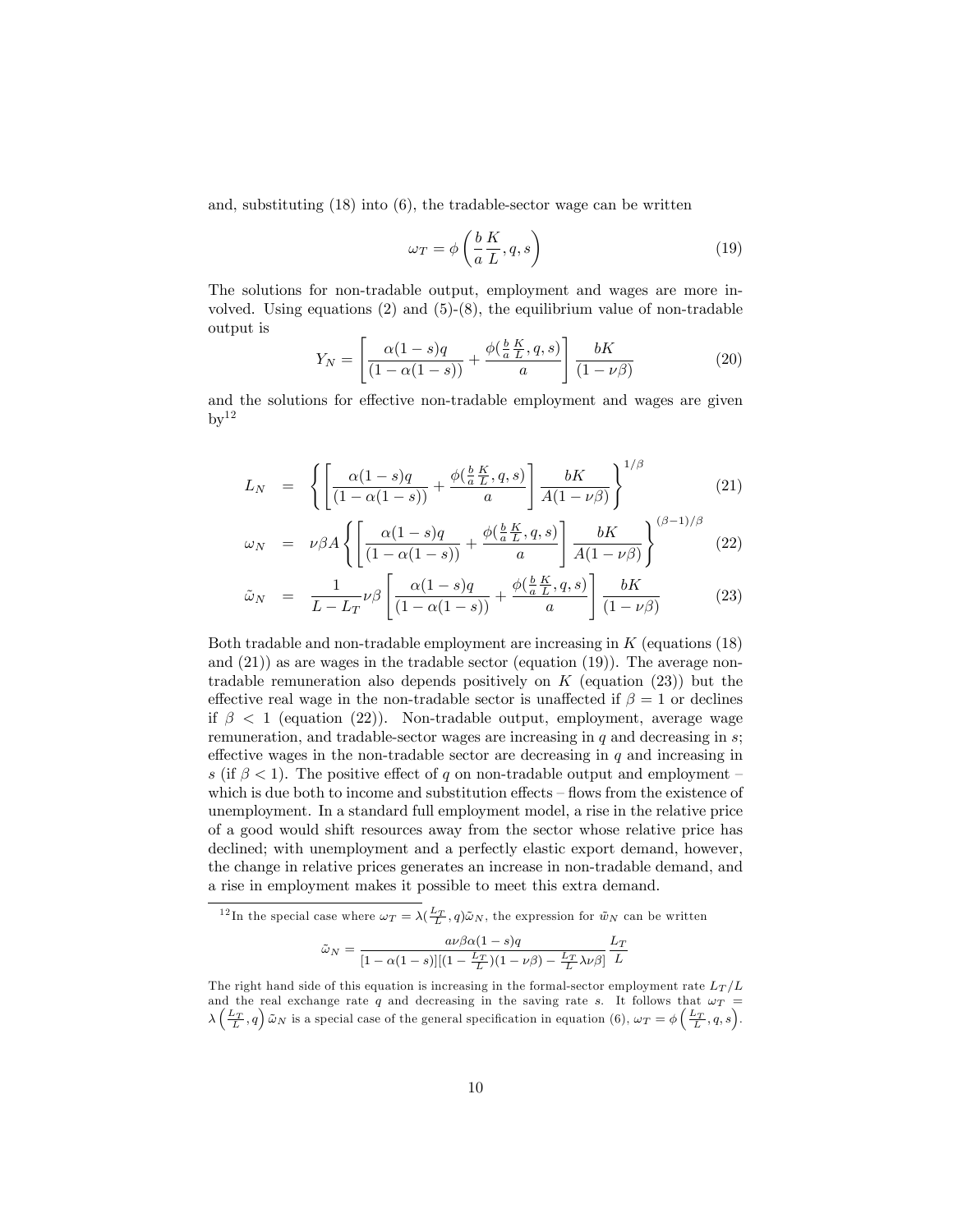Turning now to the trade balance, eqs.  $(5)-(6)$ ,  $(11)$ ,  $(13)-(15)$  and  $(21)$ imply that

$$
0 = \frac{TB}{q\frac{p_K}{p_T}K} = \frac{b}{\frac{p_K}{p_T}} \frac{s}{1 - \alpha(1 - s)} - \frac{I}{K}
$$
 (24)

$$
= \frac{b}{\frac{p_K}{p_T}} \frac{s}{1 - \alpha(1 - s)} - f\left(b\frac{p_T}{p_K}\left(1 - \frac{\phi(\frac{b}{a}\frac{K}{L}, q, s)}{aq}\right) - r^*, \gamma\right)
$$

$$
= F\left(q; \gamma, \frac{K}{L}\right); \qquad F_q \geq 0, F_\gamma < 0, F_K \geq 0 \tag{25}
$$

The partials  $F_{\gamma}$  and  $F_K$  are straightforward. By assumption an increase in  $\gamma$  (a decrease in the cost of Önance) stimulates investment, thus reducing the trade balance; an increase in the capital stock relative to the total labor force, on the other hand, raises the tradable sector real wage which reduces profitability and accumulation. The effects of an increase in the real exchange rate, by contrast, are ambiguous: a real depreciation shifts domestic consumption toward non-tradables, thus releasing a larger proportion of tradable sector output for exports, but it may also raise profitability and investment (and thus imports). The evidence suggests that the first of these effects generally dominates in the long run: the Marshall-Lerner-Robinson-Bickerdike condition (MLRB condition) is usually satisfied, also for  $LDCs$ <sup>13</sup> Assuming that this is the case, we have  $F_q > 0$  and the equilibrium condition (25) defines the real exchange rate as a function of  $\gamma$  and K:

$$
q = \eta\left(\gamma, \frac{K}{L}\right); \quad \eta_{\gamma} > 0, \eta_{K} \le 0 \tag{26}
$$

The negative sign of  $\eta_K$  fits the standard Balassa-Samuelson and Bhagwati-Kravis-Lipsey results: higher levels of income (higher capital stocks) are associated with an appreciated real exchange rate.

Viewed from another angle, the above analysis shows that two targets  $(\frac{I}{K})$ and TB) can be achieved using the two instruments  $\gamma$  and q. The structure of the model is such that, given  $I/K$ , equation (24) determines q,

$$
q = \psi\left(\frac{I}{K}\right); \quad \psi' > 0 \tag{27}
$$

where the sign of the derivative  $\psi'$  follows from the assumption that  $\alpha' > 0$ . The accumulation function (15) can now be used to determine  $\gamma$ ,

$$
\gamma = \xi \left( \frac{I}{K}, q, \frac{K}{L} \right); \quad \xi_{\frac{I}{K}} > 0, \xi_q \ge 0, \xi_K \ge 0 \tag{28}
$$

<sup>&</sup>lt;sup>13</sup> See, for example, Bahmani-Oskoee and Niroomand (1998) for a test of the Marshall-Lerner condition for a large sample of countries. The standard Marshall-Lerner condition focuses on demand elasticities, assuming a perfectly elastic supply. In our case this supply elasticity assumption is far from being met: the supply of traded output is constrained by the capital stock while the world demand elasticity for traded goods is taken to be infinite. Note that the MLRB condition is less stringent than the Marshall-Lerner condition.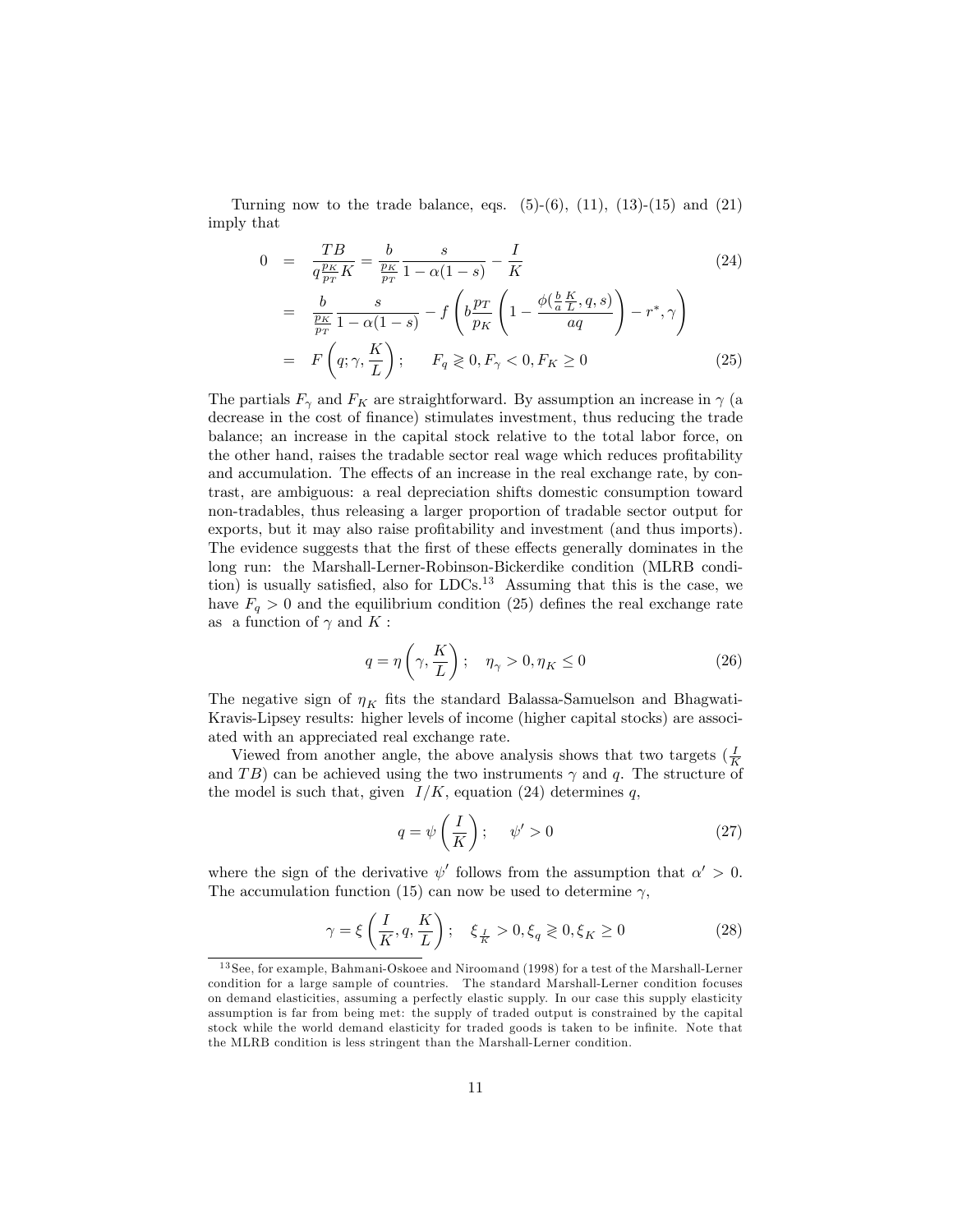In other words, given the target rate of accumulation, the trade balance condition determines the real exchange rate while the accumulation target determines the investment incentive. Equation (27) captures the key result: an increase in accumulation requires a real depreciation in order to switch domestic expenditure away from tradables and make room for increased capital good imports.

The effects of a depreciation on accumulation are ambiguous. This ambiguity may seem surprising, but the intuition is simple: a depreciation raises the demand for non-tradables and thereby stimulates both employment and the "shared wage"  $\tilde{\omega}_N$ . The result is upward pressure on real wages in the tradable sector, and depending on the strength of this effect, tradable sector profitability can go either way. Thus, depending on the precise functional form of the wage equation (6), a real depreciation may raise or lower the rate of accumulation. If the MLRB condition is satisfied, however, a rise in  $q$  improves the tradebalance and even if it raises accumulation, an additional growth stimulus from reductions in the cost of finance (that is, a rise in  $\gamma$ ) is necessary to avoid an improvement in the trade balance: a rise in both q and  $\gamma$  is needed to bring about an increase in  $I/K$  while keeping  $TB = 0$ .

The comparative statics depend on both the MLRB condition and the assumption of substitutability in consumption  $(\alpha' > 0)$ . If the former is violated, increased accumulation is associated with a decline in  $\gamma$  but the real exchange rate still depreciates; complementarity in consumption implies that  $\alpha' < 0$ , and an appreciation is required in order to reduce domestic consumption of tradables and accommodate a rise in the target accumulation rate.

#### 5.2 Compositional and distributional effects

Changes in real exchange rates influence the sectoral composition of output. The share of the non-traded sector in total output can be written

$$
\frac{Y_N}{Y_N + qY_T} = \frac{1}{1 + \frac{q}{Y_N}Y_T}
$$

The value of  $Y_T$  is determined by the capital stock,  $Y_T = bK$ , and from equation (20) it follows that

$$
\frac{Y_N}{q} = \left[\frac{\alpha(1-s)}{(1-\alpha(1-s))} + \frac{\phi(\frac{b}{a}K,q)}{aq}\right] \frac{bK}{(1-\nu\beta)}
$$

The sign of the derivative  $\partial(\frac{Y_N}{q})/\partial q$  depends on the sensitivity of  $\alpha$  to variations in q and the relative magnitude of the two terms  $\frac{\alpha(1-s)}{(1-\alpha(1-s))}$  and  $\frac{\phi(\frac{b}{a}K,q,s)}{aq}$ . Thus, the long-run impact of a real depreciation on the share of the non-traded sector can be positive. The intuition behind this ambiguity is simple: a real depreciation stimulates employment in the traditional sector, and this expansionary effect may dominate the negative valuation effect.

The ambiguity of the long-run sectoral effect carries over to the average wage share (and thus, given the saving assumptions, the average saving rate in the economy, too). We have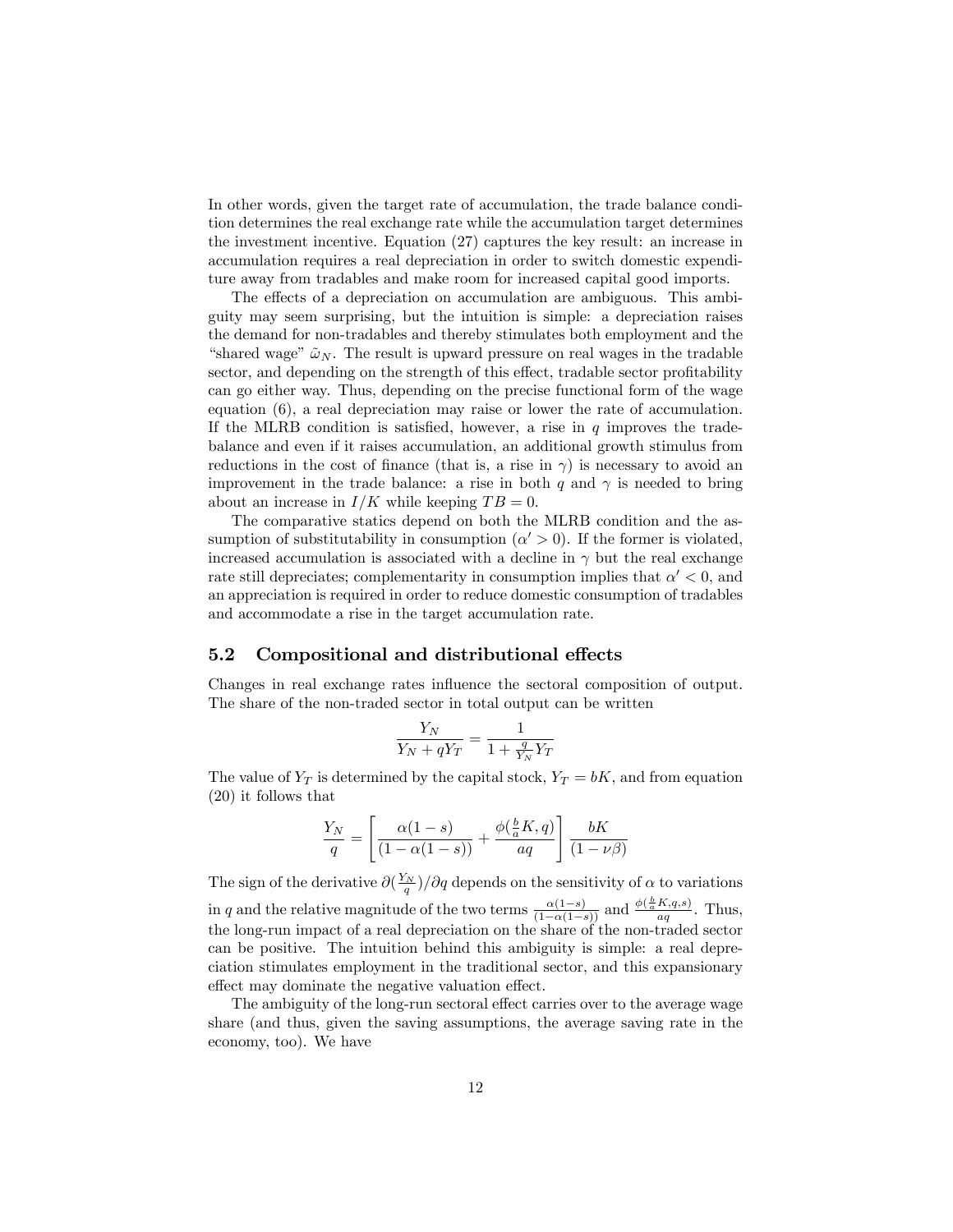$$
\frac{\omega_N L_N + \omega_T L_T}{Y_N + qY_T} = \frac{\omega_N L_N}{Y_N} \frac{Y_N}{Y_N + qY_T} + \frac{\omega_T L_T}{qY_T} \left(1 - \frac{Y_N}{Y_N + qY_T}\right) \tag{29}
$$

Hence, the change in the wage share becomes

$$
d\left(\frac{\omega_{N}L_{N} + \omega_{T}L_{T}}{Y_{N} + qY_{T}}\right) = \frac{Y_{N}}{Y_{N} + qY_{T}}d\left(\frac{\omega_{N}L_{N}}{Y_{N}}\right) + \left(1 - \frac{Y_{N}}{Y_{N} + qY_{T}}\right)d\left(\frac{\omega_{T}L_{T}}{qY_{T}}\right) + \left(\frac{\omega_{N}L_{N}}{Y_{N}} - \frac{\omega_{T}L_{T}}{qY_{T}}\right)d\left(\frac{Y_{N}}{Y_{N} + qY_{T}}\right)
$$
(30)

By assumption the wage share in the non-tradable sector is constant  $(\omega_N L_N / Y_N =$  $\nu\beta$ ) so the first term on the right hand side of equation (30) is zero. The signs of the second and third terms, however, are both ambiguous.

Turning to the wage rate, our (strong) assumption about the composition of workers' consumption implies that a growth policy and the associated real depreciation raise the consumption real wage in the formal sector as well as the effective employment and the average remuneration in the traditional sector. These results, which hold for a given capital stock, are reinforced by the positive effects of higher accumulation on wages and employment in both sectors. Fast growth, by construction, is generated by raising the rate of return relative to the cost of finance in the tradable sector, and it follows that workers and tradable-sector capitalists have a shared interest in growth. Distributional conflicts between workers and capitalists may emerge if workers consume tradables and the wage function  $\phi$  is insensitive to changes in q, but as long as the share of tradables in workers' consumption remains small, the consumption real wage would decline much less, proportionately, than the product real wage.

Opposition to a growth policy that involves a real depreciation could come from landlords. By lowering the real wage in the traditional sector, a depreciation increases rents, but the change in the relative price may reduce the real value of rents. Depending on the composition of landlord consumption (and thus the relevant price index), the net effect could go either way.

#### 5.3 The full employment ceiling

The growth policies in this paper are predicated on the existence of unemployment. Using (18) and (21), the full employment constraint can be written

$$
L_N(q, K, s) + L_T(K) \le L \tag{31}
$$

For a given value of  $L$ , this equation defines a maximum, full-employment value of the real exchange rate

$$
q \le q^{\max} = h(K, s); \quad h_K < 0, h_s > 0 \tag{32}
$$

The presence of large amounts of (hidden) un- and underemployment means that this condition fails to be binding in most LDCs. Using (26), however, it is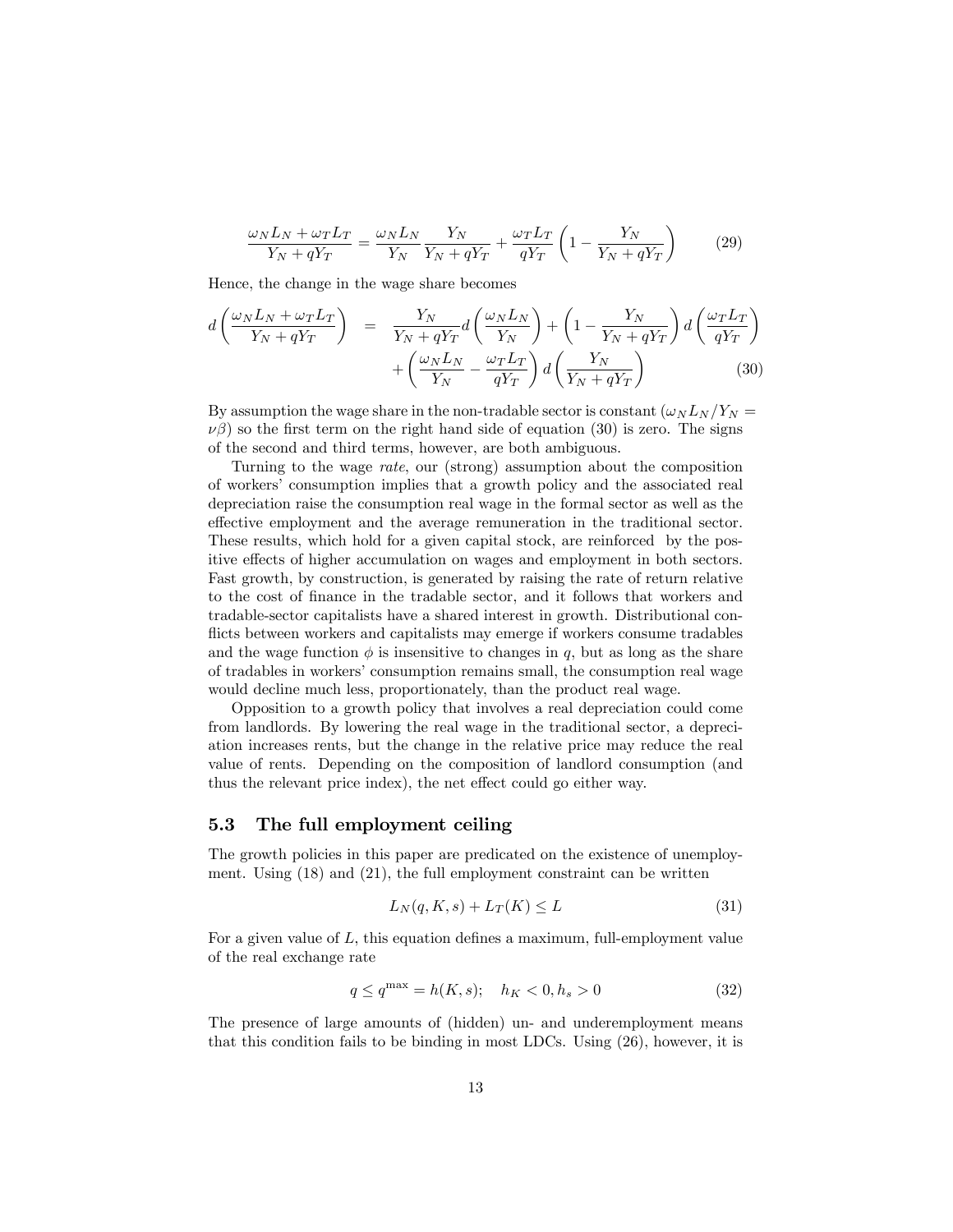readily seen that the maximum value of the real exchange rate translates into a maximum growth rate of the capital stock. As the capital stock increases (relative to the population) the maximum values of the real exchange rate and the associated growth rate both decline. Putting it differently, an undervalued exchange rate and fast capital accumulation ceases to be desirable when the capital stock is large relative to the size of the total labor force and the pool of unemployment (and underemployment) dries up. This property of the model has empirical support: the relation between undervaluation and growth holds only for developing countries (see Sections 2 and  $7$ ).<sup>14</sup>

#### 5.4 Steady states

Steady growth paths with a positive growth rate do not exist if there are diminishing returns to labor in the non-tradable sector and no technical change. With these assumptions, however, the model has a stationary state if the total labor supply  $L$  is given. In this stationary state we have

$$
\frac{I}{K} = \delta \tag{33}
$$

where  $\delta$  is the rate of depreciation and, using equations (27) and (33), the steady-state value of the real exchange rate is given by

$$
q = \psi(\delta) \tag{34}
$$

Using (28), the investment incentives ( $\gamma$ ) now determine the ratio  $\frac{K}{L}$  and hence the capital stock, if  $L$  is taken as exogenously given. With the capital stock and the exchange rate fixed, equations  $(20)-(23)$  can be used to find non-tradable employment, output and wages, while outcomes in the tradable sector are given by (18)-(19). An increase in  $\gamma$  pushes up both total output and employment, but full employment (or inflation barriers) clearly sets an upper limit. This upper limit can be found as in section  $5.3$ , but in the absence of a well-defined, structural NAIRU, a range of employment outcomes may be feasible.

Analogously, a steady growth path exists if there are constant returns to labor in the non-tradable sector  $(\beta = 1)$  and the labor force grows at the rate  $n.$  In this case,

$$
\frac{I}{K} = n + \delta \tag{35}
$$

 $14$ The presence of unemployment may, it could be argued, lead to downward pressure on money wages, and with a given world market price of traded goods and a given nominal exchange rate, the result would be a real depreciation. Thus, a fully flexible money wage might take the economy to a full employment position with  $q = q^{\text{max}}$ . This mechanism may not work for a variety of reasons, and stickiness of money wages may be desirable: if the real exchange rate is determined by the trade balance condition (equation (25)), a decline in money wages would be associated with changes in the nominal exchange rate, the real exchange rate would be left unchanged, and standard Keynes/Mundell/Fisher arguments suggest that falling wages and prices are more likely to be deflationary than expansionary if the real exchange rate is fixed. The model leaves out Keynes/Mundell/Fisher effects on accumulation and the equilibrium solution is homogeneous of degree zero in the nominal wage.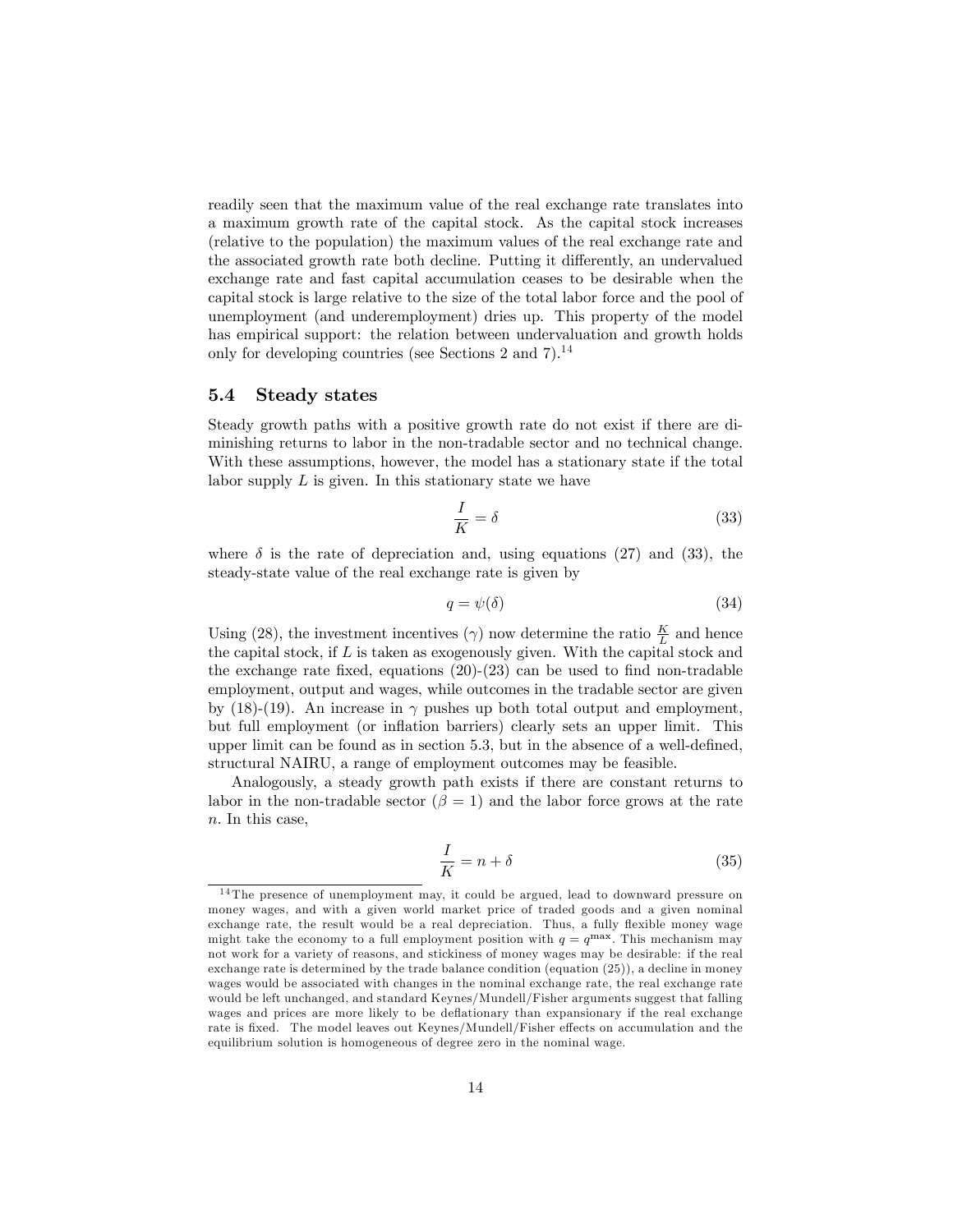$$
q = \psi(n+\delta) \tag{36}
$$

and equations  $(28)$ ,  $(18)-(22)$  and  $(5)$  can be used to solve for capital intensity, employment rates and real wages.

Steady growth with  $g \neq n$  may be of greater interest from the perspective of LDCs. Growth paths of this kind become possible if  $\beta = 1$  and changes in  $L_T/L$  do not affect the tradable-sector real wage ( $\phi_1 = 0$  in equation (6)). The latter condition may be reasonable when there is a large pool of hidden unemployment. If  $g > n$ , the condition will eventually be violated, but the economy may show endogenous steady growth for a prolonged period, and the steady growth rate will be related to the real exchange rate,  $q = \psi(g + \delta)$ .

#### 5.5 Zero sum game?

In this model the pursuit of faster growth through an appropriate combination of real exchange rates and investment incentives does not imply a zero sum game: the gains of a fast-growing country are not necessarily offset by losses in other countries. A stylized two country model can be used to demonstrate this.

The home country is described by the model in section 4. We now supplement this with a simple specification of the "rest of the world" (ROW). We assume that ROW can produce either investment goods or the tradable consumption good, using the same production process. Thus,

$$
Y_K^* + Y_T^* = F(L^*, K^*)
$$
\n(37)

This specification of production possibilities implies that  $p<sub>K</sub> = p<sub>T</sub>$ , assuming that both types of goods are produced in ROW. Subject to this constraint, the home country can exchange its tradable good one-for-one for investment goods. ROW neither gains nor loses from this trade, and the accumulation rate in the home economy (and the associated real exchange rate) has no impact on ROW.

This result should not be surprising. Growth in our open economy is not export-led. Our open economy with  $TB = 0$  is isomorphic to a closed economy in which the modern sector (corresponding to the tradable sector) produces an output that can be used either for investment or for consumption. With given investment demand and a given supply of modern sector output, the equilibrium condition for the modern sector determines the relative price (corresponding to the real exchange rate), and aggregate employment and output can now be determined in this closed economy.

Needless to say, it is not our claim that domestic policies never have welfare effects in other countries. Growth policies, however, need not have negative externalities for the rest of the world.

## 6 Short-run dynamics

At least three assumptions need to be relaxed if the model is to be applied to the short run: export demand is not perfectly elastic, capital in the modern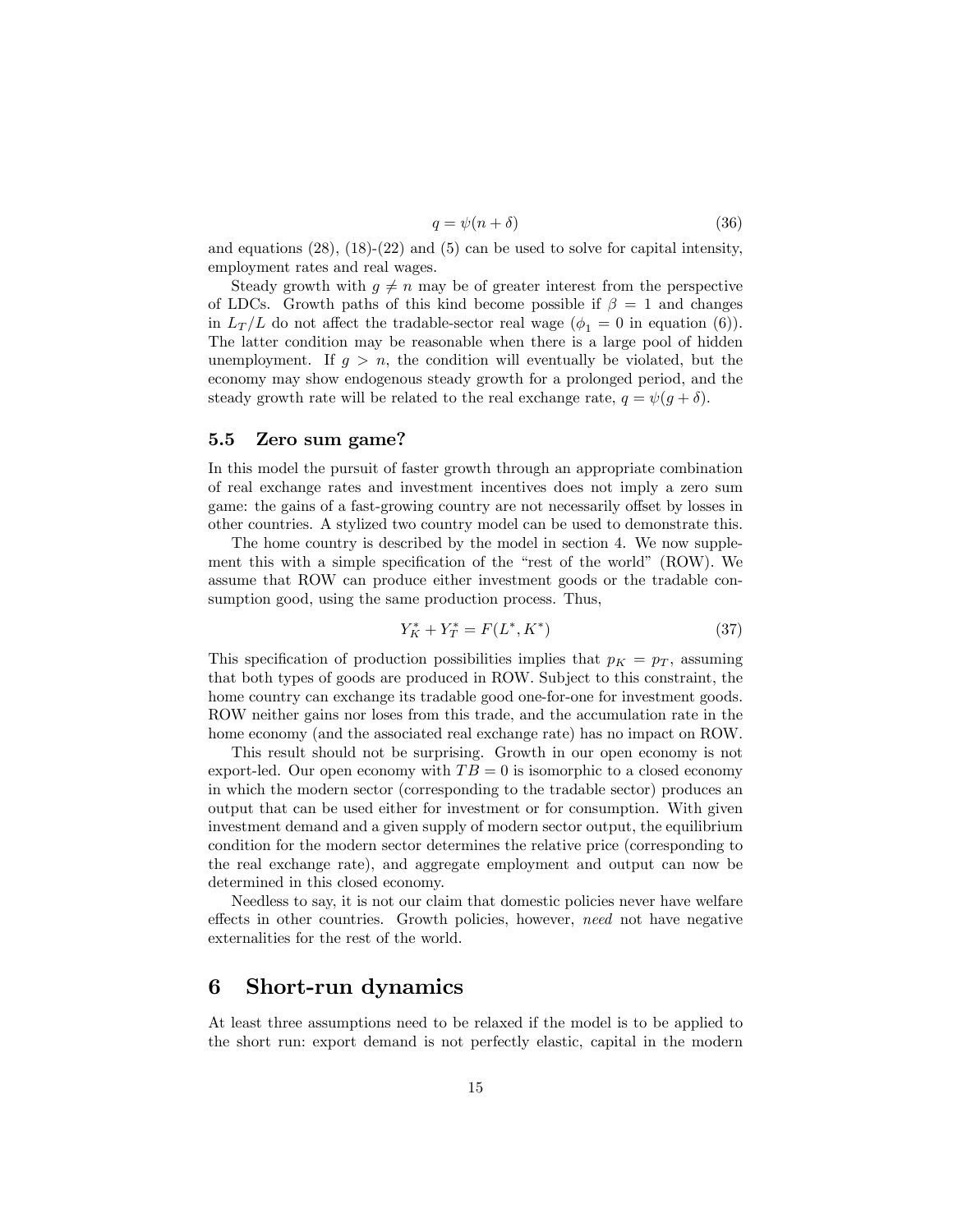sector is not always fully utilized, and net exports are not always zero. With respect to exports, we assume that the level is predetermined at any moment but that the growth of exports depends on the international competitiveness of the domestically produced export good

$$
\hat{X} = F\left(\frac{p_T}{p_T^*}\right); \quad F' < 0 \tag{38}
$$

where  $p_T^*$  is the (foreign currency) price of the foreign goods and a 'hat' over a variable is used to denote a growth rate  $(\hat{X} = (dX/dt)/X)$ . The relation between the terms of trade and the relative price  $q$  is given by

$$
\frac{p_T}{p_T^*} = \frac{ep_T}{p_N} \frac{p_N}{ep_T^*} = q/z \tag{39}
$$

where  $z = ep_T^*/p_N$ . We take z to be a policy variable. The domestic currency price of the domestically produced tradable good  $(ep_T)$ , on the other hand, depends on demand conditions. A simple specification along the lines suggested by Flaschel and Skott (2006) relates changes in the price markup to the rate of utilization:

$$
\hat{e} + \hat{p}_T = \hat{w}_T + \lambda (u - \bar{u}) \tag{40}
$$

where u and  $\bar{u}$  are the actual and desired capital utilization rates in the tradable sector. We simplify the wage specification for the tradable sector by assuming that the real wage is constant in terms of non-tradables

$$
\omega_T = \frac{w_T}{p_N} = \bar{\omega} \tag{41}
$$

This assumption implies that  $\hat{w}_T = \hat{p}_N$ , and we get the following expression for the growth rate of  $q$ ,

$$
\hat{q} = \hat{e} + \hat{p}_T - \hat{p}_N = \lambda (u - \bar{u}) \tag{42}
$$

The utilization rate in the tradable sector is determined by

$$
u = \frac{Y_T}{\overline{b}K} = \frac{X + E_T}{\overline{b}K} = \frac{X}{\overline{b}K} + (1 - \alpha)(1 - s) \left[ u - \frac{\overline{\omega}L_T}{q\overline{b}K} + (1 - \nu\beta) \frac{Y_N}{q\overline{b}K} \right]
$$
  
=  $\frac{X}{\overline{b}K} + (1 - \alpha)(1 - s)u \left\{ 1 - (1 - \pi) + \left[ \frac{\alpha(1 - s)}{(1 - \alpha(1 - s))} + (1 - \pi) \right] \right\}$ 

or

$$
u = \frac{1 - \alpha(1 - s)}{s} \frac{X}{\bar{b}K} = h(q) \frac{X}{K}; \ h' < 0 \tag{43}
$$

where  $\pi \left( = \frac{e p_T Y_T - w_T L_T}{e p_T Y_T} = 1 - \frac{1}{a} \frac{\bar{\omega}}{q} \right)$ ) is the profit share and the sign of  $h'$  follows from the assumption of gross substitutability. The profit rate, a key determinant of accumulation, is given by

$$
r = \pi \frac{p_T Y_T}{p_K K} = \pi u \frac{p_T}{p_K} \bar{b} = \pi u \frac{p_T^*}{p_K} \frac{q \bar{b}}{z}
$$
(44)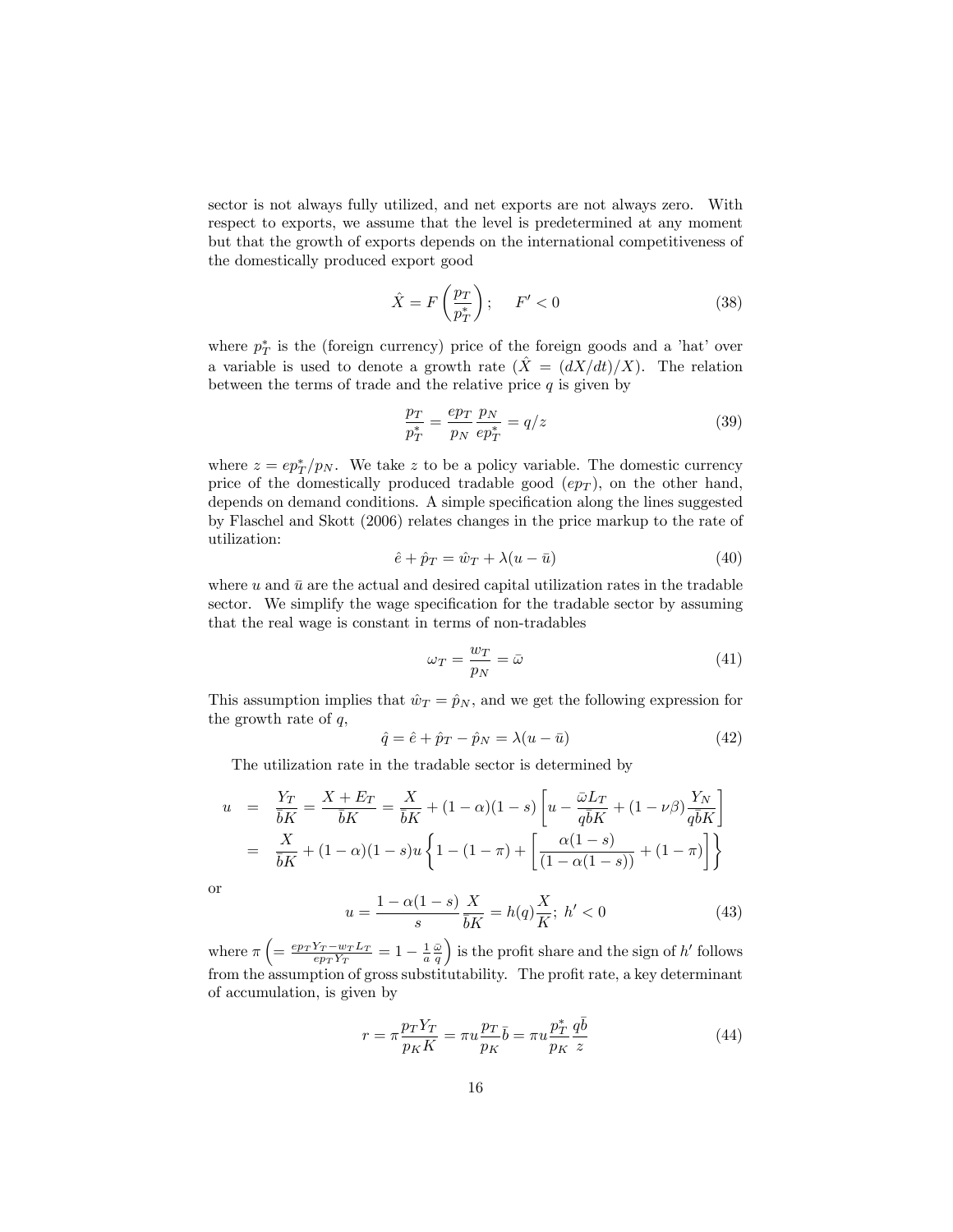Using  $(43)$  and  $(44)$  the accumulation function  $(15)$  can now be written

$$
\hat{K} = \frac{I}{K} - \delta \n= g(u, q; \gamma, z) - \delta; \quad g_u > 0, g_q > 0, g_\gamma > 0, g_z < 0
$$
\n(45)

and, combining (38) and (45), we have

$$
\hat{X} - \hat{K} = F\left(\frac{q}{z}\right) - g(u, q; \gamma, z) + \delta \tag{46}
$$

Given  $\gamma$  and z, equations (42) and (46) form a two dimensional system of differential equations in  $(\frac{X}{K}, q)$ . There is a unique (non-trivial) stationary point and the Jacobian is given by

$$
J\left(\frac{X}{K},q\right)=\begin{bmatrix} -g_uh&\frac{1}{z}F'-g_uh'\frac{X}{K}-g_q\\ \lambda h&\lambda h'\frac{X}{K} \end{bmatrix}
$$

The determinant and trace are positive and negative, respectively, and the stationary point is (locally asymptotically) stable. The utilization rate is equal to the desired rate at the stationary point, but the stationary solution depends on the policy variables  $\gamma$  and z, and the trade balance need not be zero if  $\gamma$  and z are set independently.

Figure 5 illustrates the dynamics. The  $\hat{q} = 0$  locus is upward sloping while the  $(X/K) = 0$  locus can be either negatively or positively sloped; in the latter case it is steeper than the  $\hat{q} = 0$  locus. An increase in z (a real depreciation) leaves the  $\hat{q} = 0$  locus unchanged but shifts the  $(\widehat{X}/\widehat{K}) = 0$  locus upwards. Thus, starting from an arbitrary point in the phase diagram (i.e. allowing  $u \neq \bar{u}$ ) a real depreciation raises the growth rate of exports and this generates (possibly with a delay) an increase in the accumulation rate: the new stationary point has a higher value of  $q$  and an unchanged value of  $u$ , and from the accumulation function it therefore follows that the system converges to a stationary point with a higher accumulation rate. The utilization rate initially falls but then increases again as it moves toward the (unchanged) desired rate.

An increase in  $\gamma$  also raises the accumulation rate. The  $(X/K) = 0$  locus shifts down and the new solution involves a lower export-capital ratio. Thus, a depreciation and an increase in the investment incentive have similar effects on the accumulation rate, but the implications for the trade balance are quite different. We have

$$
\frac{TB}{K} = p_T \frac{X}{K} - p_K(\hat{K} + \delta) \tag{47}
$$

At a stationary point  $\hat{X} = \hat{K} = g$  and  $p_T = p_T (g)$ . Hence,

$$
\frac{TB}{K} = p_T(g)\frac{X}{K} - p_K(g+\delta)
$$
\n(48)

An increase in g reduces the trade balance, and if the stimulus comes from an increase in  $\gamma$ , this effect is reinforced by a decline in the export-capital ratio. If the stimulus comes from a real depreciation, however, the deterioration may be offset by an increase in the export-capital ratio.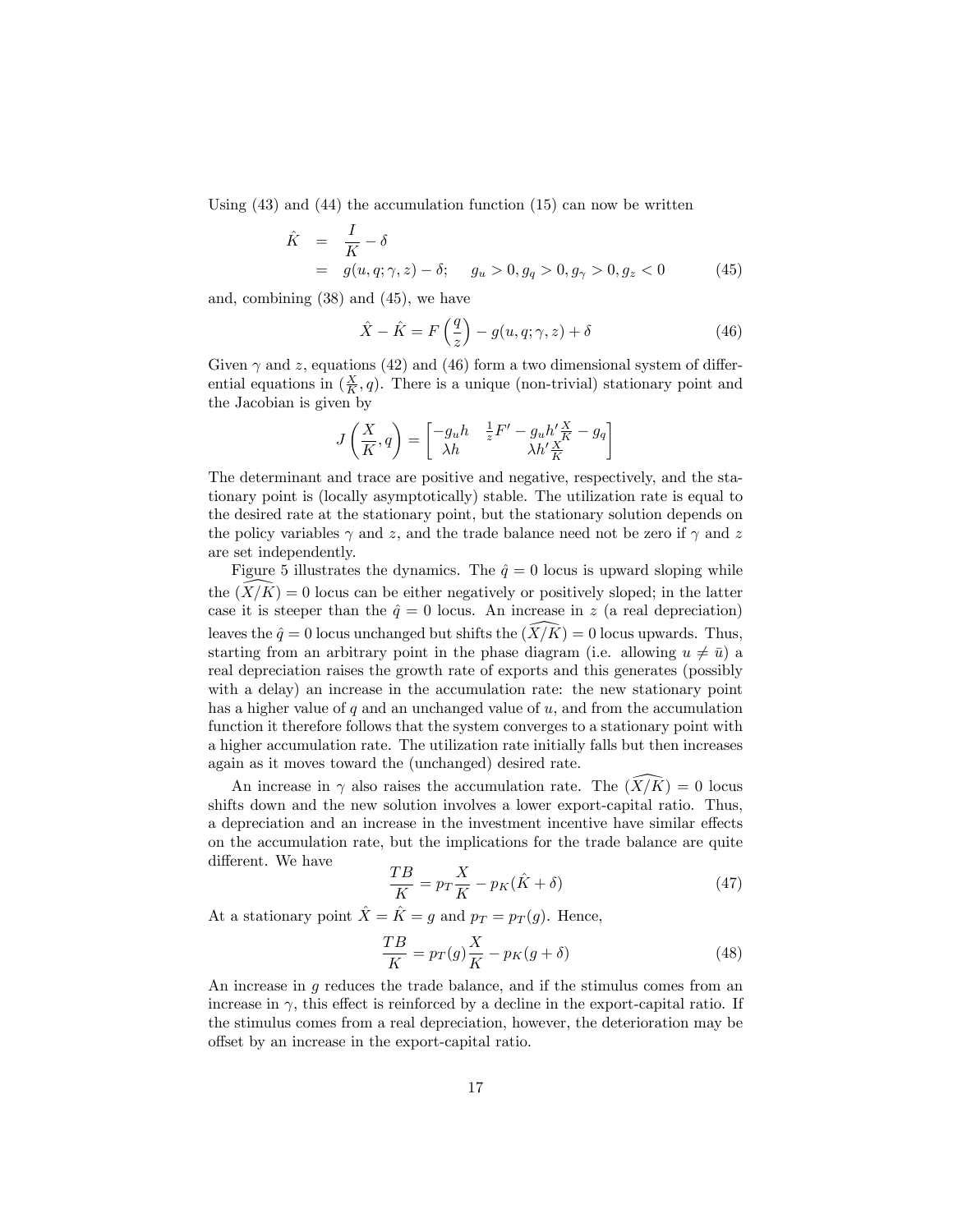## 7 Empirics

#### 7.1 Deriving the index of real exchange rate misalignment

We follow the three-step methodology pursued by Rodrik (2008) to obtain an index of real exchange rate undervaluation. Using data from Penn World Tables  $6.2$  (Heston, Summers, and Aten, 2006), we first calculate the real exchange rate  $(RER)$  as the ratio between the nominal exchange rate  $(XRAT)$  and the purchasing power parity conversion factor  $(PPP)$ . We use a 5-year frequency, in which each observation corresponds to the period average. Both variables are expressed as national currency units per U.S. dollar. However, since  $PPP$  is calculated over the entire GDP, the basket includes non-tradables for which we do not expect the law of one price to hold. Thus, in order to calculate equilibrium real exchange rates, in a second step we adjust for the Balassa-Samuelson (BS) effect, regressing RER on real GDP per capita  $(RGDPCH)$ :

$$
\ln RER_{it} = \alpha + \beta \ln RGDPCH_{it} + f_t + \varepsilon_{it} \tag{49}
$$

where i and t are country and time indexes, respectively,  $f_t$  accounts for time fixed effects, and  $\varepsilon_{it}$  is the error term. Similarly to Rodrik, we obtain an estimate of  $\beta = -0.24$ , with a t-statistic of 21.29. The sign of the coefficient is in line with the Balassa-Samuelson prediction; in this case, a  $10\%$  increase in  $RGDPCH$  is associated with a  $2.4\%$  real appreciation. Finally, we define the undervaluation index (UNDERV AL) as the ratio of actual to BS-adjusted real exchange rates:  $UNDERVAL_{it} = RER_{it}/\overline{RER_{it}}$ . Defined this way,  $UNDERVAL$  is comparable across countries and over time; when it exceeds unity, the domestic currency is undervalued in real terms (i.e. domestic goods are cheap in international dollar terms). We use  $ln UNDERVAL$  as the main variable of interest; it has a zero mean and a standard deviation of 0.47.<sup>15</sup>

#### 7.2 Growth Regressions

This section replicates and evaluates key results of Rodrik (2008). Following Rodrik, we conducted a series of panel data regressions for a data set of a maximum of 184 countries and up to eleven 5-year time periods spanning 1950-  $2004.<sup>16</sup>$  The fixed effects model can be written as follows:

$$
GROWTH_{it} = \alpha + \beta \ln RGDPCH_{it-1} + \delta \ln UNDERVAL_{it} + f_t + f_i + \gamma X_{it} + \varepsilon_{it}
$$
\n(50)

The dependent variable is the average annual growth rate of real GDP per capita,  $RGDPCH_{it-1}$ captures the convergence term,  $f_t$  time specific effects,  $f_i$  country specific effects,  $\varepsilon_{it}$  is the error term, and X is a vector of standard control variables, which includes government consumption, the inflation rate,

<sup>&</sup>lt;sup>15</sup>Rodrik reports that  $ln UNDERVAL$  has a zero mean and standard deviation of 0.48.

 $16$  Following Rodrik, for the growth regressions we exclude from the sample three countries with extreme values of  $\ln UNDERVAL$ : Iraq, the Democratic Republic of Korea and Laos.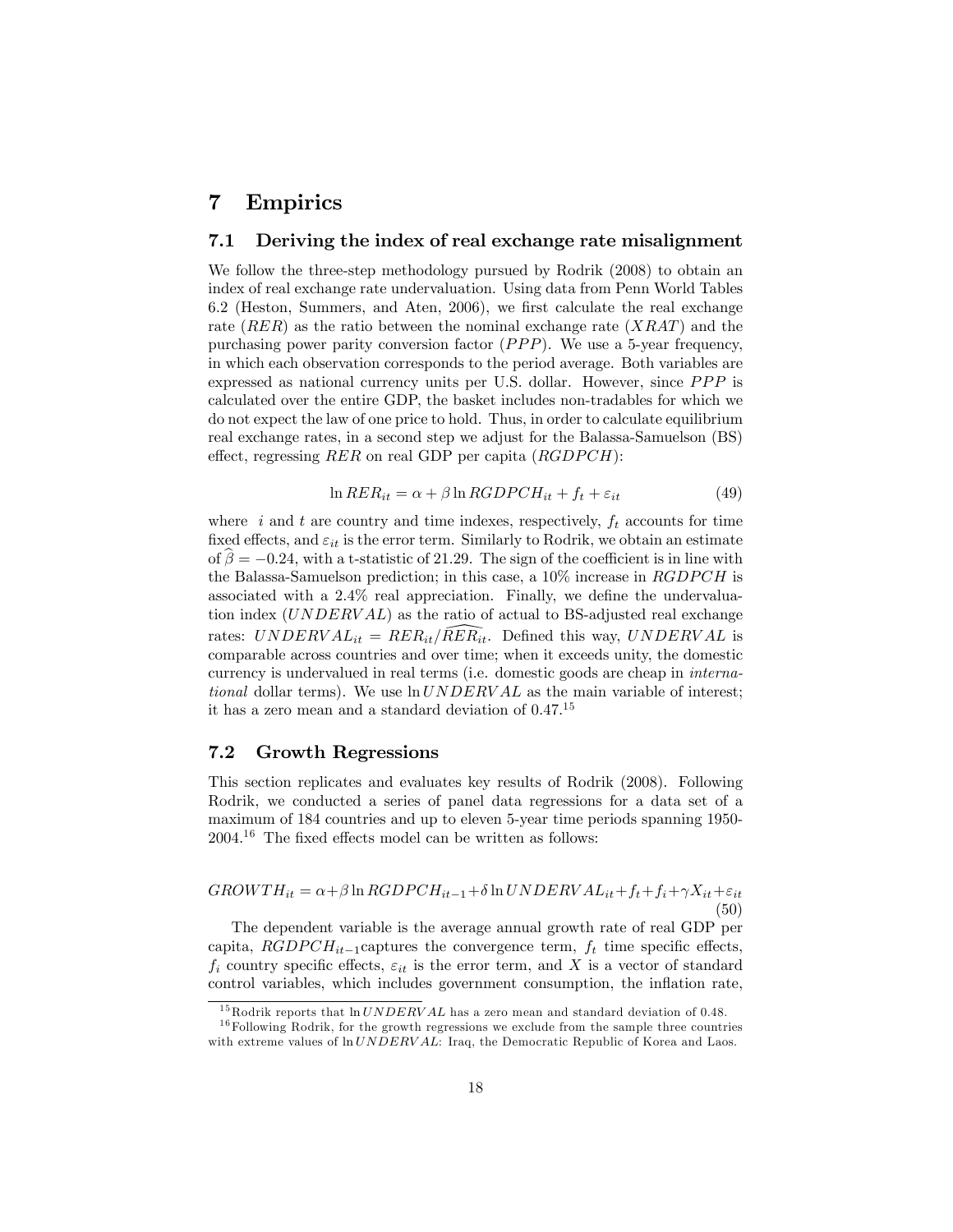gross domestic savings,  $17$  degree of openness, human capital (years of education), terms of trade, foreign debt, real exchange rate volatility, and an index of rule of law.<sup>18</sup> Table 1 lists the variable definitions and data sources. The specification in  $(50)$  estimates the effect of changes in undervaluation on changes in the rate of growth "within" countries.

In the baseline regression (Table 2, column 1), the estimated coefficient of  $\ln UNDERVAL$  is  $\hat{\delta} = 0.015$  which is significant at 1%. This implies that a one standard deviation  $(0.47)$  in  $\ln UNDERVAL$  boosts the rate of growth by almost 0.75 percent points per annum. The coefficient, however, turns smaller and less significant as the number of control variables is increased, and when the terms of trade is added to the control group,  $\ln UNDERVAL$  becomes insignificant. The regression in column 6 controls for the rule of law index, for which data are available for only two periods, 1995-99 and 2000-04. The estimated coefficient is larger ( $\delta = 0.024$ ) and significant at 5%.

Classifying developing (developed) countries as those with a real GDP per capita of less (more) than \$6,000, Rodrik (2008) argues that the effect of  $UNDERVAL$ on economic growth is larger and significant for developing countries. He finds that the estimated coefficient of  $ln UNDERVAL$  in the baseline regression is low and not significant for developed countries, whereas it is large and significant for developing countries. Columns 3 and 4 in Table 3 reproduce those results. Table 3 also shows that the asymmetric effect of undervaluation between countries is very sensitive to the choice of the GDP per capita that divides the sample between developed and developing countries. For instance, if the cut-off is selected from anywhere in the  $$9,000-$15,000$  range, the estimated coefficient is large (between 0.016 and 0.031) and significant for developed countries too.<sup>19</sup> Thus, Rodrik's claim regarding the asymmetric effect of undervaluation between developed and developing countries critically depends on the choice of the GDP per capita cut-off. Columns  $(1)$  to  $(3)$  also show that for the group of low-income countries (less than  $$6,000$ ) the effect of undervaluation tends to increase as income per capita decreases. Overall, the evidence in Table 3 suggests not only that the effect of undervaluation on growth depends on income level but also that the relationship is non-monotonic: it appears to operate for very low and middle-income countries.

Given how sensitive the result is to the choice of the GDP per capita cutoff, we next explored whether the asymmetric effect of undervaluation between

 $17$  Since both our model and casual empiricism suggest that the saving rate is affected by the real exchange rate, UNDERVAL and the saving rate (GDSGDP) are likely to be highly collinear. To correct for multicollinearity, we estimated the effect of undevaluation on the saving rate  $(GDSGDP = \alpha + \beta \ln UNDERVAL_{it} + ft + f_i + \varepsilon_{it}$  and then used the residuals of this regression as a control variable. With this methodology the coefficient on  $\ln UNDERVAL$ captures its direct effect on the dependent variable  $(GROW TH)$  and its indirect effect through the saving rate. The coefficient on the residuals captures the effect of the saving rate on the dependent variable, net of the effect of  $ln UNDERVAL$ .

 $18$  We also explored lagged effects of *lnunderval* but found these to be insignificant in the baseline regression.

<sup>&</sup>lt;sup>19</sup>For countries with GDP per capita less than a cutoff in the range of  $$6,000-$16,000$ , the estimated coefficient is between 0.024 and 0.017 and always significant at  $1\%$ . An appendix with details is available on request.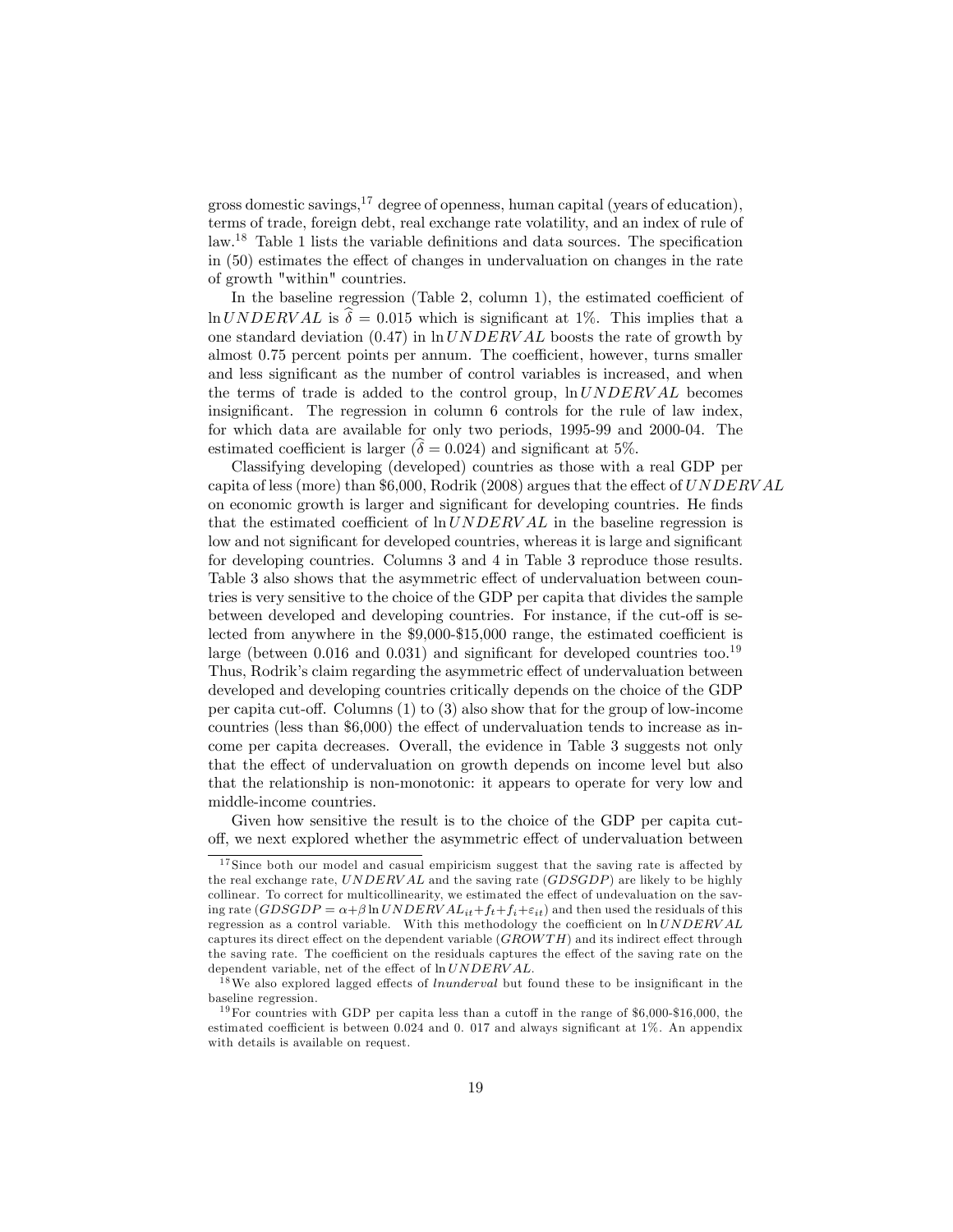developing and developed countries persists when we use alternative classifications. First, we used a relatively standard classification in defining developed countries as a group of 23 countries typically considered industrialized.<sup>20</sup> We refer to this as "classification I." One potential objection to this classification is its static nature: countries are classified as either developed or developing based on their current status. In our sample period that covers 55 years, it is not evident that a country that is now seen as developed would have been considered the same at the beginning of the sample. Some European countries in the immediate post-war period come to mind in this regard. Similarly, there might be developing countries today which could have been considered developed at the beginning of the sample. An example is Argentina. In order to provide a more dynamic classification of countries, our second classification, termed "classification II," defines developed countries as those which in a given 5-year period were at a per capita GDP level at least half that of the US, excluding those that had a population of less than a million in 2004. Under this classification, some countries are defined as developed (developing) at the beginning but not at the end of the sample.<sup>21</sup>

Tables 4 and 5 present estimates of equation (50) for developing and developed countries, respectively, according to Classification I. The effect of undervaluation on growth in developing countries appears to be large and highly significant. The estimates are robust to the use of different control variables. The estimated coefficient reported in columns 1 to 5 remains stable in the range between 0.017 and 0.026 and is always significant at  $1\%$ , except for the regression that includes the rule of law index, where it is significant at  $5\%$ .<sup>22</sup> The effect of undervaluation is also robust to changes in the sample period. The coefficient is significant for both periods  $(1950-79)$  and  $1980-2004$ , respectively), although it varies from 0.031 to 0.013.

The results for developed countries are not as conclusive as those for developing countries. This may partly result from the smaller sample size. In the baseline regression in Table 5,  $\ln UNDERVAL$  is significant at 1% and the coefficient is very similar to that estimated for developing countries. Given the relatively smaller sample size, we introduced control variables one at a time. In the regressions reported in columns 2 to 6,  $\ln UNDERVAL$  appears to be significant mostly at  $5\%$  and its estimated coefficient remains stable in the 0.014- $0.017$  range. These results would suggest that for developed countries the effect of undervaluation on growth is large (although smaller on average than in developing countries) and statistically significant. The regressions reported in the

 $^{20}\mathrm{The}$  countries are Australia, Austria, Belgium, Canada, Denmark, Finland, France, Germany, Greece, Iceland, Ireland, Italy, Japan, Luxemburg, Netherlands, New Zeland, Norway, Portugal, Spain, Sweden, Switerland, United Kindom and United States. Other studies have followed a similar classification. See, for example, (Prasad et al., 2007a).

<sup>&</sup>lt;sup>21</sup> According to classification I, there are  $(11 \times 23 = 253$  observations for developed countries. The number changes to 226 under classification II. Of these, 196 are common. The lists of developed countries according to these criteria are presented in the available-on-request appendix.

 $22$  Recall that rule of law index data is available for only two time periods, 1995-99 and 2000-04 and therefore there is little time variation.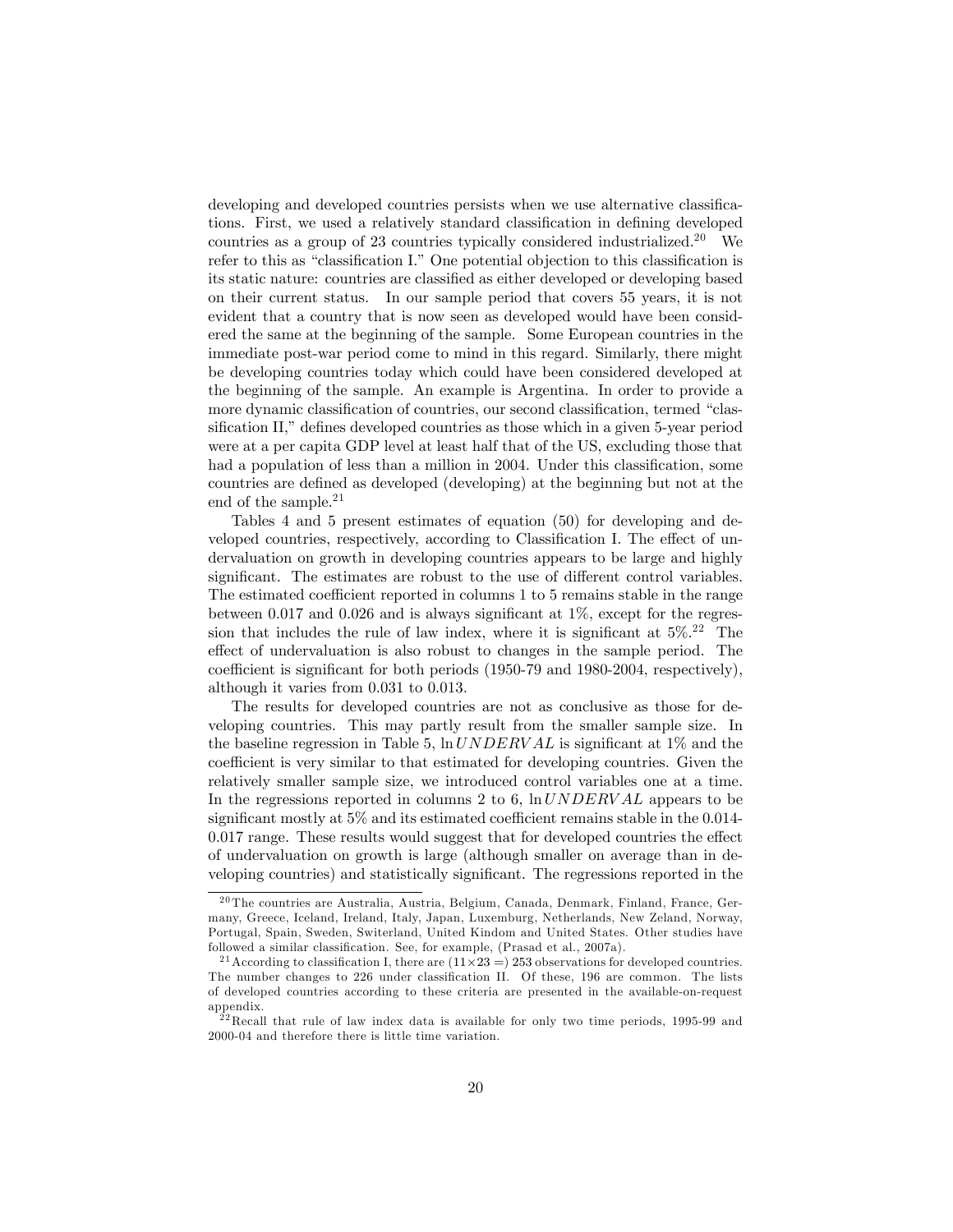columns 7 to 10 are however not supportive of such a judgement. When using terms of trade (column 7) and the rule of law index (column 8) as controls,  $\ln UNDERVAL$  is not significant. When we control for changes in the terms of trade, the estimated coefficient actually turns negative. Finally, once we divide the sample into two periods,  $\ln UNDERVAL$  is significant (at 5%) only for the period 1980-2004.

Using classification II generates qualitatively similar results to those for classification I for both developed and developing countries. The noteworthy differences are that for developed countries under classification II  $ln UNDERVAL$ appears not to be significant in the regressions in which the sample is divided into two sub-periods and its coefficient turns negative when the regression includes rule of law as a control. These results are provided in the unpublished appendix.

The results based on our two classification criteria do not provide particularly strong support for Rodrik's claim that the effect of undervaluation on growth is especially important for developing countries. Although the results are more robust for these countries, there is still evidence that undervaluation affects growth positively in developed countries. An alternative strategy to evaluate his claim is to investigate whether the effect of undervaluation on growth varies with countries' income levels. Table 2 suggested that this could be the case. Rodrik (2008) makes  $\ln UNDERVAL$  interact with real GDP per capita  $(RGDPCH)$  and finds that the effect of undervaluation decreases monotonically with income level. Column 7 in Table 2 replicates Rodrik's finding.<sup>23</sup> Our estimated coefficients are almost identical to those obtained by Rodrik. According to these, the effect of  $ln UNDERVAL$  turns negative at levels of GDP per capita above \$17,549. Columns 8 and 9 in Table 2 report results from regressions in which we add quadratic and cubic interaction terms. Figure 6 illustrates the effect of undervaluation on growth at different levels of GDP per capita for the linear, quadratic, and cubic forms (columns 7-9).

In both the linear and the cubic forms, the effect of undervaluation on growth tends to decrease with the income level. The cubic form performs best statistically among the three (both in terms of adjusted  $R^2$  and t-statistics). This form was anticipated by the results in Table 2, where we found that the effect of undervaluation was the largest for the poorest countries, but also appeared to be significant for middle income countries. It is not easy, however, to find a convincing explanation for why the effect of undervaluation decreases nonmonotonically with income level. Figure 6 initially led us to think that the estimated decreasing part of the cubic form in the low-income range was due either to outliers or to data of dubious quality "infecting" the results. We actually found that once the sample is truncated at a level of GDP per capita greater than \$3,000, the best fit is a quadratic form describing an inverted U curve. Such a shape would be easier to interpret. Undervaluation may not favor growth in very poor countries because relatively small increases in profitability

<sup>&</sup>lt;sup>23</sup> Instead of using the lag of the undervaluation index (ln  $RGDPCH_{t-1}$ ) as Rodrik does, we use the current level  $(\ln RGDPCH_t)$ .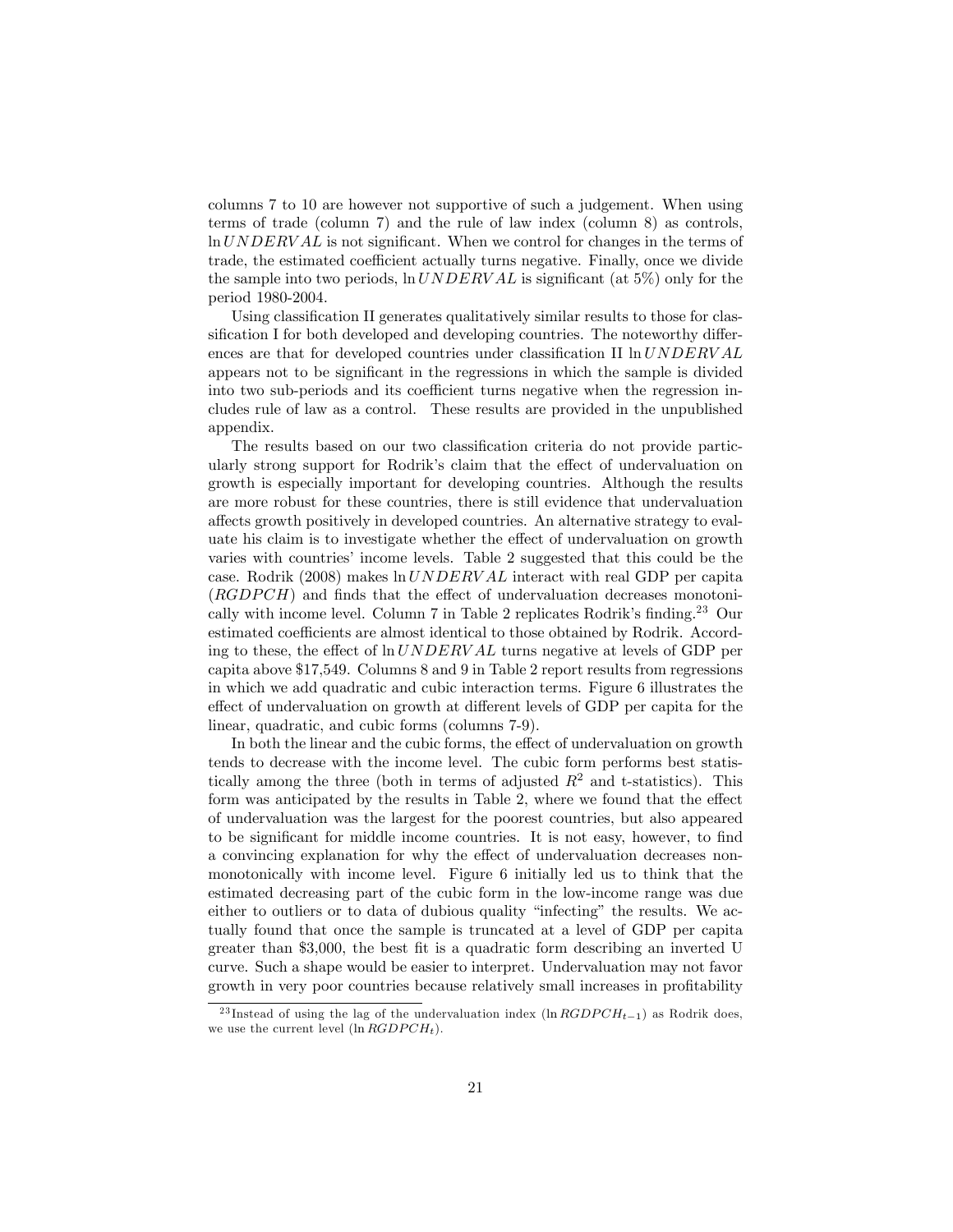in the tradable sector may not adequately compensate for entrenched structural factors characterizing underdevelopment (e.g. lack of infrastructure and rule of law, supply constraints, low stock of human and physical capital, etc.), and in richer countries because the tradable sector is already mature. However, the observations below \$3,000 account for almost 40% of the sample, and data quality may not justify the exclusion of all low income countries: when we controlled for data quality by excluding countries with grade  $\omega$ <sup>n</sup> (i.e. the lowest quality according to the grading scheme in the Penn World Tables), the cubic form remained the best fit.

In conclusion, the effect of currency undervaluation on growth appears to be larger and more robust for developing countries. This results derives mainly from interacting  $ln UNDERVAL$  with real GDP per capita. The latter indicates that the effect of currency undervaluation tends to decrease with the level of GDP per capita. However, the decrease is not monotonic as Rodrik suggests. Consistent with his results, the effect of undervaluation on growth seems to be the largest for very poor countries, but it is also sizable for middle-income countries. More research is needed to identify the factors driving this result.

#### 7.3 Investment growth regressions

#### 7.3.1 Empirical model

Our theoretical model predicts a positive relationship between the degree of exchange rate undervaluation and the rate of capital accumulation. Lacking reliable and consistent panel data for the capital stock, however, we rewrite the accumulation equation to get an expression for the average rate of growth of investment  $(GROWTHGFCF)$ . Using equation (45), we have

or

$$
\frac{I}{K} = g(u, q; \gamma, z)
$$
  

$$
\ln I = \ln K + \ln g(u, q; \gamma, z)
$$
 (51)

The values of u and q converge to stationary points determined by  $(\gamma, z)$ . With very fast convergence, the average values of  $u$  and  $q$  over a discrete period will be determined largely by the contemporary values of  $(\gamma, z)$ ; more generally, both contemporary and lagged values of  $(\gamma, z)$  will affect u and q. Thus, equation (51) suggests the following discrete-time version of the investment equation

$$
\ln I = \ln K + \ln H(\gamma, \gamma_{-1}, \dots \gamma_{-n}, z, z_{-1}, \dots, z_{-n})
$$
\n(52)

Taking first differences, this investment equation implies that

$$
\Delta \ln I = \Delta \ln K + \Delta \ln H(\gamma, \gamma_{-1}, \dots \gamma_{-n}, z, z_{-1}, \dots, z_{-n})
$$
  
= 
$$
\frac{I_{-1}}{K_{-1}} + \Delta \ln H(\gamma, \gamma_{-1}, \dots \gamma_{-n}, z, z_{-1}, \dots, z_{-n})
$$
  
= 
$$
G(\gamma, \gamma_{-1}, \dots \gamma_{-n}, \gamma_{-(n+1)}, z, z_{-1}, \dots, z_{-n}, z_{-(n+1)})
$$
(53)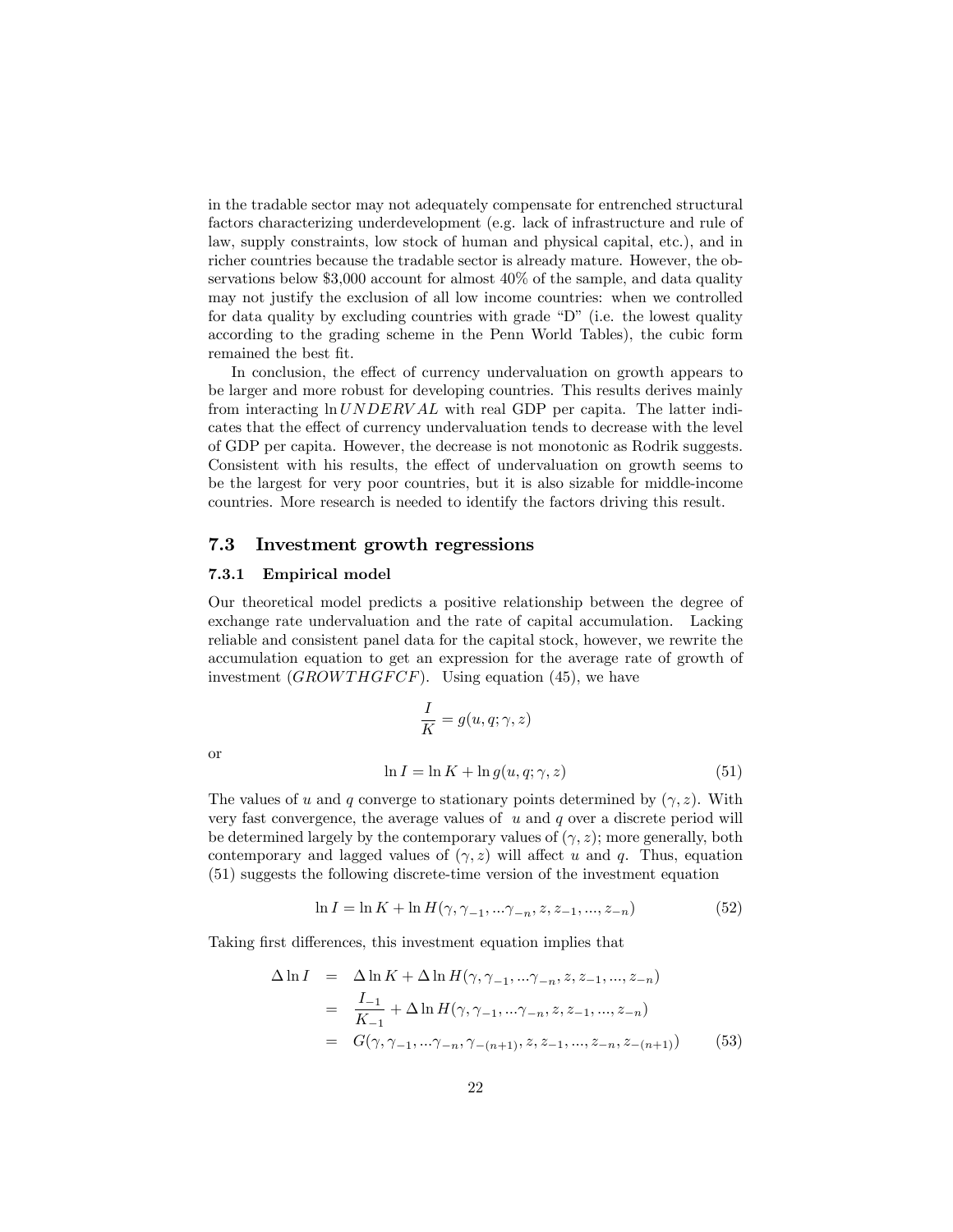We use the degree of undervaluation as an indicator of the z variable and include a range of variables to control for the general investment/growth environment (corresponding here to the current and lagged values of  $\gamma$ ). Thus, using a linear approximation and setting  $n = 1$ , we estimate equations of the form

$$
GROWTHGFCF_{it} = \alpha + \beta_0 \ln RGDPCH_{it-1} + \delta_0 \ln UNDERVAL_{it}
$$
  
+
$$
\delta_1 \ln UNDERVAL_{it-1} + \delta_2 \ln UNDERVAL_{it-2}
$$
  
+
$$
\rho X_t + f_t + f_i + \varepsilon_{it}
$$
(54)

The long-run effect of a persistent increase in undervaluation (the sum of the  $\delta$ -coefficients) is expected to be positive, but the existence of lags implies that the individual  $\delta$ -coefficients cannot be signed unambiguously by the model.<sup>24</sup>

#### 7.3.2 Econometric estimates

The average annual rate of investment growth  $(GROWTHGFCF)$  is calculated from the gross fixed capital formation (GFCF) series obtained from the World Bank's World Development Indicators. The available sample period is 1960-2004 and we continue to use 5-year observations for the 184 countries. In all the regressions we exclude extreme values of the undervaluation index from the sample  $(-1.5 > \ln UNDERVAL > 1.5).^{25}$  Ideally, one would want to include lags of the controls. Since many of the controls are only available for shorter periods, however, there would be a high cost in terms of degrees of freedom.

Table 6 reports results from the estimation of equation (54) for the whole sample with different combinations of control variables. The table reports the individual estimates of coefficients on  $\ln UNDERVAL$  ( $\delta_i$ ) and also its long-run effect, along with the associated Wald statistic for the test of joint significance  $\sum_{i=0}^{2} \hat{\delta}_i = 0$ . In columns 1 to 5, the coefficient on ln UNDERV AL<sub>t-1</sub> is significant at  $1\%$  and stable in the range 0.042-0.051. This would suggest that

<sup>24</sup>The first-order approximation of (53) at a stationary point  $(\gamma^*, \underline{z}^*, \dot{\gamma}^*, \underline{\dot{z}}^*) = (\gamma^*, \underline{z}^*, 0, 0)$ can be written

$$
\begin{array}{rcl} \Delta \ln I & = & \alpha + \sum\limits_{i=0}^{n} H_{\gamma_{-i}}(\underline{\gamma}^*, \underline{z}^*) \gamma_{-(i+1)} + \sum\limits_{i=0}^{n} H_{z_i}(\underline{\gamma}^*, \underline{z}^*) z_{-(i+1)} \\ & & + \sum\limits_{i=0}^{n} \frac{H_{\gamma_{-i}}}{H}(\gamma_{-i} - \gamma_{-(i+1)}) + \sum\limits_{i=0}^{n} \frac{H_{z_{-i}}}{H}(z_{-i} - z_{-(i+1)} \\ & & = & \alpha + \frac{H_{\gamma}}{H} \gamma + \frac{H_{z}}{H} z + \sum\limits_{i=0}^{n-1} \left( H_{\gamma_{-(i+1)}} + \frac{H_{\gamma_{-(i+1)}} - H_{\gamma_{-i}}}{H} \right) \gamma_{-(i+1)} \\ & & + \sum\limits_{i=0}^{n-1} \left( H_{z_{-(i+1)}} + \frac{H_{z_{-(i+1)}} - H_{z_{-i}}}{H} \right) z_{-(i+1)} + \left( H_{\gamma_{-n}} - \frac{H_{\gamma_{-n}}}{H} \right) \gamma_{-(n+1)} \\ & & + \left( H_{z_{-n}} - \frac{H_{z_{-n}}}{H} \right) z_{-(n+1)} \end{array}
$$

With 5-year periods, each estimated coefficient may be a weighted average of some of the coefficients in the above equation and cannot be unambiguously signed. The long-run effect of a persistent change in undervaluation, however, is given by  $\sum H_{z-i} > 0$ .

 $25$  This involves excluding a maximum of 15 data points.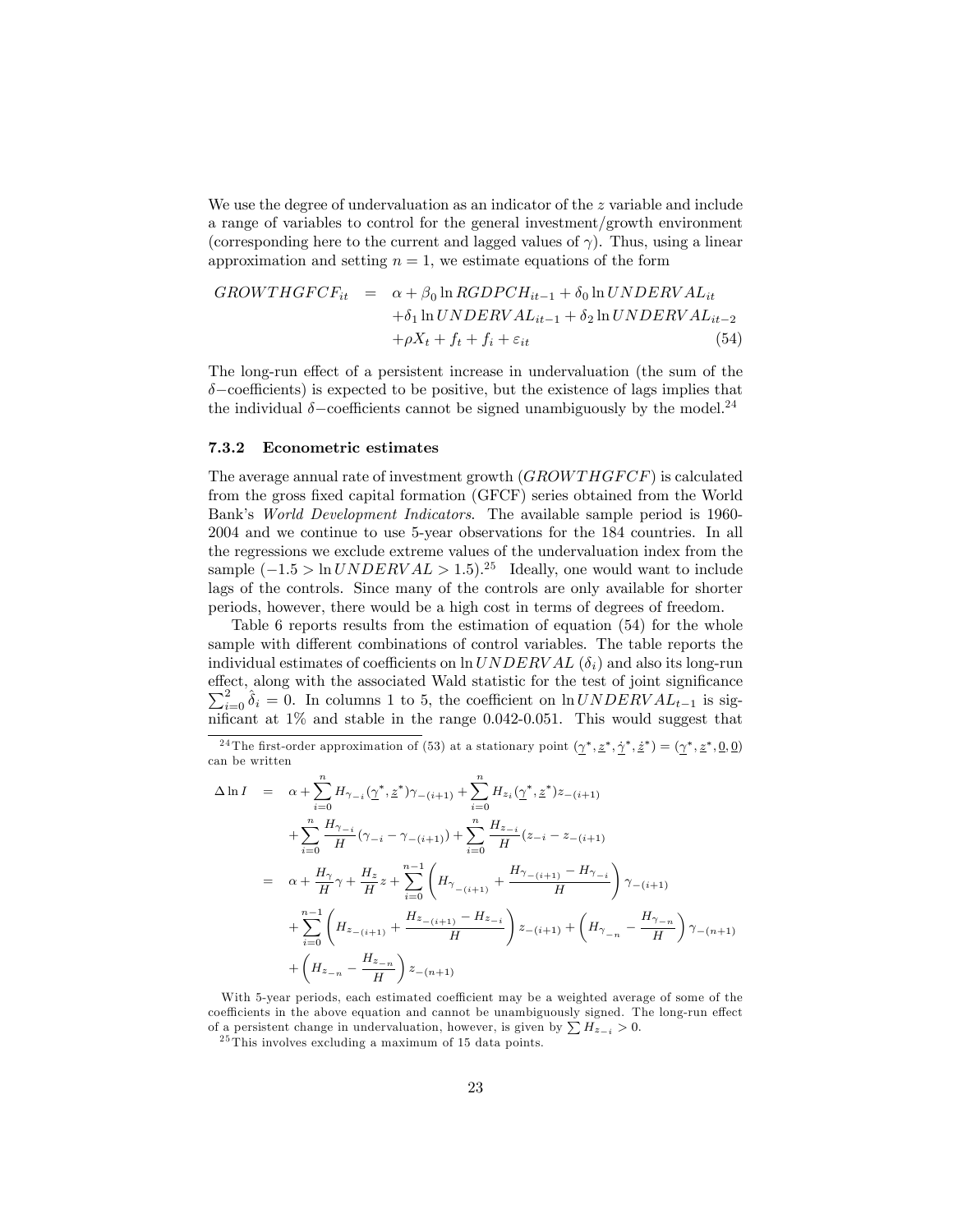some time is needed for a competitive currency to stimulate investment decisions. The current effect of  $\ln UNDERVAL$  is slightly negative (between -0.002 and  $-0.017$ ) and insignificant, whereas the twice lagged coefficient is negative, varies between  $-0.015$  and  $-0.027$  and is significant at either 5% or 10%, except for the baseline equation where it is not significant. When we consider the overall long-run effect of undervaluation on investment growth, we observe that it tends to be small and statistically insignificant, except for the baseline equation in which it is moderately large (0.023) and the Wald test indicates significance at  $10\%$ . In the regressions that include the terms of trade and the rule of law index (columns 6 and 7, respectively)  $\ln UNDERVAL$  and its lags are not significant either individually or jointly. Column 8 reports the regression in which  $ln UNDERVAL$  interacts with the level of GDP per capita. The negative sign on the interaction term indicates that as income per capita increases the effect of  $\ln UNDERVAL}$  decreases. According to the estimated coefficients, the long-run effect of undervaluation becomes nil at a level of GDP per capita around \$8,800. Thus, the positive effect of currency undervaluation on investment growth appears to operate particularly for developing countries.<sup>26</sup>

Tables 7 and 8 provide further evidence that the effect of undervaluation on investment growth is particularly important for developing countries (as defined under Classification I). Table 7 reports the fixed effect regressions for developing countries. The long-run effect of undervaluation is large, significant and robust to various controls. In columns  $1$  to  $6$ , the estimated long-run coefficient is in the range of  $0.056$ -0.066. The only case where the coefficient is smaller and not significant is the regression that includes the rule of law index (column 7). Note, however, that undervaluation is not the only variable that loses explanatory power. Most of the control variables that in the previous specifications are highly significant turn insignificant here. This result seems attributable to the small number of observations available for the rule of law index.

Table 7 shows that the positive effect of undervaluation on investment growth in developing countries also appears to operate mainly through the first lag. The estimated coefficient for  $\delta_1$  is always large and significant (except for that in column 7). On the other hand, the current effect of  $\ln UNDERVAL}$  is larger and in some instances significant (columns  $3$  and  $5$ ). The effect of the second lag is insignificant. Finally, the positive long-run effect of currency undervaluation on investment growth for developing countries is robust to changes in the sample period (columns 8 and 9). When we split the sample into two sub-periods (1960-1984 and 1985-2004), the long-run coefficient of  $\ln UNDERVAL$  is significant at  $5\%$  in both periods. Figure 7, which plots the partial residual plot associated with column 1 of Table 7 suggests a positive relationship between lagged  $LNUNDERVAL$  and investment growth.

Table 8 shows the results for developed countries. Because of the small number of observations, we introduce control variables individually. The longrun effect of undervaluation is statistically indistinguishable from zero in all

 $26$ We also tried non-linear specifications but found the quadratic interaction term to be insignificant.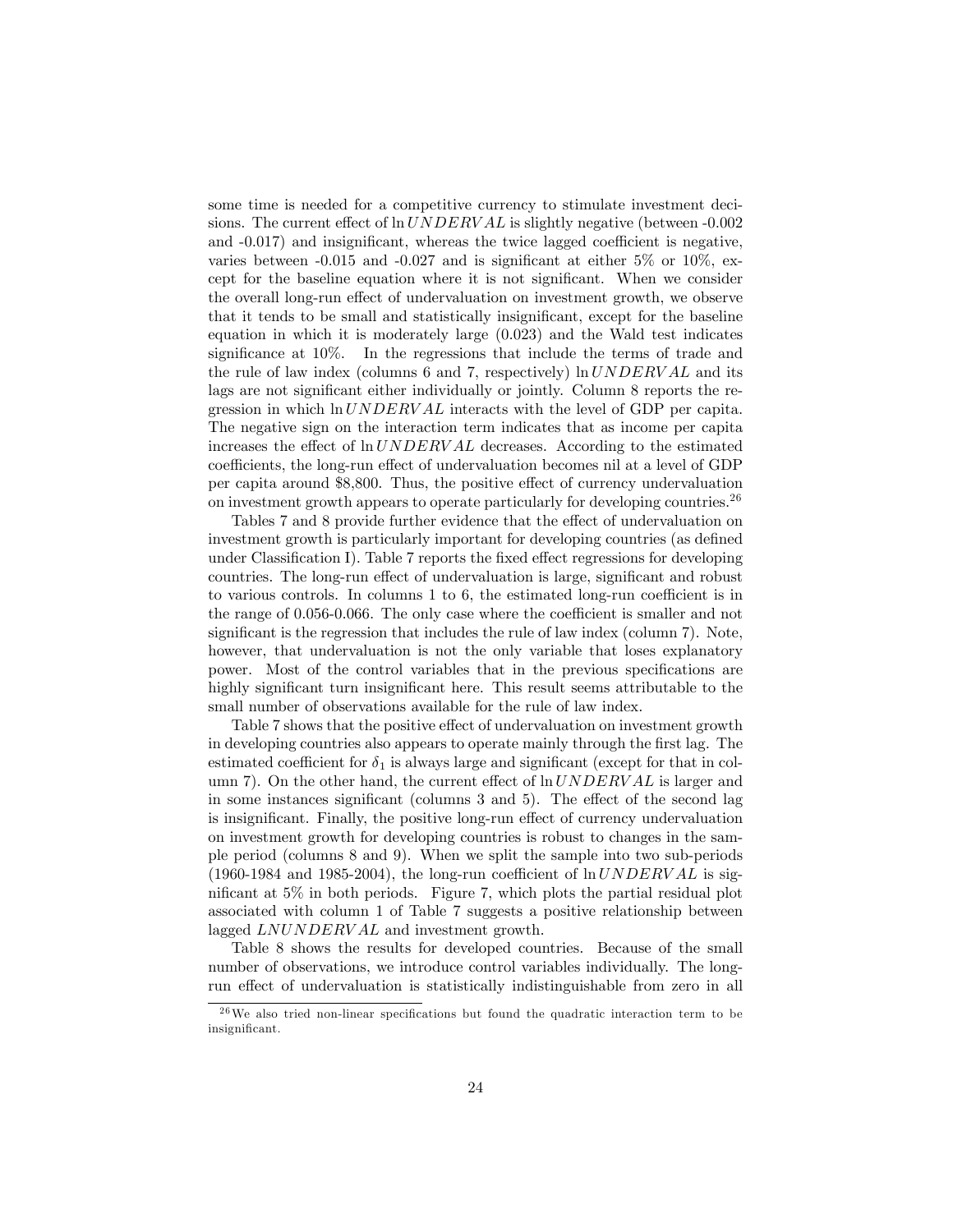the regressions. The estimated coefficient on  $\ln UNDERVAL_{t-1}$  is large and positive (although not very significant) but is "neutralized" by the negative effects of the current level and second lag. The results using Classification II, reported in the available-on-request appendix, are qualitatively similar to those in Tables 7 and 8.

Tables 9 and 10 report robustness checks of the positive relationship between currency undervaluation and investment growth found for developing countries. Since the real exchange rate is arguably determined jointly with other variables, a potential concern is that the results provided in Table 7 are contaminated by endogeneity/simultaneity problems. To address potential simultaneity/endogeneity problems, we carry out dynamic panel estimations using the Arellano-Bond two-step General Method of Moments (GMM) method. We treat ln  $UNDERVAL$  as endogenous and use its lagged values as instruments.<sup>27</sup> Table 9 reports the main results. The long-run coefficient on  $\ln UNDERVAL$  $(\text{row}(\text{e}))$  is significant at 1% for developing countries using both Classifications I and II. It is reassuring to see that the values of the estimates with GMM are relatively similar to those of the baseline fixed effect OLS estimation.<sup>28</sup> As in the OLS estimations, the individual coefficient on the first lag is large and significant, and the coefficient on the current value is positive but generally insignificant. The estimated values for the individual coefficients are also simi- $\ar{129}$  For developed countries, the long-run coefficient is not significant under either classification. For the whole sample, the estimated long-run coefficient on  $\ln UNDERVAL$  is significant at 1%, but lower than that for developing countries. Overall, the results of the GMM estimations support the earlier findings.

Table 10 reports robustness checks for outliers and asymmetries. Columns 2 and 3 present the results of the baseline regression applied to successively narrower ranges of  $\ln UNDERVAL$  for developing countries. The long-run coefficient is always positive and significant. The estimated effect ranges from  $0.061$  and  $0.066$ . As in the previous analyses, the effect of undervaluation on investment growth operates mainly through the first lag. Columns 4 and 5, reports the estimated coefficients for the baseline equation applied separately to developing countries with undervalued  $(\ln UNDERVAL > 0)$  and overvalued  $(\ln UNDERVAL < 0)$  exchange rates, respectively. The long-run effect of undervaluation is marginally insignificant for countries with undervalued exchange rates and only significant at  $10\%$  for countries with overvalued exchange rates.

The evidence reported in this subsection suggests that real undervaluations have a positive effect on investment growth mainly for developing countries. This conclusion results from two sources. First, we found that  $\ln UNDERVAL$ 

<sup>&</sup>lt;sup>27</sup> Given that in the regressions reported in Table 7, the second lag of  $\ln UNDERVAL$  was systematically insignificant and very close to zero, we omit it from the GMM analysis. Also, since from a general equilibrium perspective  $\ln RGDPCH_{t-1}$  and  $\ln UNDERVAL_{t-1}$  are endogenous variables, we treated both as endogenous regressors in the GMM regressions.

<sup>&</sup>lt;sup>28</sup> The GMM and OLS estimates (Table 6) for the baseline specification are  $\delta_0 + \delta_1 = 0.079$ and 0:060;respectively.

<sup>&</sup>lt;sup>29</sup>We get  $\hat{\delta}_0 = 0.012$  and  $\hat{\delta}_1 = 0.048$  in the OLS estimation, and  $\hat{\delta}_0 = 0.021$  and  $\hat{\delta}_1 = 0.042$ in the GMM estimation.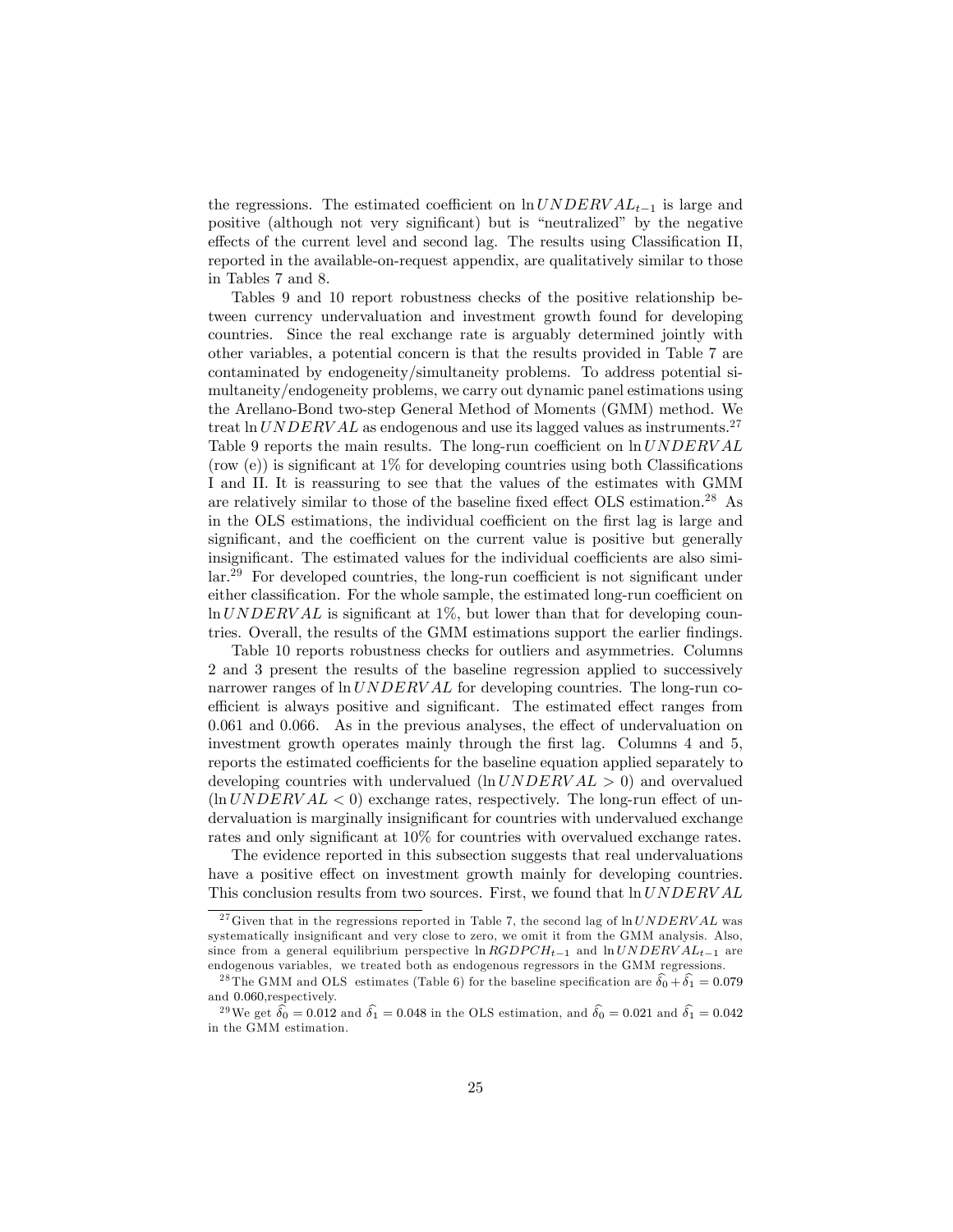interacts negatively with the level of real GDP per capita, indicating that its effect on investment growth decreases with countries' income level. Second, using our two classifications of developed and developing countries, we found that the effect of undervaluation on investment growth is large and significant only for developing countries. The small sample size for developed countries somewhat limits the confidence with which we can assess the results, but additional support comes from the fact that the long-run effect of  $\ln UNDERVAL$  is insignificant for the whole sample (Table  $6$ ), but significant for developing countries (Table 7). Overall, the evidence of a distinction between effects on developing versus developed countries seems more conclusive for investment growth than for GDP growth. These findings appear to be robust to econometric methodology and different degrees of exchange rate misalignment.

# 8 Conclusions

The theoretical part of this paper analyzed an economy with significant amounts of open and/or hidden unemployment. In this economy, non-tradable output and employment are demand-led; output is not constrained by the supply of labor, and an investment stimulus can affect both the level of output and the growth rate. Put differently, growth in our model is not export-led in the sense of net exports acting as a necessary driver of demand. Instead, there is a close a¢ nity with the argument presented by Rodrik (1997) who saw investment promotion rather than exports as key to growth in Taiwan and Korea. Investment promotion, however, has implications for the balance of payments and requires a suitable real exchange rate policy in order to be sustainable. Thus, the real exchange rate becomes a critical element of successful development, and in this sense there is a link between our argument and the BPCG literature.

The empirical part tested one of the main implications of our model: the existence of a positive relationship between real exchange rate undervaluation on the one hand, and output and investment growth on the other. If, as suggested by the model, the presence of under-employment constitutes an important channel through which the real exchange rate affects the economy, the real exchange rate may be more effective in promoting accumulation and employment in low income developing countries compared to developed countries. Our econometric results, which are robust to a variety of classifications, controls, sample periods, and estimation techniques provide support to this prediction, especially in the case of investment growth. Following Rodrik (2008), undervaluations are also found to boost output growth, although the difference between developing and developed countries appears to be less robust in this case.

Capital market liberalization may affect a country's capacity to implement its growth and trade targets by compromising its ability to set both the interest rate and the exchange rate independently of foreign interest rates. The problem may not be severe: in a áexible exchange rate regime, a decrease in the interest rate will both stimulate investment and alleviate the associated pressure on the trade balance by causing a depreciation. There is likely to be some net effect on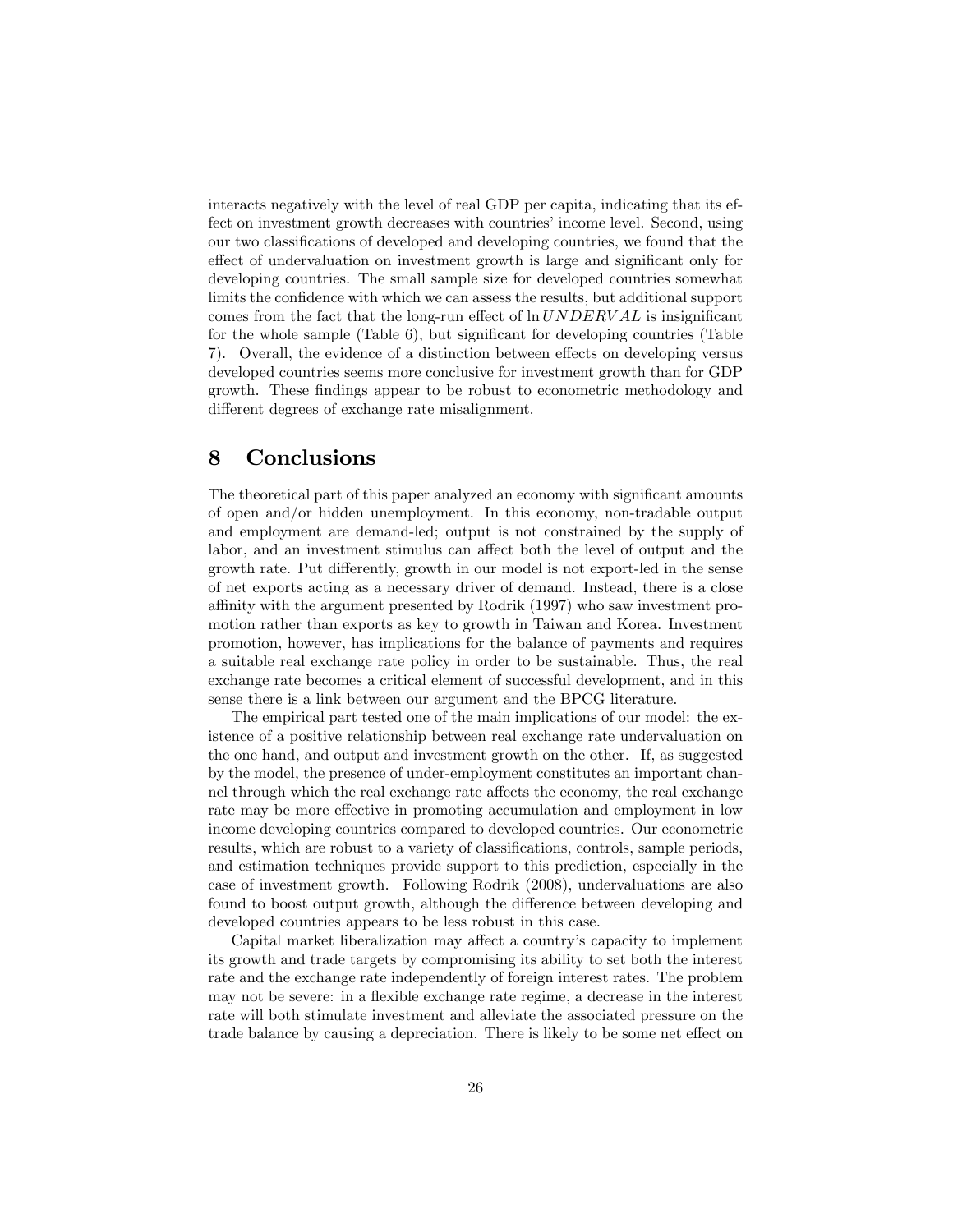the trade balance but, in principle, an interest rate policy that aims to achieve a desired real exchange rate can be supplemented by a combination of taxes and subsidies to provide the required investment incentives. In practice, however, this type of policy may fall foul of WTO regulations and/or involve significant subsidy costs. Partly because of these problems, the implementation of growth policies with balanced trade will typically demand a more sophisticated administrative capability under conditions of free capital mobility. Thus, it may be no accident that the prominent examples of fast growth with an undervalued exchange rate come from countries (and periods) with significant restrictions on capital mobility.<sup>30</sup> We leave these questions for future research.

Even taking for granted the ability of policy makers to influence the real exchange rate, our analysis clearly is highly stylized and has many limitations. As suggested in section 5 and the appendix, however, some of the simplifying assumptions of the benchmark model can be relaxed without affecting the qualitative results.

It has been argued, finally, that exchange rate overvaluations are associated with output volatility.<sup>31</sup> Output volatility, which may be the result of balanceof-payments induced stop-go policies, may in turn lead to social conáict, and some have attributed the negative correlation between overvaluation and growth to the effects of macroeconomic instability and social conflict.<sup>32 33</sup> This potentially important channel plays no role in the model. However, to the extent that workers mainly consume non-tradables, our model suggests that a real depreciation may avoid the instability and distributional conflicts that could arise if policy makers attempt to raise profits instead through direct wage suppression in the tradable sector.

# A Extension: respecifying workers' consumption

As a more general specification, one could allow for saving out of wage income, with saving propensities that depend on both sector and income category, and let the composition of consumption depend on the source of income. Thus, let  $s_w$  and  $s_r$  represent the saving rates out of wages and rents in the non-tradable sector and  $\sigma_w$  and  $\sigma_p$  the corresponding rates for the tradable sector, and let  $\alpha_p$ and  $\alpha_w$  be the shares of non-tradables in the consumption out of profits/rents and wages. The equilibrium condition for the non-tradable can now be written

$$
Y_N = \alpha_w (1 - s_w) \nu \beta Y_N + \alpha_w (1 - \sigma_w) W_T + \alpha_p (1 - s_r) (1 - \nu \beta) Y_N + \alpha_p (1 - \sigma_p) (q Y_T - W_T)
$$

 $30$  See, for example, Ma and McCauley (2008) and Prasad, Rajan, and Subramanian  $(2007a,b).$ 

 $31$  See, for example, Johnson et al. (2007).

 $32$  See, for example, Fischer (1993).

<sup>3 3</sup> See, for empirical evidence, Alesina and Perotti (1996) and Berg et al. (2008)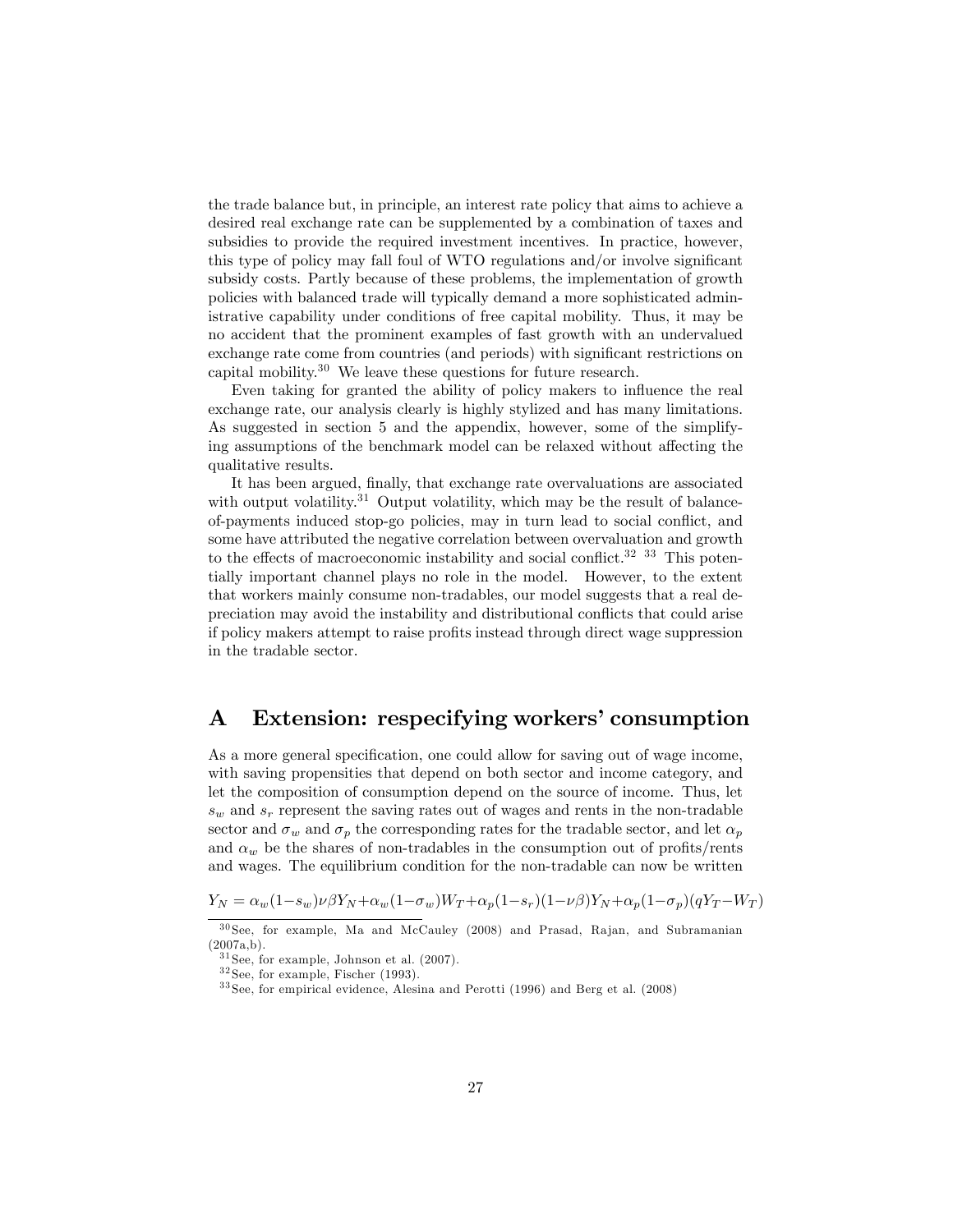where  $W_T = \phi(\frac{bK}{a}, q, s_w, s_r, \sigma_w, \sigma_p) \frac{bK}{a}$  is the wage bill in the tradable sector. Solving for  $Y_N$  and substituting into the expression for  $E_T$ , we get

$$
E_T = A Y_T + \frac{B}{q} W_T
$$

where

$$
A = (1 - \sigma_p) - \alpha_p (1 - \sigma_p) \frac{s_w \nu \beta + s_r (1 - \nu \beta)}{1 - \alpha_w (1 - s_w) \nu \beta - \alpha_p (1 - s_r) (1 - \nu \beta)}
$$
  
\n
$$
B = (\sigma_p - \sigma_w) - [(1 - \sigma_w) \alpha_w - (1 - \sigma_p) \alpha_p] \frac{s_w \nu \beta + s_r (1 - \nu \beta)}{1 - \alpha_w (1 - s_w) \nu \beta - \alpha_p (1 - s_r) (1 - \nu \beta)}
$$

The value of  $A$  is decreasing in  $q$  as long as the substitutability condition is satisfied for both  $\alpha_p$  and  $\alpha_w$  ( $\alpha_p'(q) > 0, \alpha_w(q) > 0$ ). Hence, the condition  $\partial \left(\frac{B}{q}W_T\right)/\partial q \leq 0$  is sufficient to ensure that the domestic demand for tradables will be inversely related to the real exchange rate. Our specification in section 4 emerges as a special case with  $\alpha_w = 1$ ,  $s_w = \sigma_w = 0$ ,  $s_r = \sigma_p = s > 0$ . Another simple case arises with uniform saving rates and consumption compositions  $(\alpha_w = \alpha_p$  and  $s_w = \sigma_w = s_r = \sigma_p = s > 0)$ . Both of these cases satisfy the above stated condition since, in both cases,  $B \equiv 0$ .

### References

- Alesina, A. and R. Perotti (1996). Income distribution, political instability, and investment. European Economic Review  $40, 1203-28$ .
- Bahmani-Oskoee, M. and F. Niroomand (1998). Long-run price elasticities and the Marshall-Lerner condition revisited. Economics Letters  $61$ ,  $101-9$ .
- Barro, R. J. and J.-W. Lee (2000, April). International data on educational attainment: Updates and implications. Working Paper 42, Center for International Development, Harvard University, Harvard.
- Berg, A., J. D. Ostry, and J. Zettelmeyer (2008, March). What makes growth sustained? Working Paper 08/59, International Monetary Fund, Washington, DC.
- Blecker, R. and A. Razmi (2008, January). The contractionary short-run effects of nominal devaluation in developing countries: Some neglected nuances. Cambridge Journal of Economics  $32(1)$ , 83-109.
- Blecker, R. A. (2002). Distribution, demand and growth in neo-kaleckian macro models. In M. Setterfield (Ed.), The Economics of Demand-Led Growth. Edward Elgar.
- Eichengreen, B. (2007). The real exchange rate and economic growth. Unpublished manuscript.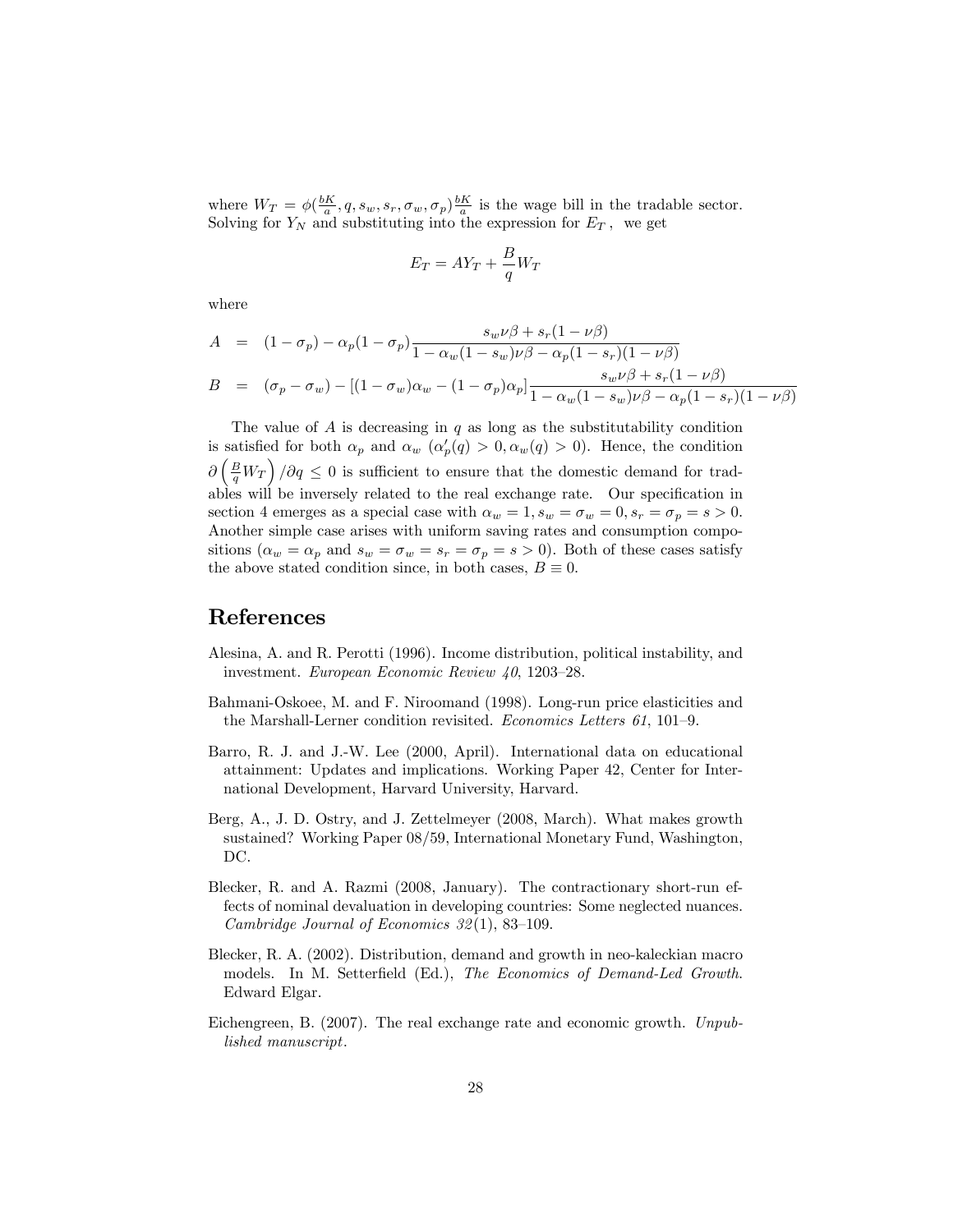- Fischer, S. (1993). The role of macroeconomic factors in growth. Journal of Monetary Economics 32, 485?512.
- Flaschel, P. and P. Skott (2006). Steindlian models of growth and stagnation. Metroeconomica  $57(3)$ , 303-338.
- Frenkel, R. and M. Rapetti (2008). Five years of stable and competitive real exchange rate in Argentina, 2002-2007. International Review of Applied Economics  $22(2)$ ,  $215-226$ .
- Frenkel, R. and J. Ros (2006). Unemployment and the real exchange rate in Latin America. World Development  $34(4)$ , 631–46.
- Galindo, A., A. Izquierdo, and J. M. Montero (2001, January). Real exchange rates, dollarization and industrial employment in latin america. Research Paper 0601, Banco de Espana, Madrid.
- Hausmann, R., L. Pritchett, and D. Rodrik (2005). Growth accelerations. Journal of Economic Growth  $10, 303-329$ .
- Heston, A., R. Summers, and B. Aten (2006, May). Penn World Table version 6.2. Technical report, Center for International Comparisons of Production, Income and Prices at the University of Pennsylvania.
- Johnson, S., J. Ostry, and A. Subramanian (2007, March). The prospects for sustained growth in Africa: Benchmarking the constraints. IMF Working Paper Series 07/52, International Monetary Fund, Washington, DC.
- Kaufmann, D., A. Kraay, , and M. Mastruzzi (2008). Governance matters vii: Aggregate and individual governance indicators, 1996-2007. Technical Report 4654, World Bank Policy Research Working Paper, Washington, DC.
- Krugman, P. (1987). The narrow moving band, the Dutch disease, and the competitive consequences of Mrs. Thatcher: Notes on trade in the presence of dynamic scale economies. Journal of Development Economics  $27$ ,  $41-55$ .
- Kuijs, L. (2006, July). How will China's saving-investment balance evolve? Working Paper 3958, World Bank, Washington, DC.
- LABORSTA (2009). LABORSTA internet. On-line database, International Labour Organisation, Geneva.
- Levi-Yeyati, E. and F. Sturzeneggar (2007, November). Fear of appreciation. Policy Research Working Paper 4387, The World Bank, Washington, DC.
- Ma, G. and R. McCauley (2008). Efficay of China's capital controls: Evidence from price and flow data. *Pacific Economic Review 13*(1), 104–23.
- National Bureau of Statistics (2008). China statistical yearbook. Technical report, National Bureau of Statistics, Beijing.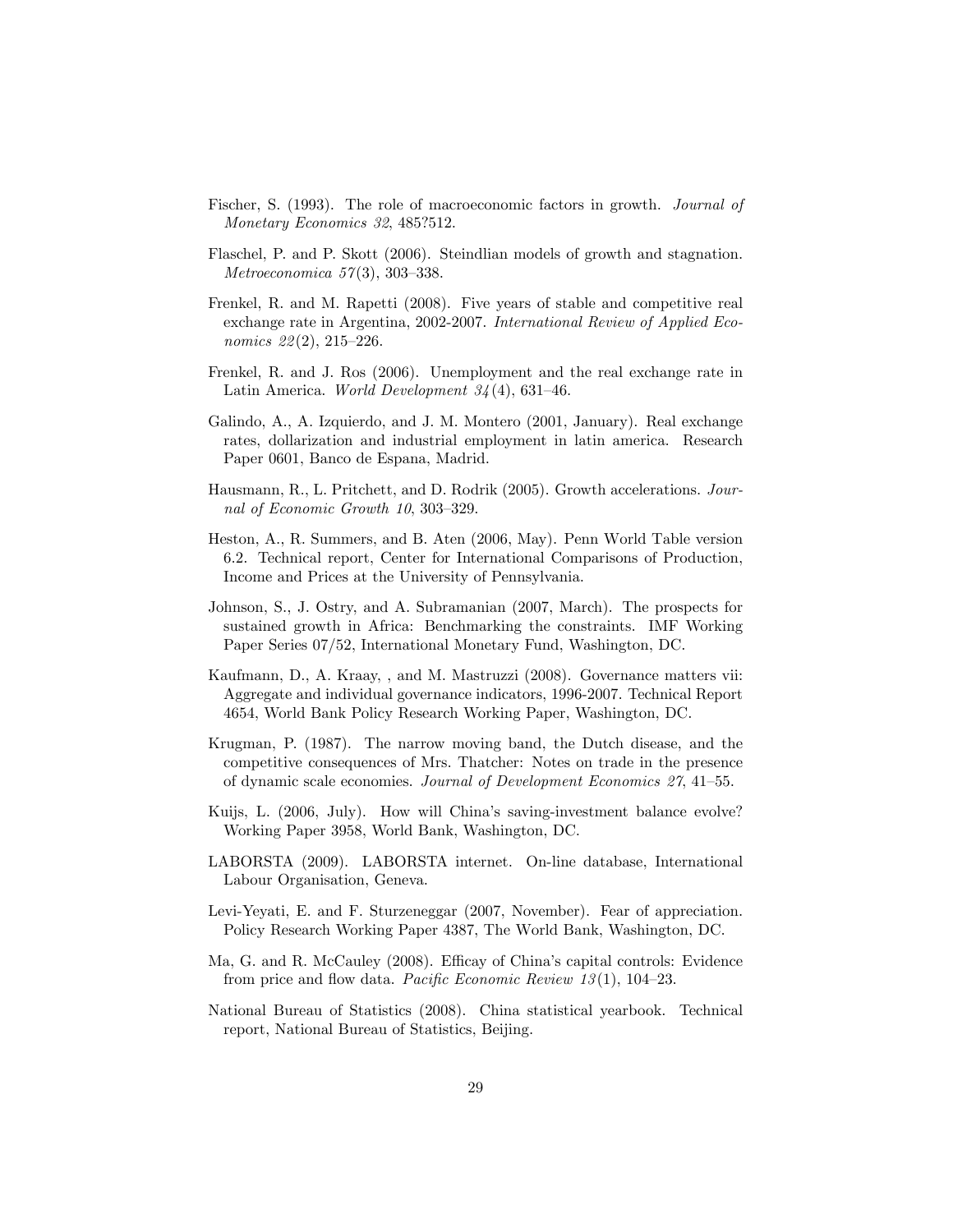- Polterovich, V. and V. Popov (2002). Accumulation of foreign exchange reserves and long term growth. Technical report, New Economic School.
- Prasad, E., R. Rajan, and A. Subramanian (2007a). Foreign capital and economic growth. Brookings Papers on Economic Activity 1, 1–57.
- Prasad, E., R. Rajan, and A. Subramanian (2007b, March). The paradox of capital. Finance and Development  $44(1)$ , 16–19.
- Razin, O. and S. Collins (1997, September). Real exchange rate misalignments and growth. Working Paper 6174, National Bureau for Economic Research, Cambridge, Massachusetts.
- Rodrik, D. (1997, February). Trade strategy, investment and export: Another look at East Asia. Pacific Economic Review  $2(1)$ , 1–24.
- Rodrik, D. (2008). The real exchange rate and economic growth. Brookings Papers on Economic Activity  $2, 365-412$ .
- Ros, J. and P. Skott (1998). Dynamic effects of trade liberalization and currency overvaluation under conditions of increasing returns. The Manchester School of Economic and Social Studies  $66(4)$ , 466–89.
- Skott, P. (2008). Theoretical and empirical shortcomings of the Kaleckian investment function. Technical report, University of Massachusetts, Amherst, MA.
- Thirlwall, A. P. (1979, March). The balance of payments constraint as an explanation of international growth rate differences. Banca Nazionale del Lavoro Quarterly Review XXXII(128), 45–53.
- Wang, L. and A. Szirmai (2008, April). Regional capital inputs in Chinese industry and manufacturing, 1978-2003. Research Memorandum GD-99, Groningen Growth and Development Centre, Groningen.
- World Bank (2007, February). China: Quarterly Update. Technical report, The World Bank, Washington, DC.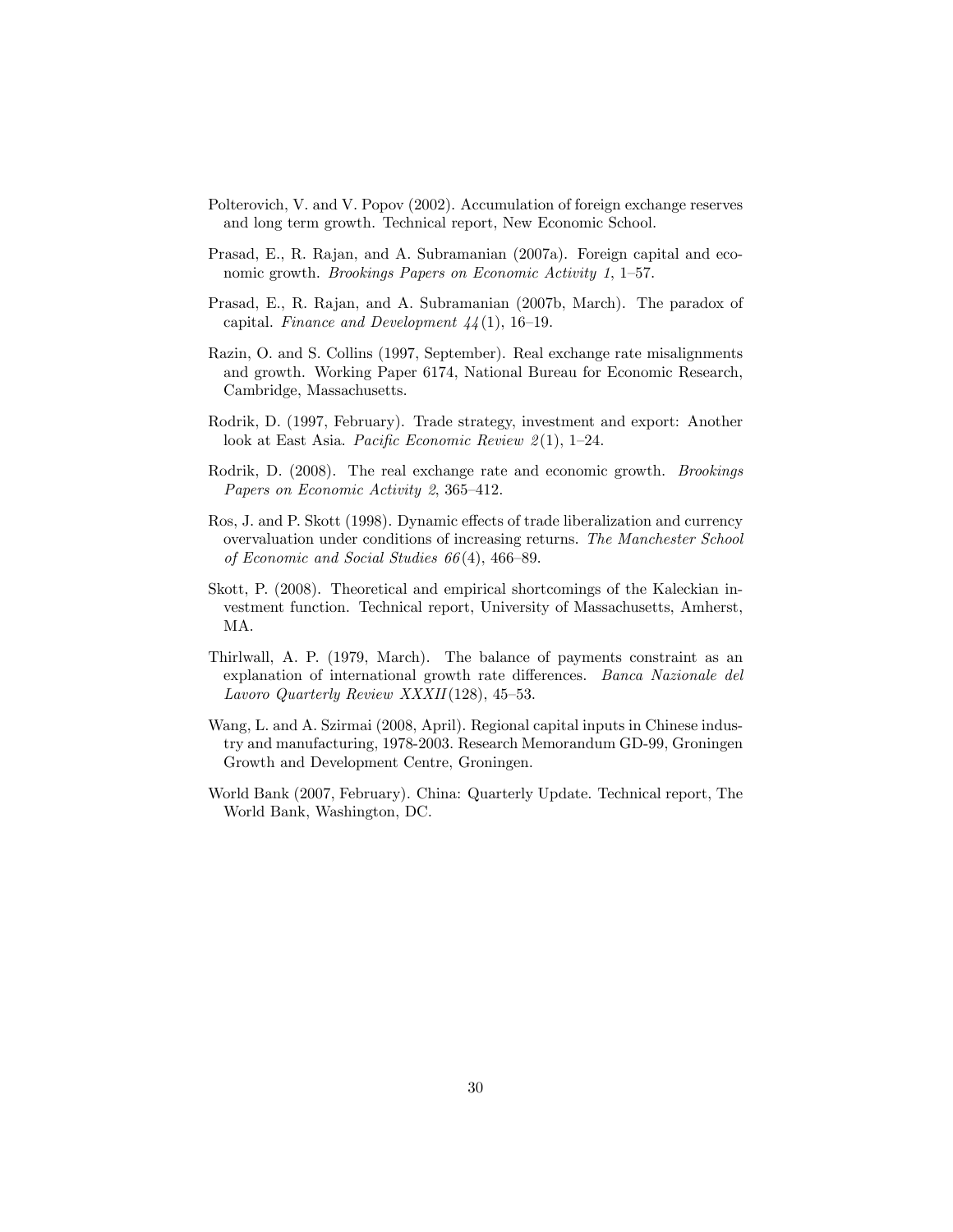

Figure 1: Measure of tradability of sectoral output in China.  $1=$  mining,  $2=$ chemicals,  $3 =$  machinery & equipment,  $4 =$  petroleum products,  $5 =$  financial services,  $6 =$  Metal products,  $7 =$  agriculture,  $8 =$  construction,  $9 =$  production & supply of electricity,  $10 = \text{real}$  estate,  $11 = \text{other}$  services,  $12 = \text{food}$ ,  $13 =$ building materials,  $14 =$  transportation & telecom.,  $15 =$  other manufacturing,  $16$  = wholesale and retail trades, and  $17$  = textile, apparel, & footwear. Source: National Bureau of Statistics (2008, Table 3-24) and authors' calculations.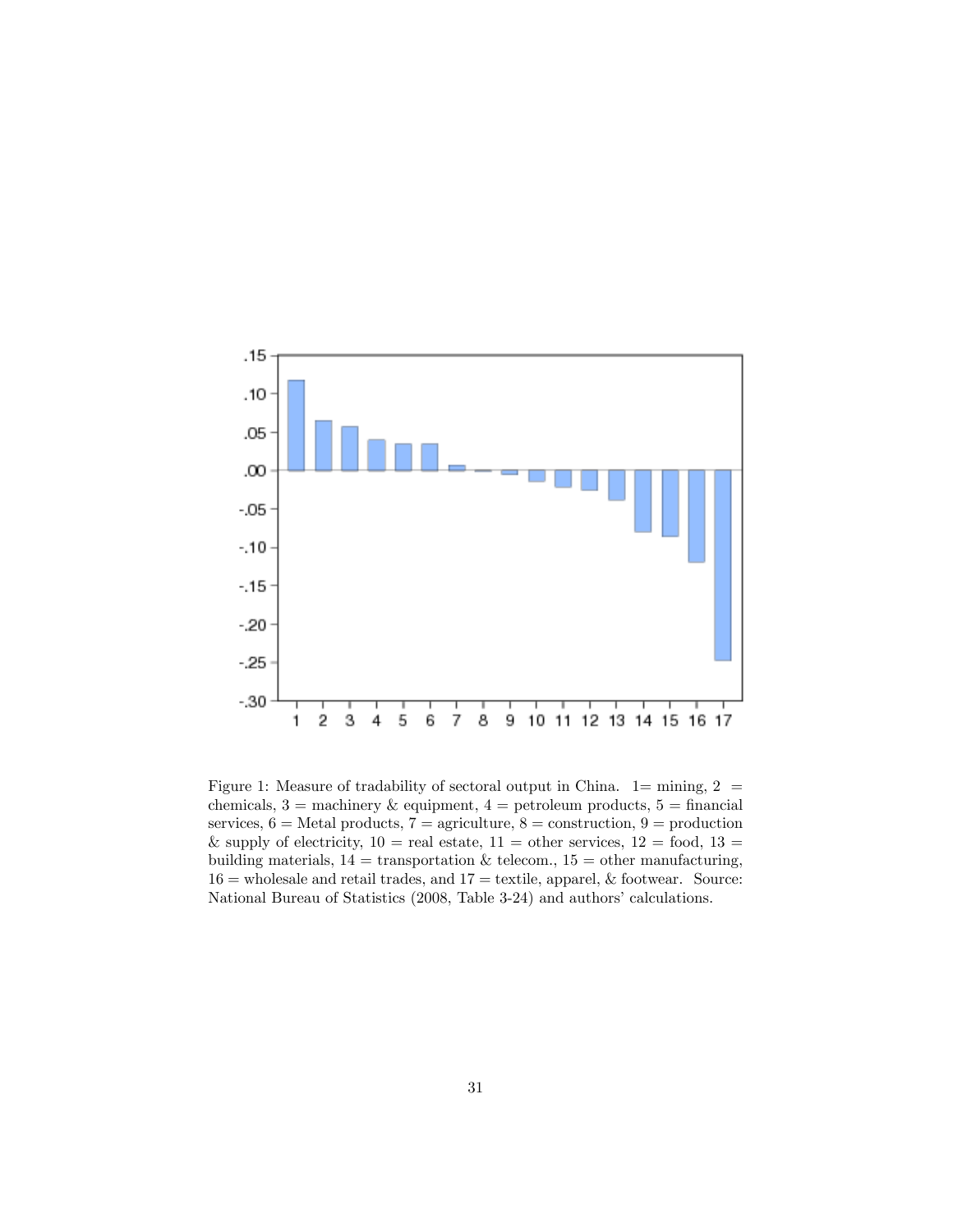

Figure 2: Time plots of undervaluation (right hand scale), output growth, and accumulation rate for China (1952-2004). Source: PWT 6.2, Wang and Szirmai  $(2008)$ , and authors' calculations.



Figure 3: Scatter plot of undervaluation versus accumulation for China (1952- 2004). Sources: PWT 6.2, Wang and Szirmai (2008), and authors' calculations..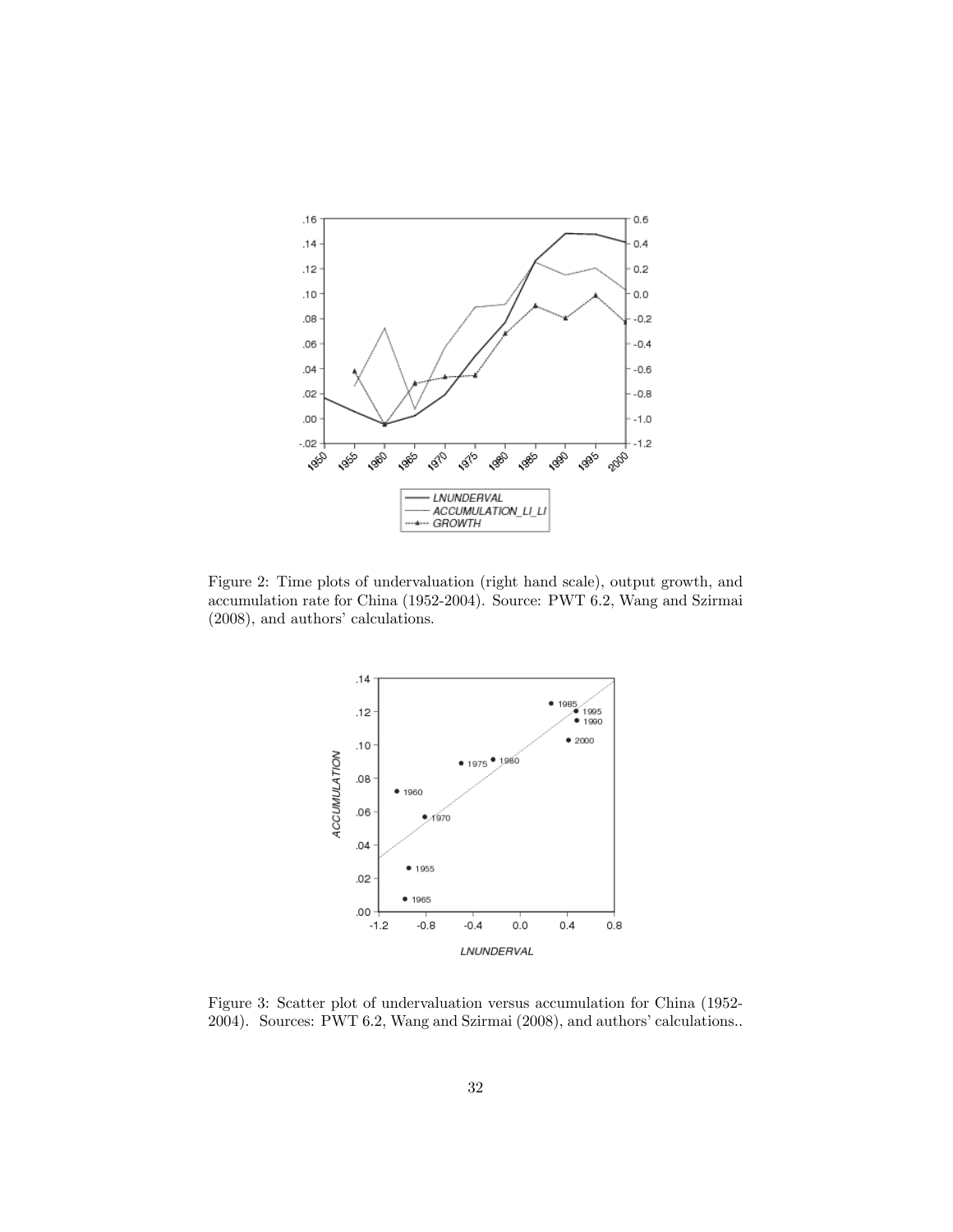

Figure 4: Scatter plot of undervaluation versus the trade balance (as a proportion of GDP) for China (1970-2004). Source: WDI



Figure 5: Phase diagram for the short-run set-up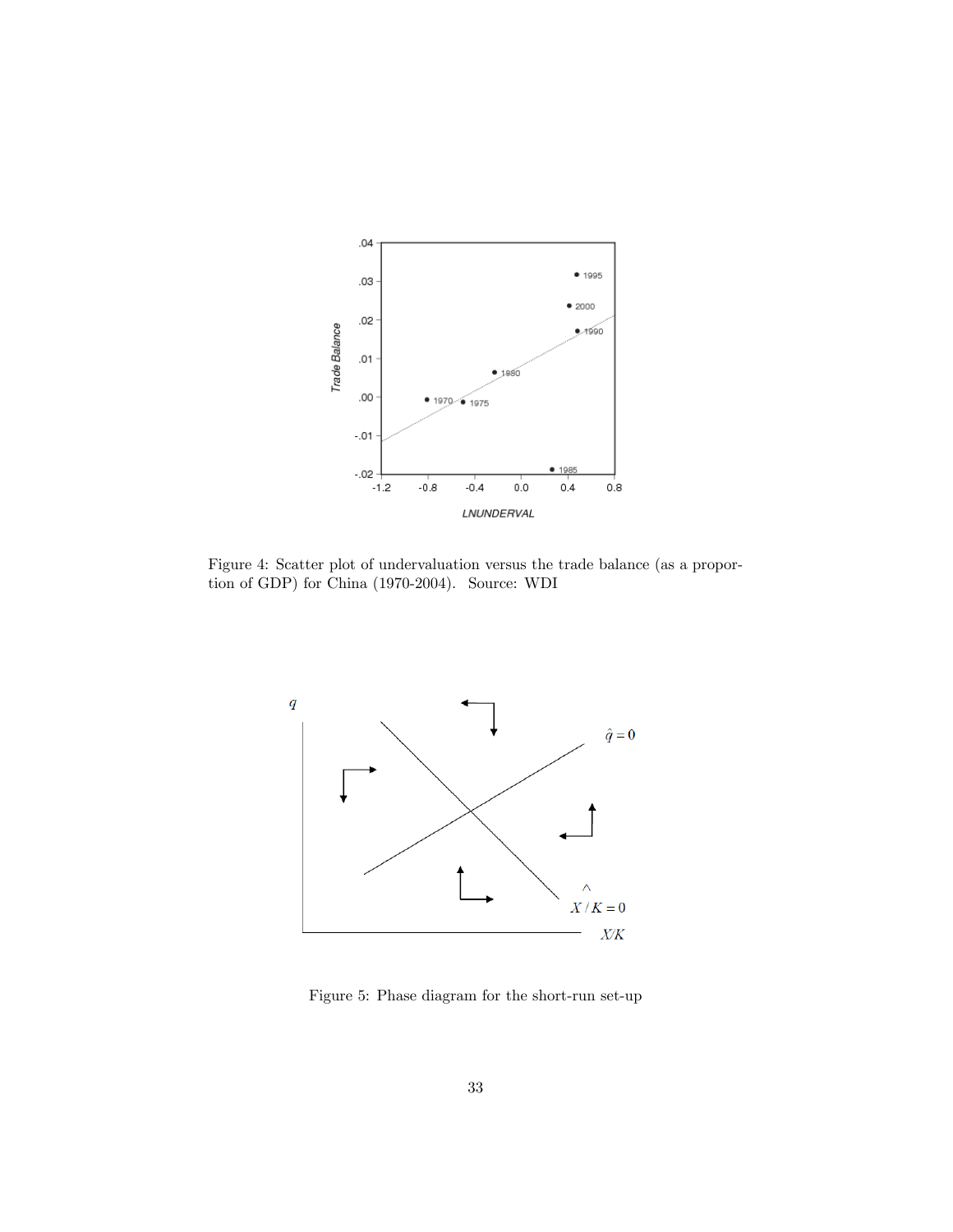

Figure 6: Linear, quadratic, and cubic interactions of GDP per capita growth with ln underval



Figure 7: Partial residual plot of investment growth versus lagged undervaluation for developing countries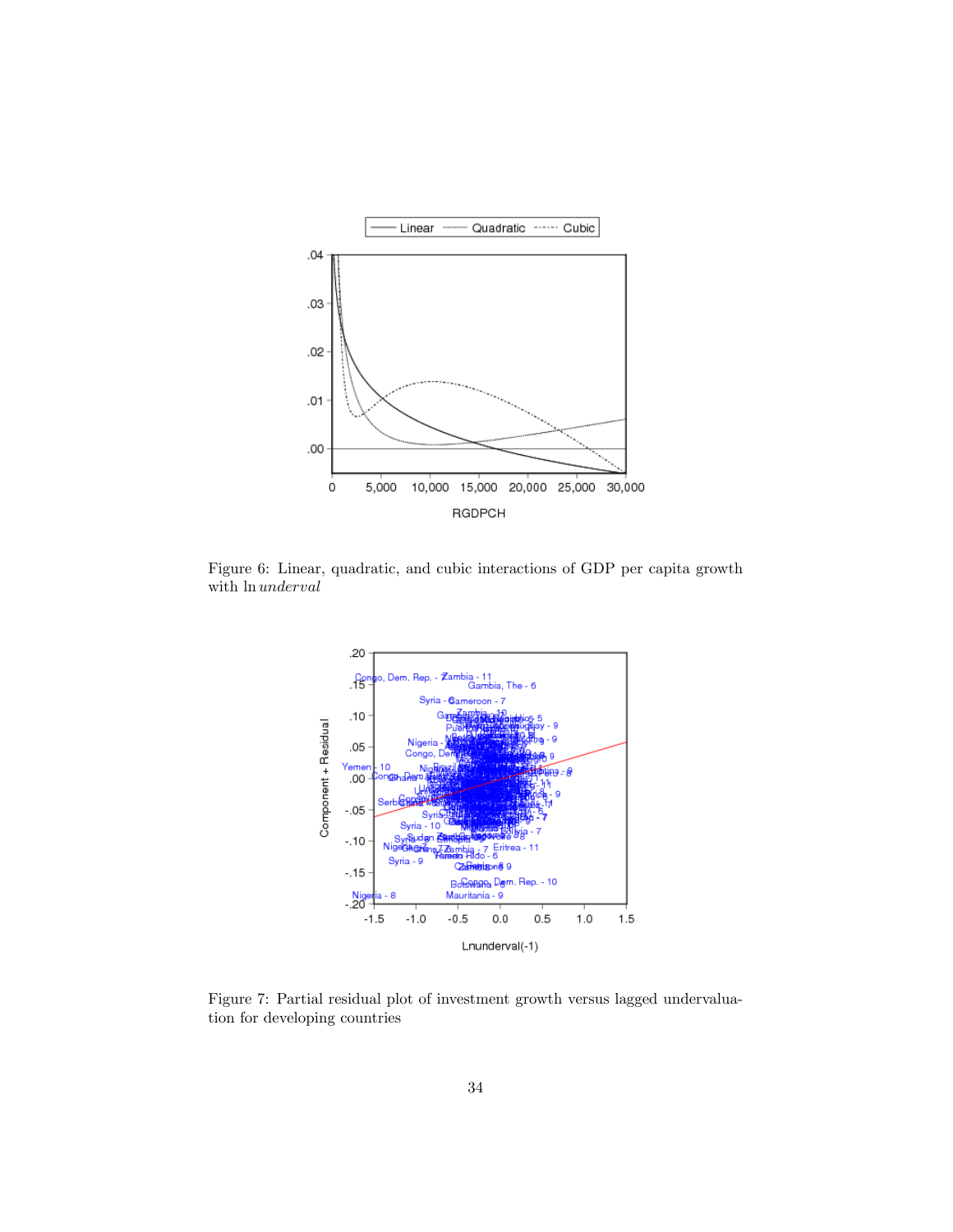|                               |                                              | Table 1: Data definitions, sources, and coverage                                                                                        |                                     |           |
|-------------------------------|----------------------------------------------|-----------------------------------------------------------------------------------------------------------------------------------------|-------------------------------------|-----------|
| Name                          | Code                                         | Definition                                                                                                                              | Source                              | Coverage  |
| Real GDP per cap. growth      | GROWTH                                       | $GROWTH = [ln(RGDPCH_t) - ln(RGDPCH_{t-1})]/5$                                                                                          | Authors' calculations               | 1955-2004 |
| Investment growth             | <b>GROWTHGFCF</b>                            | ${\cal GROWTHGFCF} = [({\cal GFCF}_{t}/{\cal GFCF}_{t-1})^{0.2}] -$                                                                     | Authors' calculations               | 1965-2004 |
| Real Exchange Rate            | RER                                          | $RER = XRAT/PPP$                                                                                                                        | Authors' calculations               | 1950-2004 |
| Real Exchange Rate Volatility | RERVOL                                       | Calculated as the coefficient of variation of RER within each 5-year                                                                    | Authors' calculations               | 1950-2004 |
| Average years of Education    | TYR                                          | Average years of education for the population aged 25 and over.<br>period                                                               | Barro and Lee (2000)                | 1960-1999 |
| Rule of Law Index             | <b>ROL</b>                                   | Index elaborated based on responses on the quality of governance                                                                        | Kaufmann et al. (2008)              | 1996-2004 |
|                               |                                              | given by a large number of enterprise, citizen and expert survey.                                                                       |                                     |           |
|                               |                                              | It is measured in units ranging from about -2.5 to 2.5, with higher                                                                     |                                     |           |
|                               |                                              | values corresponding to better governance outcomes                                                                                      |                                     |           |
| Real GDP per capita           | <b>RGDPCH</b>                                | Real GDP per capita in constant U.S. dollar in 2000. It is obtained                                                                     | $\mathcal{F}\mathcal{W}\mathcal{T}$ | 1950-2004 |
|                               |                                              | using a chain index.                                                                                                                    |                                     |           |
| Nominal Exchange Rate         | $\begin{array}{c} XRAT \\ OPENC \end{array}$ | National currency units per U.S. dollar.                                                                                                | PWT                                 | 1950-2004 |
| Degree of Openness            |                                              | Exports plus Imports divided by GDP. All variables are expressed                                                                        | PWT                                 | 1950-2004 |
|                               |                                              | in current prices.                                                                                                                      |                                     |           |
| Purchasing Power Parity       | PPP                                          | Number of national currency units required to buy goods equivalent<br>to what can be bought with one unit of U.S. It is calculated over | PWT                                 | 1950-2004 |
|                               |                                              | GDP                                                                                                                                     |                                     |           |
| Gross Domestic Savings        | GDSGDP                                       | Gross domestic savings is calculated as GDP less final consumption                                                                      | IdM                                 | 1960-2004 |
|                               |                                              | expenditure (total consumption). Data are as share of GDP and                                                                           |                                     |           |
|                               |                                              | divided by 100.                                                                                                                         |                                     |           |
| Government Consumption        | <b>GOVGDP</b>                                | It includes all government current expenditures for purchases of                                                                        | NDI                                 | 1960-2004 |
|                               |                                              | goods and services. Data are as share of GDP and divided by 100.                                                                        |                                     |           |
| Consumer Price Index          | CPI                                          | Consumer price index.                                                                                                                   | IIM                                 | 1960-2004 |
| Investment (Gross Fixed Capi- | <b>GFCF</b>                                  | It includes land improvements; plant, machinery, and equipment                                                                          | <b>NDI</b>                          | 1960-2004 |
| tal Formation)                |                                              | purchases; and the construction (including schools, roads, railways,                                                                    |                                     |           |
|                               |                                              | offices, hospitals, private residential dwellings). Data are in con-                                                                    |                                     |           |
|                               |                                              | stant local currency.                                                                                                                   |                                     |           |
| External debt                 | DEBTGNI                                      | Total external debt stocks to gross national income.                                                                                    | IdM                                 | 1960-2004 |
| Terms of Trade                | TT                                           | The terms of trade effect equals capacity to import less exports of                                                                     | ICM                                 | 1960-2004 |
|                               |                                              | goods and services in constant prices. Data are in constant local                                                                       |                                     |           |
|                               |                                              | currency.                                                                                                                               |                                     |           |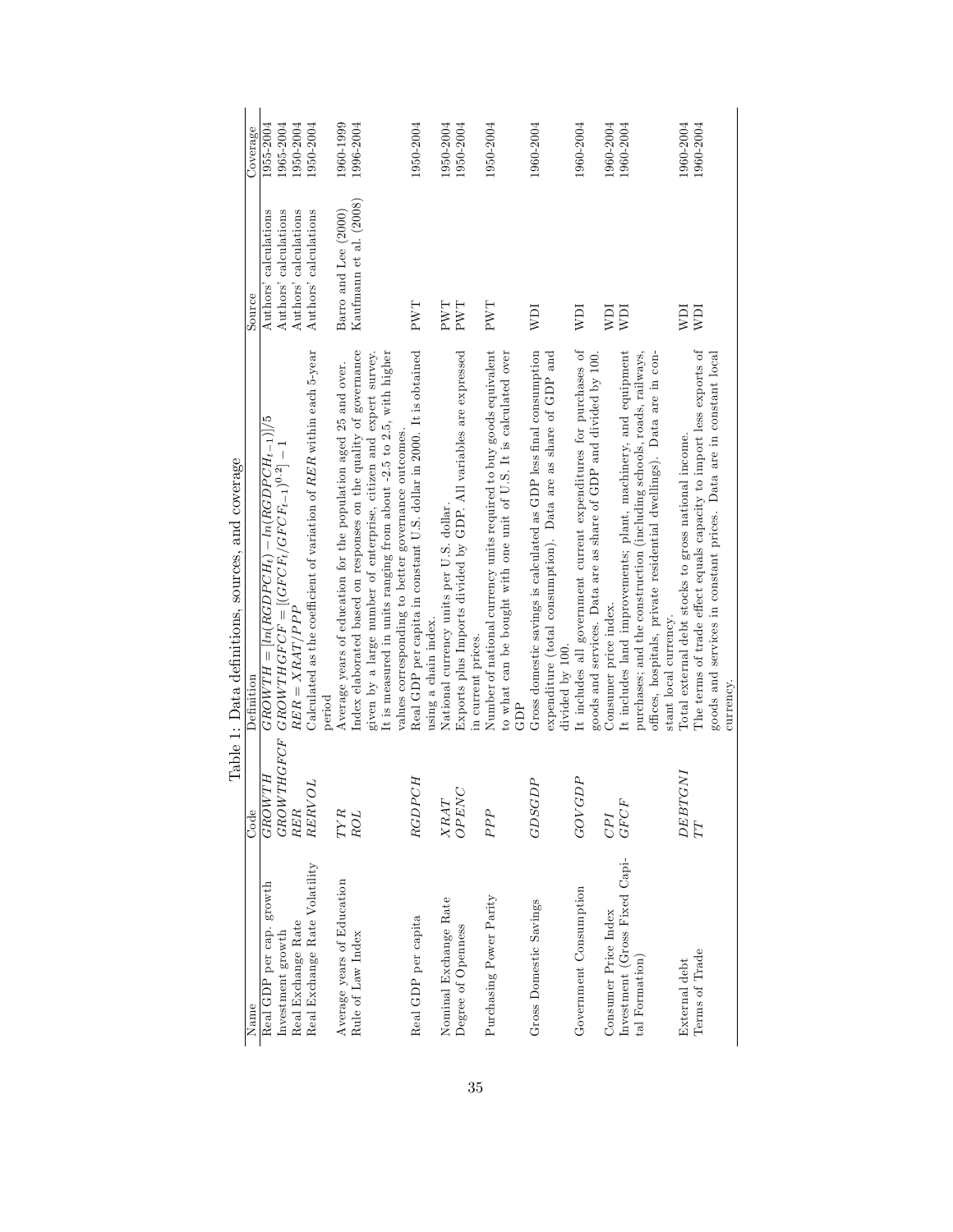| Dependent variable: GROWTH (GDP per capita growth) <sup>ª</sup>                             |             |                          |             |             |                                              |                        |              |               |                          |
|---------------------------------------------------------------------------------------------|-------------|--------------------------|-------------|-------------|----------------------------------------------|------------------------|--------------|---------------|--------------------------|
|                                                                                             | Ĝ           | $\widehat{\mathfrak{D}}$ | 3           | $\bigoplus$ | $\widehat{\omega}$                           | $\widehat{\mathbf{e}}$ | E            | $\circledast$ | ම                        |
|                                                                                             | Baseline    |                          |             |             |                                              |                        |              |               |                          |
| $Ln$ $RGDPCH_{t-1}$                                                                         | $-0.030***$ | $0.047***$               | $0.051***$  | $0.059***$  | $0.038***$                                   | $0.100***$             | $0.032***$   | $0.032***$    | $0.032***$               |
|                                                                                             | $(-9.51)$   | $(-11.51)$               | $(-12.27)$  | (.11.35)    | $(-5.54)$                                    | $(-6.57)$              | (.10.06)     | (.10.06)      |                          |
| Ln UNDERVAL                                                                                 | $0.015***$  | $0.010***$               | $0.007**$   | $0.008*$    | 0.003                                        | $0.025**$              | $0.086***$   | $0.409***$    | $(-10.38)$<br>3.179***   |
|                                                                                             | (5.17)      | $(2.89)$                 | (2.16)      | (1.93)      | (0.54)                                       | (2.20)                 | (4.19)       | (3.32)        | (4.51)                   |
| Government Consumption                                                                      |             | 0.011                    | 0.010       | $0.091***$  | $-0.119***$                                  | $-0.155*$              |              |               |                          |
| (share of GDP)                                                                              |             | (0.39)                   | (0.36)      | (2.83)      | $(-2.94)$                                    | $(-1.94)$              |              |               |                          |
| $\text{Ln}(\text{CPI}_{t} / \text{CPI}_{t \text{-} 1})$                                     |             | $-0.005***$              | $-0.004***$ | $-0.005***$ | $-0.003***$                                  | $-0.013***$            |              |               |                          |
|                                                                                             |             | $(-5.58)$                | $(-5.00)$   | $(-5.06)$   | $(-2.76)$                                    | $(-3.62)$              |              |               |                          |
| Gross Domestic Saving (Residuals)                                                           |             | $0.126***$               | $0.117***$  | $0.111***$  | $0.103***$                                   | $0.103***$             |              |               |                          |
|                                                                                             |             | (9.36)                   | (8.64)      | (6.69)      | (4.91)                                       | (3.09)                 |              |               |                          |
| Openness                                                                                    |             |                          | $0.025***$  | $0.022***$  | $0.020**$                                    | $-0.009$               |              |               |                          |
| É<br>(Exports+Imports as share of GD                                                        |             |                          | (4.35)      | (2.95)      | $(2.48)$<br>$-0.002$<br>$(-1.36)$            | $(-0.63)$              |              |               |                          |
| Ln (RER volatility)                                                                         |             |                          | $-0.003**$  | $-0.003**$  |                                              | 0.001                  |              |               |                          |
|                                                                                             |             |                          | $(-2.22)$   | $(-2.55)$   |                                              | (0.32)                 |              |               |                          |
| Average years of Education                                                                  |             |                          |             | $0.004**$   |                                              |                        |              |               |                          |
|                                                                                             |             |                          |             | (2.16)      |                                              |                        |              |               |                          |
| Ln Terms of Trade                                                                           |             |                          |             |             | $\begin{array}{c} 0.002 \\ 0.34 \end{array}$ |                        |              |               |                          |
|                                                                                             |             |                          |             |             |                                              |                        |              |               |                          |
| Rule of Law                                                                                 |             |                          |             |             |                                              | $(-0.13)$<br>$-0.001$  |              |               |                          |
| Ln (RGDPCH)xLn(UNDERVAL)                                                                    |             |                          |             |             |                                              |                        | $-0.0088***$ | $-0.088***$   | $1.129***$               |
|                                                                                             |             |                          |             |             |                                              |                        | $(-3.51)$    | $(-2.95)$     | $(-4.30)$                |
| (TV <sub>1</sub><br>$(Ln(RGDECH)^2)$ x $Ln(UNDERV)$                                         |             |                          |             |             |                                              |                        |              | $0.0048***$   | $0.133***$               |
|                                                                                             |             |                          |             |             |                                              |                        |              | (2.67)        | (4.13)                   |
| (LA)<br>$(Ln(RGDPCH)^3)$ x $Ln(UNDERV)$                                                     |             |                          |             |             |                                              |                        |              |               | $-0.005***$<br>$(-3.99)$ |
| Time Dummies                                                                                | yes         | yes                      | $y$ es      | $y$ es      | $y$ es                                       | yes                    | $y$ es       | $y$ es        | $y$ es                   |
| Country Dummies                                                                             | $y$ es      | $y$ es                   | $y$ es      | $y$ es      | $y$ es                                       | $y$ es                 | $y$ es       | $y$ es        | $y$ es                   |
| Adjusted R-squared                                                                          | 0.34        | 0.52                     | 0.53        | 0.58        | 0.55                                         | 0.69                   | 0.348        | 0.351         | 0.360                    |
| Number of countries                                                                         | 181         | 155                      | 155         | 98          | 117                                          | 151                    | 181          | 181           | 181                      |
| Observations                                                                                | 1303        | 856                      | 853         | 548         | 451                                          | 293                    | 1303         | 1303          | 1303                     |
| $^{\rm a}$ All regressions exclude observations for Iraq, Democratic Rep. of Korea and Laos |             |                          |             |             |                                              |                        |              |               |                          |

Table 2: Panel evidence on GDP per capita growth (all countries:  $1950-2004$ ) Table 2: Panel evidence on GDP per capita growth (all countries: 1950-2004)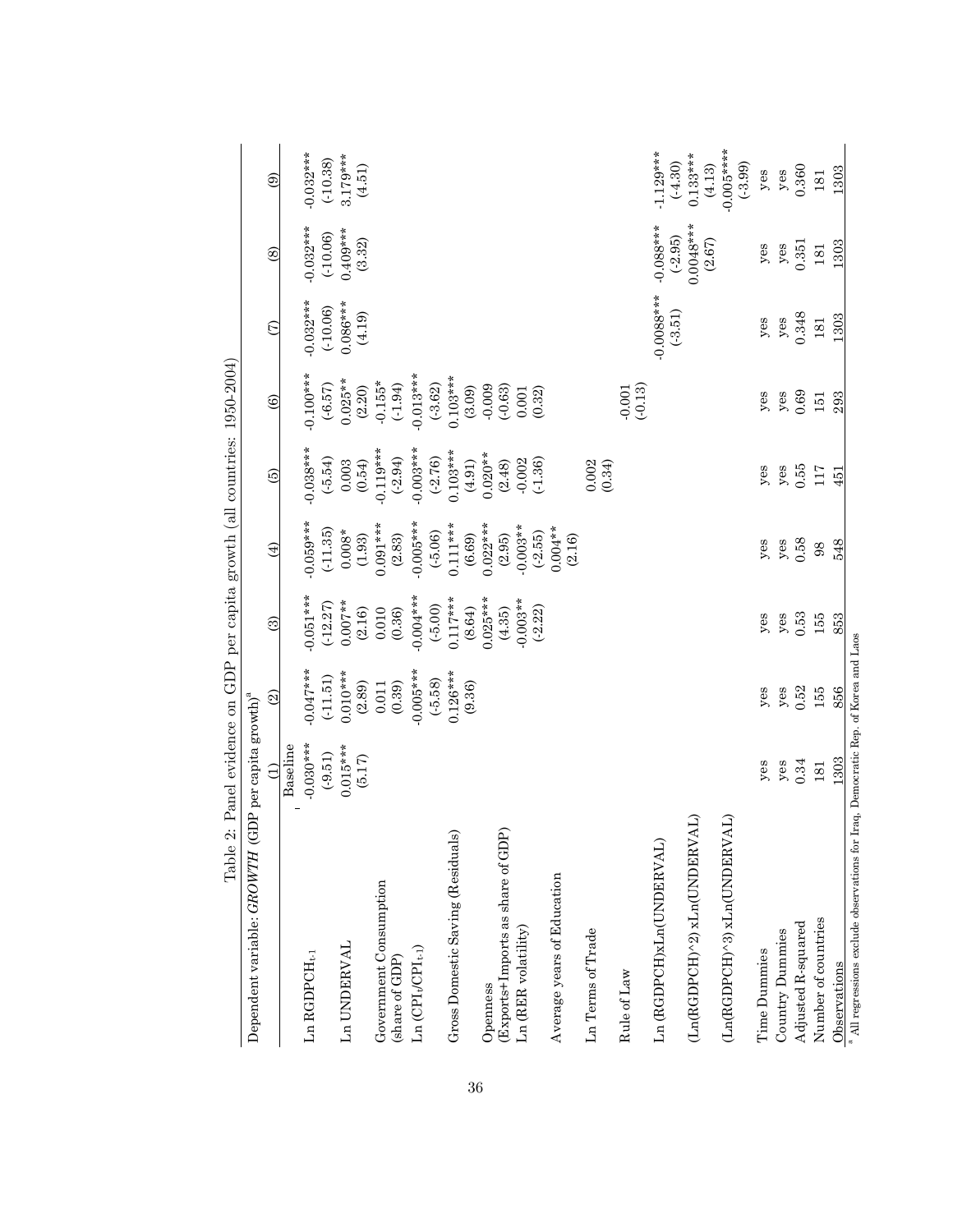| on GDP per capita growth (countries at different levels of GDP per capital: 1950-2004)<br>Table 3: Panel evidence | Dependent variable: GROWTH (GDP per capita growth) <sup>ª</sup> | $\frac{1}{2}$<br>$\circledS$<br>$\circledast$<br>$\tilde{c}$<br>$\ddot{\textcirc}$<br>$\overline{6}$<br>$\oplus$<br>$\widehat{\odot}$<br>$\widehat{\mathfrak{D}}$<br>$\bigoplus$ | RGDPCH RGDPCH RGDPCH RGDPCH RGDPCH RGDPCH RGDPCH RGDPCH RGDPCH | > \$8,000<br>> \$6,000<br>< \$6,000<br>< \$4,000<br>< \$2,500 | <b>0.077</b><br>$-0.073$<br>-0.067<br>$-0.059$<br>$-0.057$<br>$-0.059$<br>$-0.054$<br>$-0.039$<br>$-0.044$<br>$-0.052$ | (0.000)<br>(0.000)<br>(0.000)<br>(0.000)<br>0.000<br>(0.000)<br>(0.000)<br>(0.000)<br>(0.000)<br>(0.000) | 0.025<br>0.027<br>0.031<br>0.021<br>0.016<br>0.012<br>0.002<br>0.024<br>0.030<br>0.035 | (0.127)<br>(0.068)<br>(0.003)<br>(0.014)<br>(0.052)<br>(0.127)<br>(0.789)<br>(0.000)<br>(0.000)<br>(0.000) | $y$ es<br>$y$ es<br>$y$ es<br>$y$ es<br>yes<br>yes<br>yes<br>$y$ es<br>yes<br>yes | $y$ es<br>yes<br>$y$ es<br>yes<br>yes<br>$y$ es<br>$y$ es<br>$y$ es<br>$y$ es<br>yes | 43<br>$\frac{4}{6}$<br>52<br>$^{62}$<br>79<br>72<br>$\overline{6}$<br>131<br>108<br>$\overline{\infty}$ | 96<br>216<br>289<br>344<br>373<br>404<br>513<br>790<br>624<br>451 |
|-------------------------------------------------------------------------------------------------------------------|-----------------------------------------------------------------|----------------------------------------------------------------------------------------------------------------------------------------------------------------------------------|----------------------------------------------------------------|---------------------------------------------------------------|------------------------------------------------------------------------------------------------------------------------|----------------------------------------------------------------------------------------------------------|----------------------------------------------------------------------------------------|------------------------------------------------------------------------------------------------------------|-----------------------------------------------------------------------------------|--------------------------------------------------------------------------------------|---------------------------------------------------------------------------------------------------------|-------------------------------------------------------------------|
|                                                                                                                   |                                                                 |                                                                                                                                                                                  |                                                                |                                                               | $\text{Ln}\,\text{RGDPCH}_{\text{t-1}}$                                                                                | (p-value)                                                                                                | Ln UNDERVAL                                                                            | (p-value)                                                                                                  | <b>Time Dummies</b>                                                               | Country Dummies                                                                      | Number of countries                                                                                     | Observations                                                      |

| ١<br>j<br>Ï                                                                              |
|------------------------------------------------------------------------------------------|
| :<br>;                                                                                   |
| i                                                                                        |
| 5<br>l<br>i                                                                              |
| j<br>l<br>í<br>ļ                                                                         |
| ֪ׅ֚֡֬֝֬֝֬֝֬֝֬֝֬֝֬֝<br>l<br>j<br>I<br>l                                                   |
| i                                                                                        |
| l<br>١<br>ł<br>֘֒<br>֖֖֖֖֖֖֖֧֖֖֧֪֪֪֪֪֪֪֪֪֪֪֧֚֚֚֚֚֚֚֚֚֚֚֚֚֚֚֚֚֚֚֚֚֚֚֚֚֚֚֚֚֚֚֚֬֝֓֞֝֓֞<br>į |
| í<br>֖֖֖֖֖֖֪ׅ֖֪ׅ֪ׅ֖֪ׅ֪ׅ֪ׅ֪֪ׅ֖֚֚֚֚֚֚֚֚֚֚֚֚֚֚֚֚֚֬֝֬֓֞֬<br>į                                |
| j<br>l<br>l<br>í<br>l<br>١<br>l                                                          |
| i<br>i                                                                                   |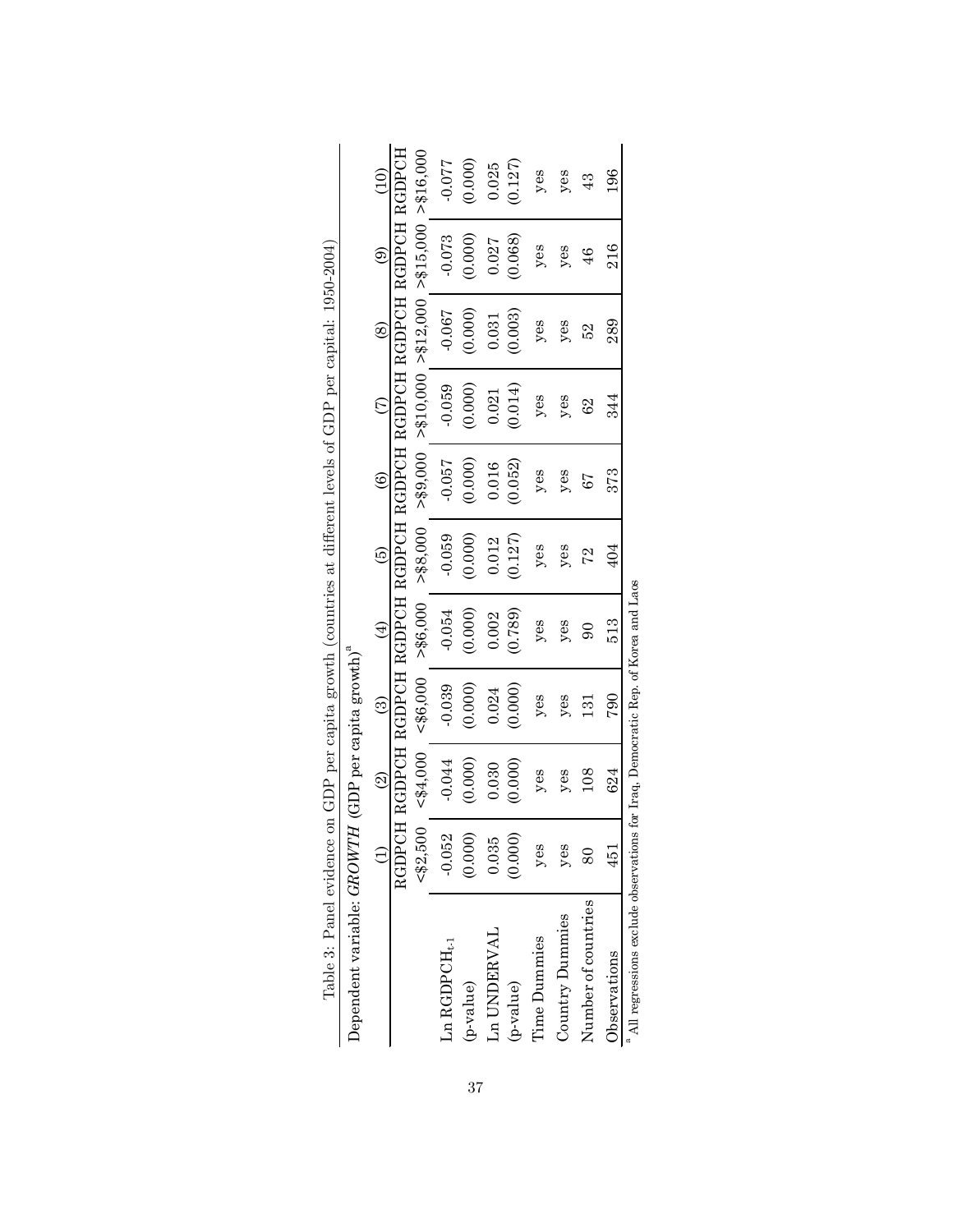| Table 4: Panel evidence on GDP per capita growth (developing countries, classification I: 1950-2004) |             |                          |                         |                          |                          |             |                |
|------------------------------------------------------------------------------------------------------|-------------|--------------------------|-------------------------|--------------------------|--------------------------|-------------|----------------|
| Dependent variable: GROWTH (GDP per capita growth) <sup>ª</sup>                                      |             |                          |                         |                          |                          |             |                |
|                                                                                                      |             | $\widehat{\mathfrak{Q}}$ | $\widehat{\odot}$       |                          | $\widehat{\mathfrak{G}}$ | ଡି          | Ę              |
|                                                                                                      | Baseline    |                          |                         |                          |                          | 1950-1979   | 1980-2004      |
| $Ln$ RGDPCH $(t-1)$                                                                                  | $-0.031***$ | $-0.054***$              | $-0.047***$             | $-0.068***$              | $0.101***$               | $-0.067***$ | $-0.060**$     |
|                                                                                                      | $(-8.74)$   | $(-9.43)$                | $(-5.68)$               | $(-8.18)$                | $(-6.10)$                | $(-6.93)$   | (11.11)        |
| Ln UNDERVAL                                                                                          | $0.018***$  | $0.023***$               | $0.018***$              | $0.017***$               | $0.026**$                | $0.030***$  | $0.013**$      |
|                                                                                                      | (5.34)      | (4.87)                   | (3.04)                  | (2.83)                   | (2.12)                   | (5.40)      | (2.50)         |
| Government Consumption                                                                               |             | $-0.064*$                | $-0.088**$              | 0.006                    | $-0.176**$               |             |                |
| (share of GDP)                                                                                       |             | (.1.81)                  | (.2.01)                 | (0.12)                   | $(-2.00)$                |             |                |
| $Ln (CPIt/CPIt-1)$                                                                                   |             | $-0.004***$<br>$(-4.08)$ | $-0.002**$<br>$(-2.25)$ | $-0.004***$<br>$(-3.40)$ | $-0.014***$<br>$(-3.65)$ |             |                |
| Gross Domestic Saving (Residuals)                                                                    |             | $0.118***$               | $0.082***$              | $0.144***$               | $0.099***$               |             |                |
|                                                                                                      |             | (6.64)                   | (3.58)                  | (5.94)                   | (2.76)                   |             |                |
| Openness                                                                                             |             | $0.017**$                | $0.022**$               |                          | $-0.016$                 |             |                |
| of $GDP$<br>(Exports+Imports as share                                                                |             | (2.31)                   | (2.43)                  | (1.64)                   | $(-0.99)$                |             |                |
| Ln (RER volatility)                                                                                  |             | $-0.003**$               | $-0.001$                | $-0.003$                 | $-0.001$                 |             |                |
|                                                                                                      |             | $(-2.13)$                | $(-0.53)$               | $(-1.64)$                | $(-0.27)$                |             |                |
| External Debt<br>(share of GNI)                                                                      |             | $-0.018***$              | $-0.022***$             | $-0.020***$              |                          |             |                |
|                                                                                                      |             | $(-4.64)$                | (4.48)                  | $(-4.00)$                |                          |             |                |
| Ln Terms of Trade                                                                                    |             |                          | $(-0.15)$<br>$-0.001$   |                          |                          |             |                |
| Average years of Education                                                                           |             |                          |                         | $-0.001$<br>$(-0.22)$    |                          |             |                |
| Rule of Law                                                                                          |             |                          |                         |                          | (0.001                   |             |                |
| Time Dummies                                                                                         | $y$ es      | $y$ es                   | $y$ es                  | $y$ es                   | yes                      | yes         | yes            |
| Country Dummies                                                                                      | $y$ es      | $y$ es                   |                         |                          |                          | $y$ es      |                |
| Adjusted R-squared                                                                                   | 0.32        | 0.55                     | yes<br>058              | $y$ es<br>0.56           | $y$ es<br>0.69           | 0.58        | $y$ es<br>0.40 |
| Number of countries                                                                                  | 158         | 112                      | 85                      | 66                       | 128                      | 128         | 158            |
| Observations                                                                                         | 177         | 540                      | 332                     | 315<br>h                 | 248                      | 371         | 706            |
| $^{\rm a}$ All regressions exclude observations for Iraq, Democratic Rep. of Korea and Laos          |             |                          |                         |                          |                          |             |                |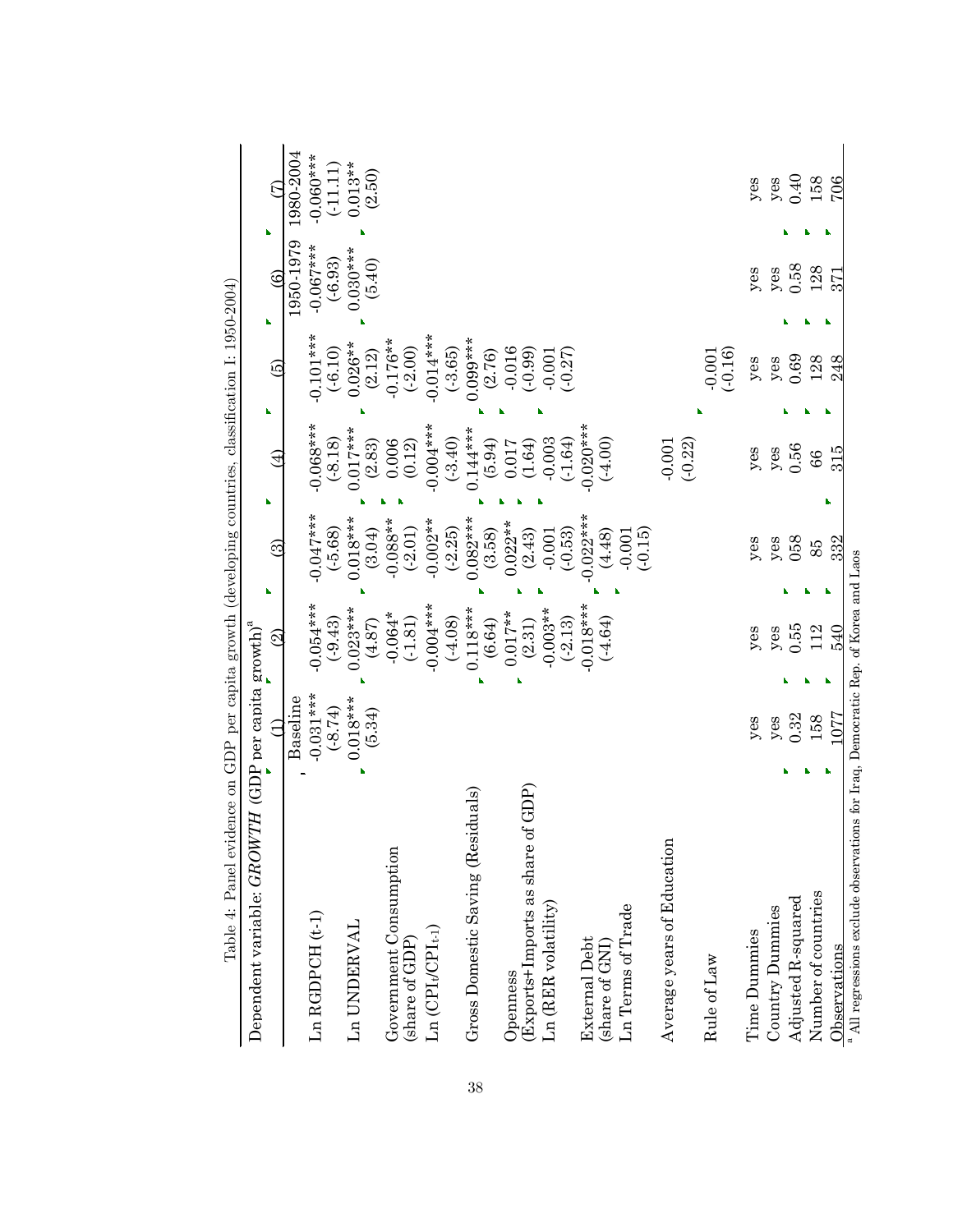| Fannitation is the contract of the product of the contract of the contract of the contract of the contract of the contract of the contract of the contract of the contract of the contract of the contract of the contract of |                      |                          |                          |                       |                       |                    |                          |                         |    |                    |                     |            |
|-------------------------------------------------------------------------------------------------------------------------------------------------------------------------------------------------------------------------------|----------------------|--------------------------|--------------------------|-----------------------|-----------------------|--------------------|--------------------------|-------------------------|----|--------------------|---------------------|------------|
| Dependent variable: GROWTH                                                                                                                                                                                                    |                      | (GDP per capita growth)a |                          |                       |                       |                    |                          |                         |    |                    |                     |            |
|                                                                                                                                                                                                                               | $\widehat{c}$        | $\odot$                  | $\widehat{\odot}$        | $\bigoplus$           | b,                    | ь<br>$\widehat{5}$ | $\widehat{\mathfrak{G}}$ | $\widehat{C}$           | ĥ. | $\circledS$        | $\odot$<br>b,       | (10)<br>ĥ. |
|                                                                                                                                                                                                                               | Baseline             |                          |                          |                       |                       |                    |                          |                         |    |                    | 1950-1979           | 1980-2004  |
| $Ln$ $RGDPCH$ $(t-1)$                                                                                                                                                                                                         | $-0.037***$          | $-0.037***$              | $-0.048***$              | $-0.041***$           | $-0.051***$           |                    | $-0.045***$              | $-0.026$                |    | $-0.048$           | $-0.034***$         | $-0.025$   |
|                                                                                                                                                                                                                               | $(-6.55)$            | $(-6.44)$                | $(-6.80)$                | $(-7.00)$             | $(-7.82)$             |                    | (.4.97)                  | $(-1.26)$               |    | $(-1.67)$          | $(-4.13)$           | $(-1.50)$  |
| Ln UNDERVAL                                                                                                                                                                                                                   | $0.017***$<br>(2.78) | $0.016^{**}$<br>(2.55)   | $0.017**$<br>(2.41)      | $0.014**$<br>(2.31)   | $0.014**$<br>(2.00)   |                    | $0.017**$<br>(1.99)      | $-0.012$<br>$(-0.67)$   |    | 0.032<br>(1.18)    | $0.018**$<br>(2.14) | (1.14)     |
| $(X+M)/GDP$<br>Openness                                                                                                                                                                                                       |                      |                          |                          |                       | $0.029**$<br>$(2.27)$ |                    |                          |                         |    |                    |                     |            |
| Ln (RER volatility)                                                                                                                                                                                                           |                      | (0.001                   |                          |                       | $-0.001$              |                    |                          |                         |    |                    |                     |            |
| Govt. Consumption<br>(share of GDP)                                                                                                                                                                                           |                      |                          | $-0.178***$<br>$(-3.43)$ |                       | (0.80)<br>$(-0.79)$   | $-0.039$           |                          |                         |    |                    |                     |            |
| Ave. years of Education                                                                                                                                                                                                       |                      |                          |                          | $(-0.55)$<br>$-0.001$ |                       |                    |                          |                         |    |                    |                     |            |
| Gross dom. savings (Resids.)                                                                                                                                                                                                  |                      |                          |                          |                       | $0.124***$<br>(7.58)  |                    |                          |                         |    |                    |                     |            |
| $\text{Ln}\left(\text{CPI}_{v}\text{CPI}_{t\text{-}1}\right)$                                                                                                                                                                 |                      |                          |                          |                       |                       |                    | $-0.003$<br>$(-0.53)$    |                         |    |                    |                     |            |
| Ln Terms of Trade                                                                                                                                                                                                             |                      |                          |                          |                       |                       |                    |                          | $-0.032**$<br>$(-2.07)$ |    |                    |                     |            |
| Rule of Law                                                                                                                                                                                                                   |                      |                          |                          |                       |                       |                    |                          |                         |    | $0.033*$<br>(1.98) |                     |            |
| Time Dummies                                                                                                                                                                                                                  | yes                  | yes                      | $y$ es                   | $y$ es                |                       | $y$ es             | $y$ es                   | $y$ es                  |    | $y$ es             | $y$ es              | $y$ es     |
| Country Dummies                                                                                                                                                                                                               | $y$ es               | $y$ es                   | $y$ es                   | $y$ es                |                       | $y$ es             | $y$ es                   | $y$ es                  |    | $y$ es             | $y$ es              | $y$ es     |
| Adjusted R-squared                                                                                                                                                                                                            | 0.55                 | 0.55                     | 0.60                     | $\bf 0.64$            |                       | $\!0.73\!$         | 0.52                     | 0.27                    |    | 0.80               | 0.71                | 0.25       |
| Number of countries                                                                                                                                                                                                           | 23                   | 23                       | 23                       | 22                    |                       | $\mathbf{23}$      | 23                       | 18                      |    | 23                 | 23                  | 23         |
| Observations                                                                                                                                                                                                                  | 226                  | 223                      | 202                      | 194                   |                       | 179                | 178                      | 86                      |    | 46                 | $\Xi$               | 115        |
| $^{\rm a}$ All regressions exclude observations for Iraq, Democratic Rep. of Korea and Laos                                                                                                                                   |                      |                          |                          |                       |                       |                    |                          |                         |    |                    |                     |            |

 $\frac{1}{2}$   $\frac{1}{2}$   $\frac{1}{2}$   $\frac{1}{2}$   $\frac{1}{2}$   $\frac{1}{2}$   $\frac{1}{2}$   $\frac{1}{2}$   $\frac{1}{2}$   $\frac{1}{2}$   $\frac{1}{2}$   $\frac{1}{2}$   $\frac{1}{2}$   $\frac{1}{2}$   $\frac{1}{2}$   $\frac{1}{2}$   $\frac{1}{2}$   $\frac{1}{2}$   $\frac{1}{2}$   $\frac{1}{2}$   $\frac{1}{2}$   $\frac{1}{2}$  Table 5: Panel evidence on GDP per capita growth (developed countries, classification I: 1950-2004)  $\frac{1}{2}$ j  $\ddot{ }$  $+1.7$   $(1$  and  $2.7$  $\frac{1}{2}$  $\overline{A}$  and  $\overline{B}$ Table 5: Panel evider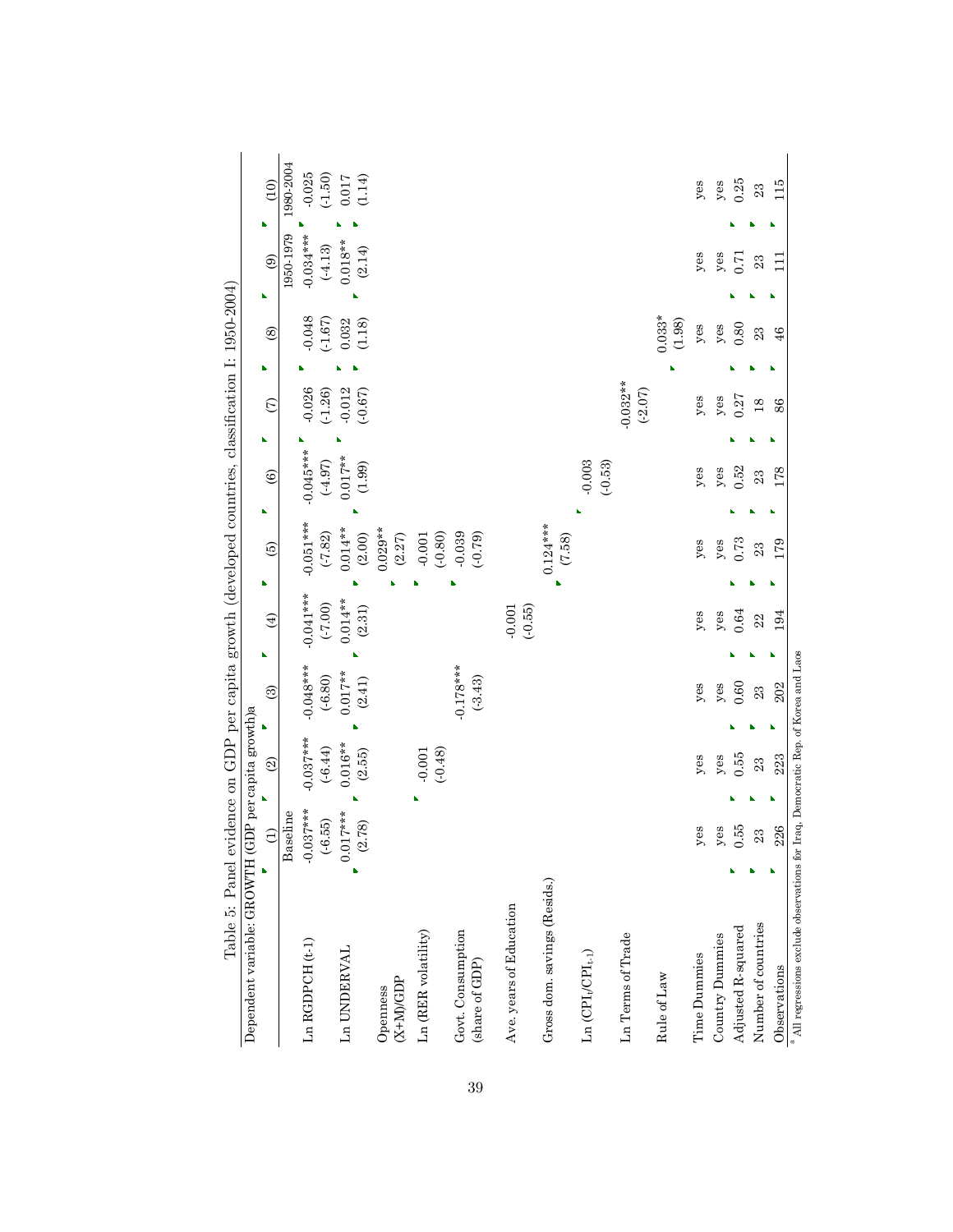| Dependent variable: GROWTHGFCF (Investment growth) <sup>ª</sup>                                  |                      |                         |                                               |                       |                       |                       |                      |                          |
|--------------------------------------------------------------------------------------------------|----------------------|-------------------------|-----------------------------------------------|-----------------------|-----------------------|-----------------------|----------------------|--------------------------|
|                                                                                                  | $\widehat{\Xi}$      | $\widehat{2}$           | $\odot$                                       | $\bigoplus$           | $\odot$               | $\circledcirc$        | $\epsilon$           | $\circledast$            |
|                                                                                                  | Baseline             |                         |                                               |                       |                       |                       |                      |                          |
| ${\rm Ln}$ RGDPC ${\rm H}_{\rm t1}$                                                              | $0.071***$           | $0.070***$              | $0.087***$                                    | $0.097***$            | $0.110***$            | $0.110***$            | $-0.162**$           | $0.080***$               |
|                                                                                                  | $(-5.65)$            | $(-4.90)$               | $(-5.96)$                                     | $(-6.49)$             | $(-5.81)$             | $(-5.09)$             | $(-2.29)$            | $(-6.36)$                |
| $Ln$ UNDERVAL,                                                                                   | $-0.006$             | $-0.002$                | $-0.013$                                      | $-0.014$              | $-0.017$              | $-0.009$              | 0.040                | $0.107***$               |
|                                                                                                  | $(-0.51)$            | $(-0.12)$               | (.0.99)                                       | $(-1.08)$             | $(-1.19)$             | $(-0.49)$             | (0.78)               | (3.30)                   |
| ${\rm Ln}$ UNDERVAL $_{t\text{-}1}$                                                              | $0.044***$           | $0.042***$              | $0.042***$                                    | $0.042***$            | $0.051***$            | 0.029                 | 0.003                | $0.153***$               |
|                                                                                                  | (3.24)               | (2.94)                  | $(3.00)$                                      | $(3.00)$<br>$-0.023*$ | (3.42)                | $(1.64)$<br>$-0.022$  | (0.08)               | (4.80)                   |
| Ln UNDERVAL $_{\rm t\text{-}2}$                                                                  | $-0.015$             | $-0.025**$              | $-0.021*$                                     |                       | $-0.027*$             |                       | 0.034                | $0.101***$               |
|                                                                                                  | $(-1.27)$            | $(-2.12)$               | $(-1.81)$                                     | $(-1.94)$             | $(-1.93)$             | $(-1.38)$             | (1.18)               | (3.09)                   |
| Government Consumption                                                                           |                      | 0.141                   | 0.148                                         | $0.224***$            | $0.295**$             | 0.181                 | 0.299                |                          |
| (share of GDP)                                                                                   |                      | (1.41)                  | (1.51)                                        | (2.21)                | (2.55)                | (1.32)                | (0.94)               |                          |
| $Ln (CPIt CPIt-1)$                                                                               |                      | $0.010***$              | $0.009***$                                    | $-0.009***$           | $0.008***$            | $0.007***$            | 0.016                |                          |
|                                                                                                  |                      | $(-3.88)$               | $(-3.61)$                                     | $(-3.58)$             | $(-2.70)$             | $(-2.50)$             | (0.79)               |                          |
| Ln (RER volatility)                                                                              |                      | $-0.009**$<br>$(-2.53)$ | $-0.009**$<br>$(-2.57)$                       | $0.009**$             | $0.011***$<br>(-2.90) | $0.015***$            | $0.003$<br>$(0.34)$  |                          |
|                                                                                                  |                      |                         |                                               | $(-2.55)$             |                       | $(-3.10)$             |                      |                          |
| Openness                                                                                         |                      |                         | $0.084***$                                    | $0.077***$            | $0.101***$            | $0.048*$              | 0.019                |                          |
| (Exports+Imports as share of GDP)                                                                |                      |                         | (4.31)                                        | (3.91)                | (3.79)                | (1.82)                | (0.32)               |                          |
| Gross Domestic Saving (Residuals)                                                                |                      |                         |                                               | $0.137***$<br>(2.81)  | $0.202***$<br>(3.57)  | $0.166**$<br>(2.31)   | $-0.010$<br>(.0.06)  |                          |
| Average years of Education                                                                       |                      |                         |                                               |                       | $-0.005$<br>$(-0.75)$ |                       |                      |                          |
| Ln Terms of Trade                                                                                |                      |                         |                                               |                       |                       | $-0.019$<br>$(-0.98)$ |                      |                          |
| Rule of Law                                                                                      |                      |                         |                                               |                       |                       |                       | $0.070**$<br>(2.58)  |                          |
| $\rm La(RGDFCH)x(LnUND_t+LnUND_{t\text{-}1}+LnUND_{t\text{-}2})$                                 |                      |                         |                                               |                       |                       |                       |                      | $-0.013***$<br>$(-3.82)$ |
| Time Dummies                                                                                     | yes                  | yes                     | yes                                           | yes                   | yes                   | yes                   | yes                  | $y$ es                   |
| Country Dummies                                                                                  | yes                  | yes                     | $y$ es                                        | $y$ es                | $y$ es                | yes                   | $y$ es               | $y$ es                   |
| $\text{LnUND}_t + \text{LnUND}_{t-1} + \text{LnUND}_{t-2}$                                       | 0.023                | 0.015                   | $0.008$                                       | 0.005                 | 0.007                 | $-0.002$              | 0.077                |                          |
| Wald statistic                                                                                   | $3.196$<br>$(0.074)$ | $1.238$<br>$(0.266)$    | $\begin{array}{c} 0.335 \\ 0.563 \end{array}$ | $\frac{0.141}{0.708}$ | $0.187$<br>$(0.666)$  | $0.005$<br>$(0.942)$  | $1.045$<br>$(0.307)$ |                          |
| p-value                                                                                          |                      |                         |                                               |                       |                       |                       |                      |                          |
| Adjusted R-squared                                                                               | 0.18                 | 0.22                    | 0.25                                          | $0.26\,$              | 0.33                  | 0.19                  | 0.22                 | 0.20                     |
| Number of countries                                                                              | 153                  | 138                     | 138                                           | 138                   | $\overline{6}$        | 102                   | $131\,$              | 153                      |
| Observations                                                                                     | 712                  | 639                     | 639                                           | 639                   | 432                   | 395                   | 234                  | 712                      |
| $^{\rm a}$ All regressions exclude observations for which Ln(UNDERVAL)<-1.5 and Ln(UNDERVAL)<1.5 |                      |                         |                                               |                       |                       |                       |                      |                          |

Table 6: Panel evidence on investment growth (all countries: 1960-2004) Table 6: Panel evidence on investment growth (all countries: 1960-2004)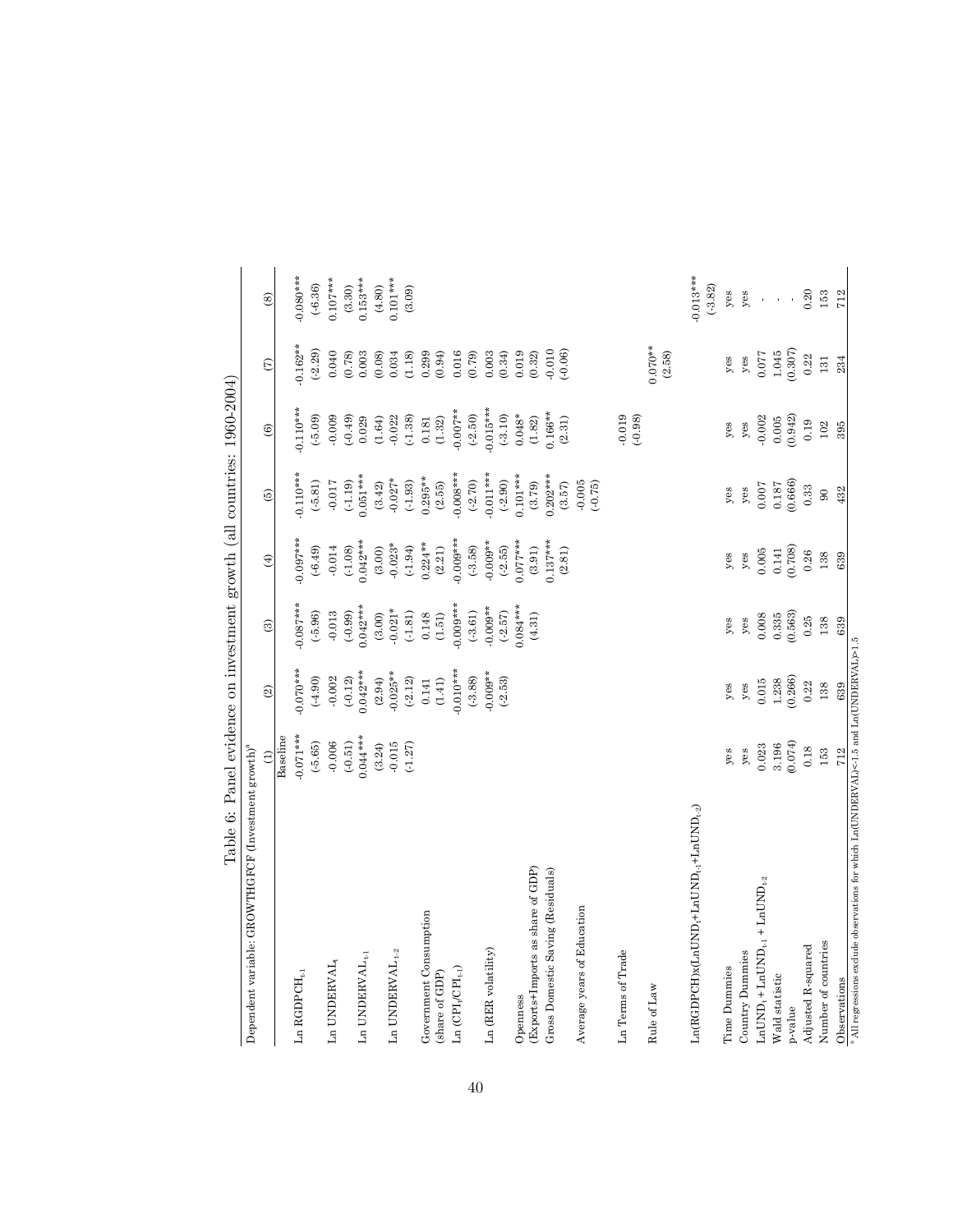| GROWTHGFCF (Investment growth) <sup>a</sup><br>Dependent variable:                               |                      |                                                |                         |                                                |                                                |                   |                        |                   |                                   |
|--------------------------------------------------------------------------------------------------|----------------------|------------------------------------------------|-------------------------|------------------------------------------------|------------------------------------------------|-------------------|------------------------|-------------------|-----------------------------------|
|                                                                                                  | $\widehat{\Xi}$      | $\odot$                                        | $\widehat{\mathcal{E}}$ | $\bigoplus$                                    | $\widehat{6}$                                  | $\circledcirc$    | $\widehat{c}$          | $\circledast$     | $\odot$                           |
|                                                                                                  | Baseline             |                                                |                         |                                                |                                                |                   |                        | 1960-1984         | 1985-2004                         |
| Ln RGDPCH $_{t,1}$                                                                               | $0.083***$           | $0.081***$                                     | $0.113***$              | $0.124***$                                     | $0.134***$                                     | $0.156***$        | $0.181**$              | $0.168***$        | $0.127***$                        |
|                                                                                                  | $(-5.88)$            | $(-5.01)$                                      | $(-5.88)$               | $(-6.27)$                                      | $(-5.17)$                                      | $(-5.37)$         | $(-2.09)$              | $(-3.01)$         | $(-5.55)$                         |
| Ln UNDERVAL,                                                                                     | 0.012                | $\begin{array}{c} 0.017 \\ (1.14) \end{array}$ | $0.027*$                | $0.026$<br>(1.63)                              | $0.036*$                                       | 0.015             | 0.040                  | 0.019             | $-0.001$<br>$(-0.06)$<br>0.049*** |
|                                                                                                  | $\left( 0.86\right)$ |                                                | (1.70)                  |                                                | $(1.69)$<br>0.023                              | (0.81)            | $(0.68)$<br>$-0.022$   | (0.53)            |                                   |
| ${\rm Ln}$ UNDERVAL $_{t\text{-}1}$                                                              | $0.048***$           | $0.040**$                                      | $0.032*$                | $0.032**$                                      |                                                | $0.048**$         |                        | $0.092**$         |                                   |
|                                                                                                  | (3.18)               | $(2.47)$                                       | (1.96)                  | $(1.97)$                                       | (1.17)                                         | $(2.50)$          | (0.49)                 | (2.13)            | $\left( 2.93\right)$              |
| Ln UNDERVAL $_{\rm t\text{-}2}$                                                                  | 0.006                | 0.003                                          | $0.001\,$               | $-0.000$                                       | $-0.003$                                       | $-0.004$          | 0.028                  | 0.008             | 0.008                             |
|                                                                                                  | (0.47)               | $(0.20)$                                       | (0.04)                  | $(-0.02)$                                      | $(-0.15)$                                      | $(-0.22)$         | (0.76)                 | (0.17)            | (0.052)                           |
| Government Consumption                                                                           |                      | 0.024                                          | 0.092                   | 0.149                                          | 0.149                                          | $0.319**$         | 0.211                  |                   |                                   |
| (share of GDP)                                                                                   |                      | $(0.21)$                                       | (0.76)                  | $(1.20)$                                       | (0.98)                                         | (2.09)            | $(0.57)$               |                   |                                   |
| $\text{Ln}(\text{CPI}_{t} / \text{CPI}_{t \cdot 1})$                                             |                      | $0.010***$                                     | $0.007***$              | $0.007***$                                     | $0.007**$                                      | $-0.006$          | 0.023                  |                   |                                   |
|                                                                                                  |                      | $(-3.59)$                                      | $(-2.61)$               | $(-2.63)$                                      | $(-2.08)$                                      | (.1.61)           | (0.96)                 |                   |                                   |
| Ln (RER volatility)                                                                              |                      | $0.015***$                                     | $-0.011**$              | $0.011**$                                      | $-0.015**$                                     | $0.012**$         | $-0.005$               |                   |                                   |
|                                                                                                  |                      | $(-3.30)$                                      | $(-2.39)$               | $(-2.38)$                                      | $(-2.52)$                                      | $(-2.04)$         | $(-0.52)$              |                   |                                   |
| Openness                                                                                         |                      |                                                | $0.065***$              | $0.060**$                                      | 0.049                                          | $0.101***$        | 0.030                  |                   |                                   |
| share of GDP)<br>(Exports+Imports as                                                             |                      |                                                | (2.63)                  | (2.42)                                         | $(1.60)$                                       | (2.84)            | (0.39)                 |                   |                                   |
| External Debt                                                                                    |                      |                                                | $0.051***$              | $0.050***$                                     | $0.054***$                                     | $0.043**$         | $-0.007$               |                   |                                   |
| (share of GNI)                                                                                   |                      |                                                | $(-3.87)$               | $(-3.83)$                                      | $(-3.43)$                                      | $(-2.53)$         | (0.17)                 |                   |                                   |
| g (Residuals)<br>Gross Domestic Savir                                                            |                      |                                                |                         | $0.136**$                                      | 0.126                                          | $0.227***$        | 0.084                  |                   |                                   |
|                                                                                                  |                      |                                                |                         | (2.16)                                         | (1.55)                                         | (2.78)            | (0.43)                 |                   |                                   |
| Ln Terms of Trade                                                                                |                      |                                                |                         |                                                | $-0.015$<br>$(-0.71)$                          |                   |                        |                   |                                   |
| Average years of Education                                                                       |                      |                                                |                         |                                                |                                                | 0.002<br>(0.17)   |                        |                   |                                   |
| Rule of Law                                                                                      |                      |                                                |                         |                                                |                                                |                   | $0.087**$<br>(2.61)    |                   |                                   |
| Time Dummies                                                                                     | yes                  | $y$ es                                         | yes                     | $y$ es                                         | $y$ es                                         | $y$ es            | $y$ es                 | $y$ es            | $y$ es                            |
| Country Dummies                                                                                  | $y$ es               | $y$ es                                         | $y$ es                  | $y$ es                                         | $y$ es                                         | $y$ es            | yee                    | $y$ es            | $y$ es                            |
| + $\text{LnUND}_{\text{t-2}}$<br>$\texttt{LnUND}_{t} + \texttt{LnUND}_{t\text{-}1}$              | 0.066                | 0.060                                          | 0.060                   | 0.058                                          | 0.056                                          | 0.059             | 0.046                  | 0.118             | 0.056                             |
| Wald statistic                                                                                   | 15.79                | 10.94                                          | $\frac{8.85}{(0.003)}$  | $\begin{array}{c} 8.37 \\ (0.004) \end{array}$ | $\begin{array}{c} 3.86 \\ (0.049) \end{array}$ | $4.80$<br>(0.029) | $\frac{0.27}{(0.600)}$ | $4.90$<br>(0.027) | $4.43$<br>(0.035)                 |
| p-value                                                                                          | (0.000)              | (0.001)                                        |                         |                                                |                                                |                   |                        |                   |                                   |
| Adjusted R-squared                                                                               | 0.23                 | 0.28                                           | 0.32                    | 0.33                                           | 0.24                                           | $\rm 0.37$        | 0.23                   | 0.45              | 0.22                              |
| Number of countries                                                                              | 130                  | 115                                            | $100\,$                 | $100\,$                                        | 76                                             | $\mathbb{G}$      | $98$                   | 65                | 130                               |
| Observations                                                                                     | 552                  | 484                                            | $420$                   | 420                                            | 294                                            | 261               | 173                    | 166               | 386                               |
| $^{\rm a}$ All regressions exclude observations for which Ln(UNDERVAL)<-1.5 and Ln(UNDERVAL)>1.5 |                      |                                                |                         |                                                |                                                |                   |                        |                   |                                   |

Table 7: Panel evidence on investment growth (developing countries, classification I:  $1960-2004$ ) Table 7: Panel evidence on investment growth (developing countries, classification I: 1960-2004)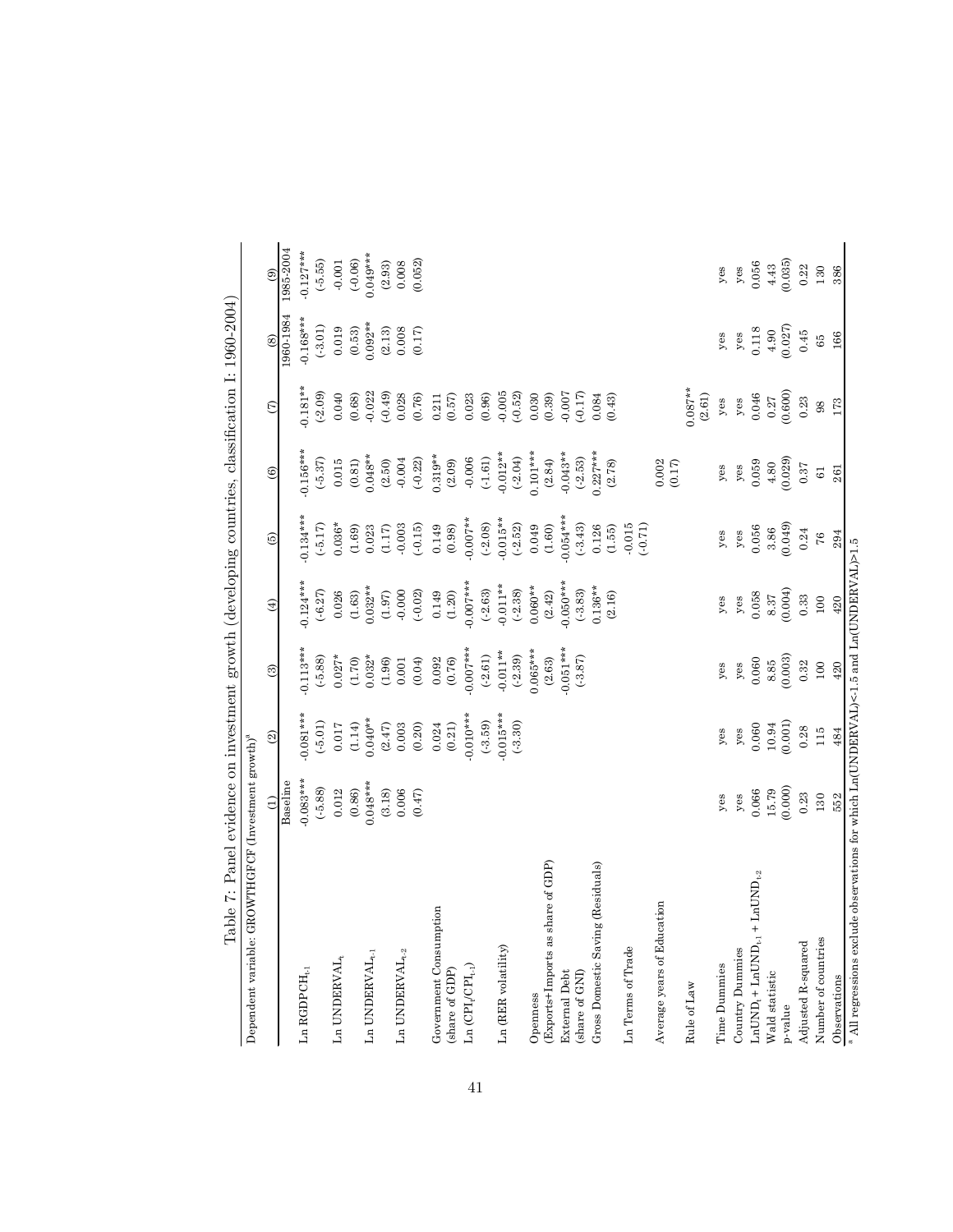| Dependent variable: GROWTHGFCF (Investment growth) <sup>ª</sup>                                            |                        |                        |                     |                        |                       |                                                       |                        |                                                        |                                                         |                                 |
|------------------------------------------------------------------------------------------------------------|------------------------|------------------------|---------------------|------------------------|-----------------------|-------------------------------------------------------|------------------------|--------------------------------------------------------|---------------------------------------------------------|---------------------------------|
|                                                                                                            | $\widehat{\mathbf{d}}$ | $\odot$                | $\odot$             | $\bigoplus$            | $\widehat{5}$         | $\circlede$                                           | $\widehat{C}$          | $\circledast$                                          | $\circledcirc$                                          | (10)                            |
|                                                                                                            | Baseline               |                        |                     |                        |                       |                                                       |                        |                                                        |                                                         |                                 |
| L<br>n RGDPCH $_{\rm t\text{-}1}$                                                                          | $0.109***$             | $-0.107***$            | $-0.119***$         | $0.125***$             | $0.107***$            | $0.104***$                                            | $0.116***$             | $0.121***$                                             | $0.147***$                                              | $0.098*$                        |
|                                                                                                            | $(-4.48)$              | $(-4.44)$              | $(-5.38)$           | $(-5.32)$              | $(-4.34)$             | $(-4.29)$                                             | $(-5.00)$              | $(-5.49)$                                              | $(-5.02)$                                               | $(-1.79)$                       |
| Ln UNDERVAL,                                                                                               | $-0.019$               | $-0.024$               | $-0.033$            | $-0.049*$              | $-0.017$              | $-0.011$                                              | $-0.042$               | $-0.043$                                               | $-0.033$                                                | $-0.092$                        |
|                                                                                                            | $(-0.63)$              | $(-0.81)$              | $(-1.22)$           | (.1.68)                |                       |                                                       | (.1.46)                |                                                        | $(-1.09)$                                               | (1.77)                          |
| Ln UNDERVAL $\mathfrak{t}_{\cdot,1}$                                                                       | $0.056*$               | 0.043                  | $0.050*$            | $0.064***$             | $(-0.55)$<br>0.057*   | $(0.37)$<br>0.058*                                    | $0.055*$               | $(-1.57)$<br>0.054*                                    | 0.053                                                   | 0.071                           |
|                                                                                                            | (1.72)                 | (1.30)                 | (1.69)              | $(2.06)$               | $(1.70)$              | (1.78)                                                | (1.77)                 | (1.82)                                                 | (1.58)                                                  | (1.50)                          |
| Ln UNDERVAL, $_2$                                                                                          | $-0.020$               | $-0.012$               | 0.006               | $-0.010$               | $-0.025$              | $-0.023$                                              | $-0.007$               | $0.007$                                                | $-0.018$                                                | $-0.039$                        |
|                                                                                                            | $(-0.81)$              | $(-0.48)$              | (0.28)              | $(-0.42)$              | $(-0.93)$             | (.0.91)                                               | $(-0.28)$              | $(0.30)$                                               | $(-0.72)$                                               | (0.90)                          |
| Government Consumption<br>(share of GDP)                                                                   |                        | $-0.283*$<br>$(-1.91)$ |                     |                        |                       |                                                       | $-0.251*$<br>$(-1.70)$ | $-0.085$<br>$(-0.58)$                                  |                                                         |                                 |
| Gross Domestic Saving (Residuals)                                                                          |                        |                        | $0.233***$          |                        |                       |                                                       |                        | $0.177***$                                             |                                                         |                                 |
|                                                                                                            |                        |                        | (6.38)              |                        |                       |                                                       |                        | (3.71)                                                 |                                                         |                                 |
| Openness                                                                                                   |                        |                        |                     | $0.087***$             |                       |                                                       | $0.081***$             | $0.054**$                                              |                                                         |                                 |
| (Exports+Imports as share of GDP)                                                                          |                        |                        |                     | (3.82)                 |                       |                                                       | (3.52)                 | (2.36)                                                 |                                                         |                                 |
| $Ln$ (RER volatility)                                                                                      |                        |                        |                     |                        | $-0.006$<br>$(-1.31)$ |                                                       |                        |                                                        |                                                         |                                 |
| $\mathop{\rm Ln}\nolimits$ $(\mathop{\rm CPI}\nolimits_{t} / \mathop{\rm CPI}\nolimits_{t \cdot \cdot 1})$ |                        |                        |                     |                        |                       | $-0.021$                                              | $0.029**$              | $-0.020$                                               |                                                         |                                 |
|                                                                                                            |                        |                        |                     |                        |                       | $(-1.53)$                                             | $(-2.23)$              | $(-1.58)$                                              |                                                         |                                 |
| Average years of Education                                                                                 |                        |                        |                     |                        |                       |                                                       |                        |                                                        | $-0.008$<br>$(-1.52)$                                   |                                 |
| Ln Terms of Trade                                                                                          |                        |                        |                     |                        |                       |                                                       |                        |                                                        |                                                         | $-0.058$<br>$(-1.37)$           |
| Rule of Law                                                                                                |                        |                        |                     |                        |                       |                                                       |                        |                                                        |                                                         |                                 |
| Time Dummies                                                                                               | yes                    | yes                    | yes                 | $y$ es                 | $y$ es                | yes                                                   | $y$ es                 | $y$ es                                                 | $y$ es                                                  | yes                             |
| Country Dummies                                                                                            | $y$ es                 | $y$ es                 | $y$ es              | $y$ es                 | $y$ es                | $y$ es                                                | $y$ es                 | $y$ es                                                 | $y\texttt{es}$                                          | $y$ es                          |
| $\text{LnUND}_{\text{t}} + \text{LnUND}_{\text{t-1}} + \text{LnUND}_{\text{t-2}}$                          | $0.017$                | $0.007$                | 0.023               | 0.005                  | $0.015\,$             |                                                       | $0.007$                |                                                        |                                                         |                                 |
| Wald statistic                                                                                             | $\bf 0.61$             | $0.11$<br>$(0.744)$    | $1.41$<br>$(0.236)$ | $\frac{0.05}{(0.826)}$ | $0.46$ (0.497)        | $\begin{array}{c} 0.024 \\ 1.19 \\ 0.275 \end{array}$ | $\frac{0.10}{(0.749)}$ | $\begin{array}{c} 0.018 \\ 0.79 \\ 0.374) \end{array}$ | $\begin{array}{c} 0.002 \\ 0.001 \\ 0.940) \end{array}$ | $-0.060$<br>$1.09$<br>$(0.296)$ |
| p-value                                                                                                    | (0.436)                |                        |                     |                        |                       |                                                       |                        |                                                        |                                                         |                                 |
| Adjusted R-squared                                                                                         | 0.32                   | 0.34                   | 0.45                | 0.39                   | 0.32                  | $\rm 0.34$                                            | 0.42                   | $0.48\,$                                               | 0.43                                                    | 0.10                            |
| Number of countries                                                                                        | 23                     | 23                     | $23\,$              | 23                     | $\rm 23$              | $\mathbf{23}$                                         | 23                     | $\rm 23$                                               | 22                                                      | $18$                            |
| Observations                                                                                               | 160                    | 160                    | 160                 | 160                    | 158                   | 157                                                   | 157                    | 157                                                    | 130                                                     | 86                              |
| <sup>a</sup> All regressions exclude observations for which Ln(UNDERVAL) $\lt-1.5$ and Ln(UNDERVAL) $>1.5$ |                        |                        |                     |                        |                       |                                                       |                        |                                                        |                                                         |                                 |

Table 8: Panel evidence on investment growth (developed countries, classification I: 1960-2004) Table 8: Panel evidence on investment growth (developed countries, classification I: 1960-2004)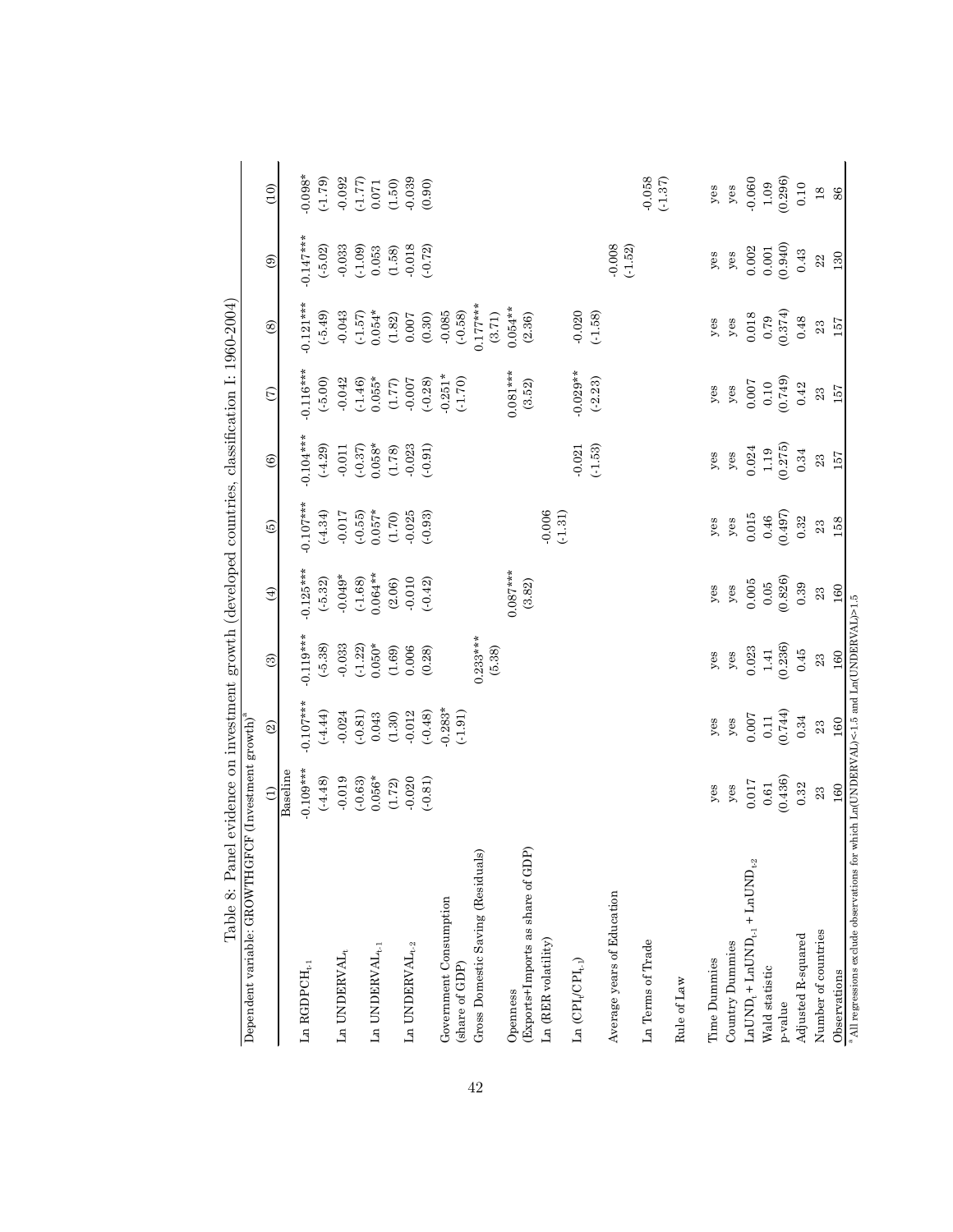| Dependent variable: GROWTHGFCF (Investment growth) <sup>a</sup>                                                           |                     |                          |                         |                      |                      |
|---------------------------------------------------------------------------------------------------------------------------|---------------------|--------------------------|-------------------------|----------------------|----------------------|
|                                                                                                                           | All                 |                          | Developed Countries     | Developing Countries |                      |
|                                                                                                                           | countries           | Classif                  | $\text{Class}$ if $\Pi$ | Classif              | Classif <sub>I</sub> |
|                                                                                                                           | $\widehat{\ominus}$ | $\widehat{\mathfrak{D}}$ | $\widehat{\odot}$       | $\bigoplus$          | $\widehat{e}$        |
| (a) Lagged investment growth                                                                                              | $0.213***$          | 0.003                    | $-0.005$                | $0.216***$           | $0.234***$           |
|                                                                                                                           | (4.34)              | (0.04)                   | (0.07)                  | (4.09)               | (4.52)               |
| (b) Ln intial income                                                                                                      | $-0.080**$          | $-0.131***$              | $-0.111***$             | $-0.089***$          | $-0.083***$          |
|                                                                                                                           | $(-6.25)$           | $(-3.66)$                | $(-3.12)$               | $(-6.41)$            | $(-6.09)$            |
| (c) $Ln$ UNDERVAL <sub>t</sub>                                                                                            | 0.010               | $-0.005$                 | $-0.102**$              | $0.021*$             | 0.019                |
|                                                                                                                           | (0.83)              | $(-0.14)$                | $(-2.12)$               | (1.66)               | (1.53)               |
| (d) Ln UNDERVA $\rm L_{t\text{-}1}$                                                                                       | $0.031***$          | 0.048                    | $0.097**$               | $0.042***$           | $0.033**$            |
|                                                                                                                           | (2.69)              | (1.64)                   | (2.52)                  | (2.71)               | (2.32)               |
| (e) = $[(c)+(d)]/[1-(a)]$                                                                                                 | 0.052               | 0.045                    | $-0.004$                | 0.079                | 0.067                |
| Wald statistic                                                                                                            | 13.92               | 2.43                     | 0.02                    | 17.42                | 12.83                |
| p-value                                                                                                                   | (0.000)             | (0.119)                  | (0.890)                 | (0.000)              | (0.000)              |
| Time dummies                                                                                                              | yes                 | $y$ es                   | yes                     | $y$ es               | $y$ es               |
| No. of countries                                                                                                          | 115                 | 23                       | 23                      | 92                   | 96                   |
| Observations                                                                                                              | 452                 | 115                      | 103                     | 337                  | 349                  |
| Instrument rank                                                                                                           | $30\,$              | 23                       | 23                      | $30\,$               | $30\,$               |
| J-statistic                                                                                                               | 23.79               | 15.50                    | 15.55                   | 23.05                | 21.10                |
| Sargan Test (p-value)                                                                                                     | 0.252               | 0.277                    | 0.274                   | 0.286                | 0.391                |
| <sup>a</sup> Results obtained using the orthogonal deviations transformation and assuming exogeneity of time dummies. All |                     |                          |                         |                      |                      |

regressions exclude observations for which Ln(UNDERVAL)<-1.5 and Ln(UNDERVAL)>1.5

Table 9: Dynamic Panel Estimation of the investment growth effects of undervaluation Table 9: Dynamic Panel Estimation of the investment growth effects of undervaluation